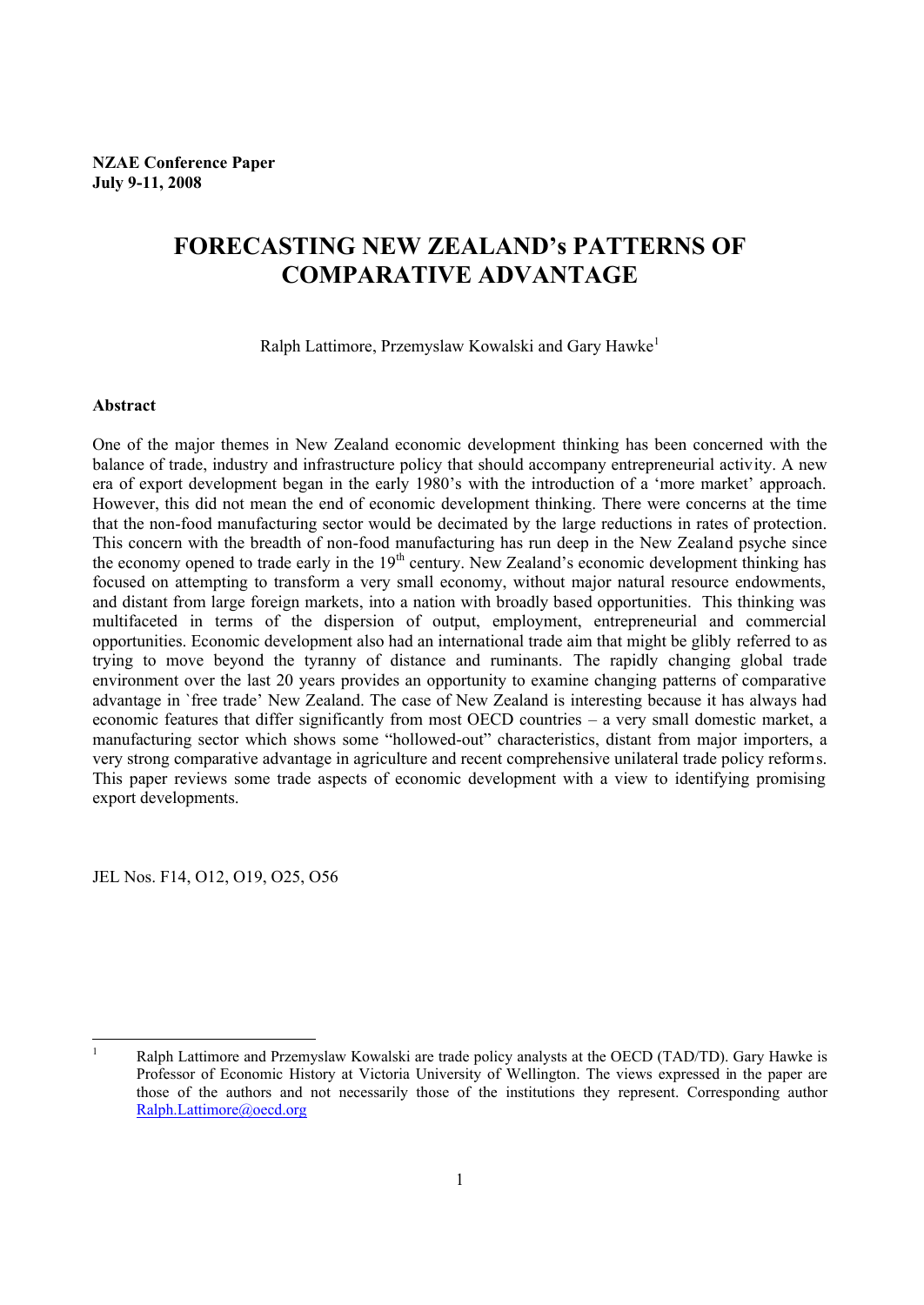### **Introduction**

New Zealand economic development thinking and action has always been a variant of a private-public partnership. One of the major themes in this thinking has been concerned with the balance of trade, industry and infrastructure policy that should accompany entrepreneurial activity. It has been a constrained optimisation problem subject to the economy performing at least as well as the United Kingdom (or more recently, Australia), Hawke and Lattimore (1999). The development of the market for New Zealand livestock products in England in the 1880s was a private sector affair with state support. Non-food manufacturing development from 1938-84, based on import protection, export incentives, 'think big' investments and regulatory policy, was more state directed.

A new era of export development began in the early 1980s. It may be dated from 1983 with the signing of ANZCERTA, or 1984 with the major economic reform programme, or 1993 when the last import licenses were removed, or 1997 when the 25% MFN tariff on motor vehicles was abolished (one of the larger, important remaining tariffs at the time).

The 'more market' approach introduced in 1984, however, did not mean the end of economic development thinking. There were concerns at the time that the non-food manufacturing sector would be decimated by the large reductions in nominal protection rates. This concern with the breadth of non-food manufacturing has run deep in the New Zealand psyche since the economy opened to trade early in the 19<sup>th</sup> century. New Zealand's economic development thinking has focused on attempting to transform a very small economy, without major natural resource endowments, and distant from large foreign markets, into a nation with broadly based opportunities and, as mentioned above, always subject to living standards being at least as high as those in economies with which New Zealanders were familiar. This thinking was multifaceted in terms of the dispersion of output, employment, entrepreneurial and commercial opportunities. Economic development also had an international trade aim that might be glibly referred to as trying to move beyond the tyranny of distance and ruminants.

This paper reviews some trade aspects of economic development over the last twenty years with a view to identifying promising export developments. It is a particularly interesting period to review New Zealand trade performance because the global trade environment itself has changed so dramatically in recent decades as globalisation processes have tended to accelerate since the Second World War.

This paper is organised as follows. The second section focuses on the background to non-food manufacturing development in New Zealand. Section three reviews some of the literature relevant to the paper. Section four examines changes in the global trade environment followed by a review of selected aspects of New Zealand export development. The final section is devoted to a summary and conclusions.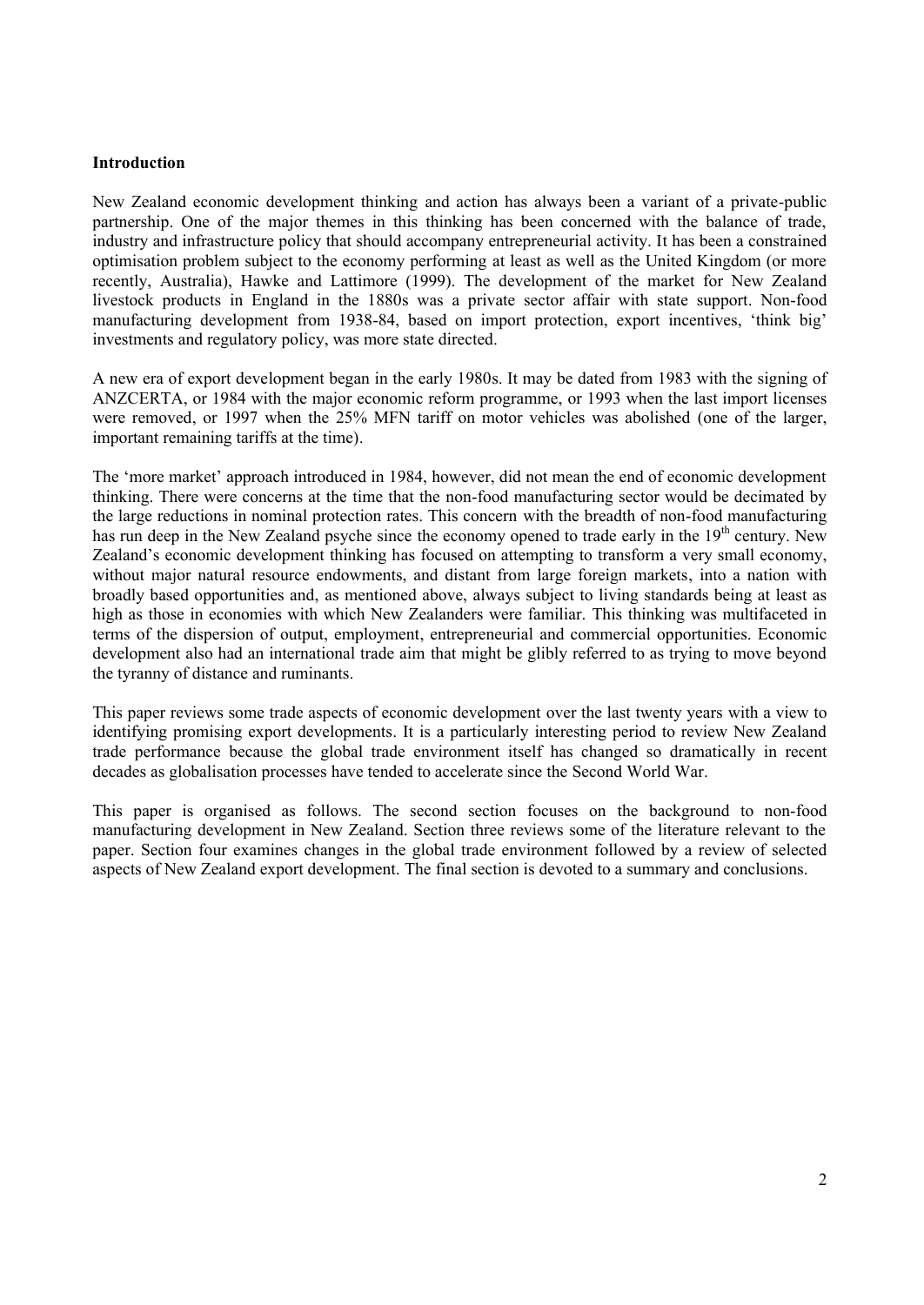

**Figure 1. GDP per capita, 1990 international Geary-Khamis dollars**

Source: *Maddison, Angus (2003).*

#### **Background**

From colonial times in the early part of the 19<sup>th</sup> century, New Zealand's exports tended to be concentrated on "exploitables" (native timber, gold, kauri gum and flax). However, there were pockets of vegetable and wheat production for export even as the first major sustainable export industry began – wool production from sheep. With wool, the major export growth pole of the economy settled in agriculture and while there were ancillary farm machinery exports, development thinking became focused on the issue raised earlier – how to create diversity of economic opportunity to underpin a developed society?

In 1882, ship-borne refrigeration technology was introduced into New Zealand and this reinforced the need to think about economic development issues. On the demand side, South-Eastern England had become the residence of a burgeoning middle class with a pent-up demand for 'proper' meat and dairy products (as opposed to offal and lard). New Zealand's natural grazing land on the East coast was already devoted to sheep production for wool. It was relatively easy to modify the sheep breeds towards meat production. It was also reasonably easy to expand the domestically oriented dairy herd and add butter production to the dairy company menu. Refrigeration created the vital link to the large group of higher income consumers and the New Zealand economy was transformed – but not in the direction of development as we describe it. However, it did help relax the relative income constraint with the UK. Early efforts to measure relative living standards tended to favour New Zealand over the UK, but this may have been reversed in the 1880's. However, according to Maddison (2003), real per capita incomes in New Zealand passed the UK soon after 1900, Figure 1.

Political thinking focused on modest import protection for the non-food manufacturing sector from the late 19<sup>th</sup> century in the form of tariffs; tariffs that were partially offset by agricultural input subsidies. After the First World War world markets underwent periods of volatility and rising concerns with the monopsonistic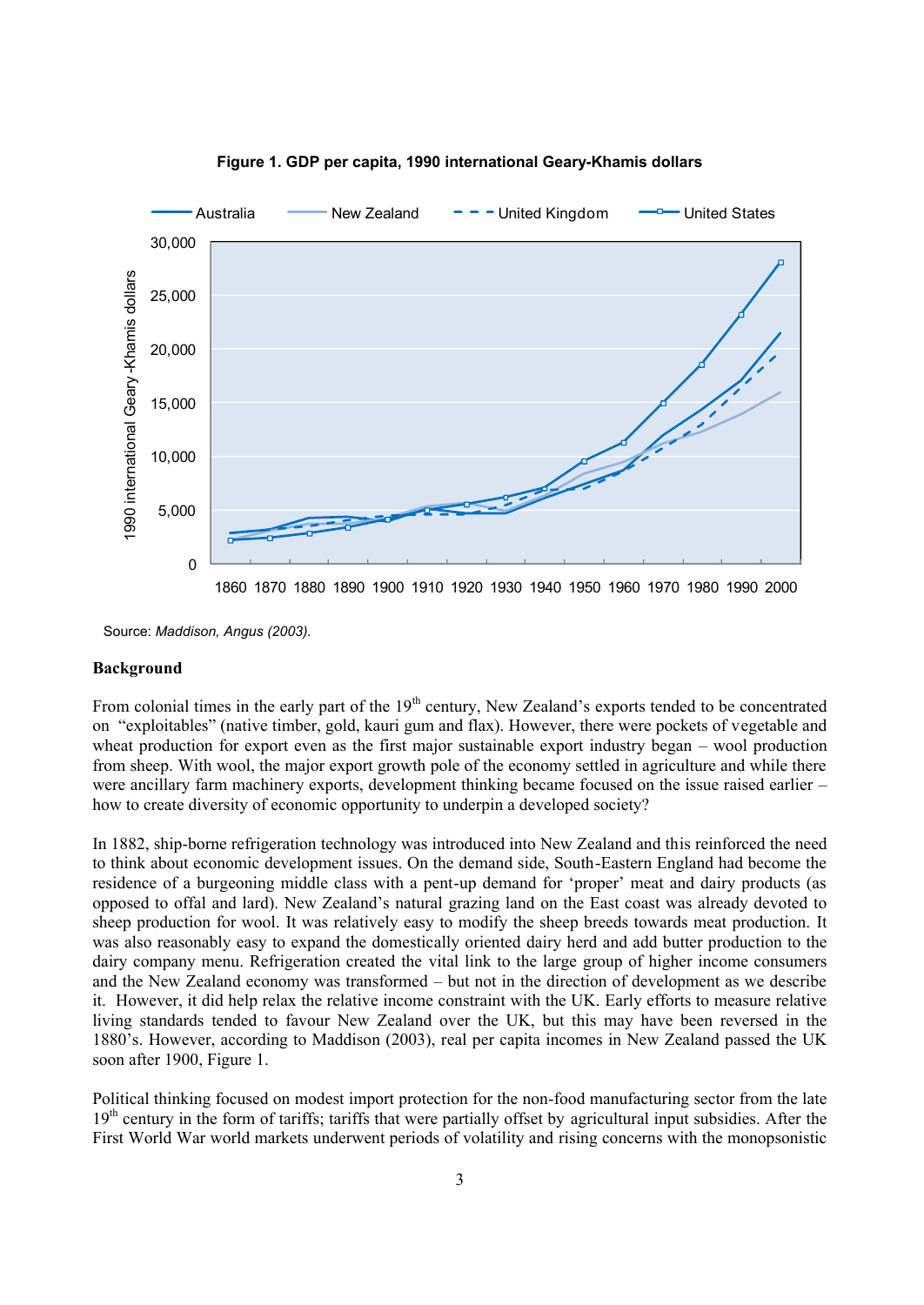threats of the international meat trusts. In this environment, policy thinking focused not just on development issues but protection from market forces operating in global agricultural and food markets. There were failed attempts to regulate the food export trade in New Zealand in the 1920's. In 1935 the first labour government was elected and when it had to respond to a balance of payments problem in 1938 these two strands of economic policy thinking (manufacturing development and farm export market regulation) were brought together into a trade and industry policy strategy. Comprehensive import licensing and high tariffs were introduced on the importable side and the agricultural sector was compensated to a much lesser extent on the exportable side.

|         | NRA agric. | NRA non-agric. | RRA %   |
|---------|------------|----------------|---------|
| 1955-59 | 1.8        | 21.3           | $-16.1$ |
| 1960-64 | 1.8        | 24.0           | $-17.8$ |
| 1965-69 | 1.9        | 34.3           | $-24.1$ |
| 1970-74 | 5.0        | 30.0           | $-19.0$ |
| 1975-79 | 14.4       | 21.7           | $-6.0$  |
| 1980-84 | 20.2       | 20.3           | $-0.1$  |
| 1985-89 | 15.2       | 16.6           | $-1.3$  |
| 1990-94 | 3.0        | 10.8           | $-7.1$  |
| 1995-99 | 2.1        | 6.5            | $-4.1$  |
| 2000-03 | 2.2        | 3.7            | $-1.5$  |

**Table 1. Rates of Assistance, Tradable Sector**

Note: The Relative Rate of Assistance, RRA = 100[(1+NRAag/100)/(1+NRAnonag/100)-1] where NRAag and NRAnonag are the average percentage nominal rates, NRA's, for the tradable parts of the agricultural and non-agricultural sectors, respectively.

Source: *Anderson et al (2007).*

This import substitution (IS) policy was continued through the Second World War. Like many other founding GATT members New Zealand sidestepped the 1947 GATT agreement. Over the period 1955-59 the relative rate of agricultural to non-agricultural assistance (RRA) was around minus 16%, Table 1. Agricultural and food exports were of the order of 80% of merchandise trade at the time so the implicit export tax was around 16%. Over the period 1955-74, the RRA rose slightly to average minus 20%. Tariff compensation programmes were gradually increased after 1945 (especially from 1964) but they were not large or extensive enough to significantly alter this wedge until the 1970s.

An initiative to use revaluation to rebalance exportables and nontradables was frustrated when the New Zealand economy 'hit the wall' in 1973 with Britain joining the EEC and the first oil shock. In an attempt to offset these events (or at least to buy time till oil prices fell as was favoured by international thinking about "recycling" petrodollars) the government instituted major agricultural and export subsidy programmes until 1984. These actions coupled with the trade policy liberalisation programme from 1984 reduced the RRA significantly so that the implicit export tax essentially disappeared. In recent years it has averaged around 1%.

The export tax did two things. It reduced exports relative to what they would have been and it skewed the composition of exports towards agricultural products up till the mid  $1960 \degree$   $s^2$ . Agricultural products had the highest degree of comparative advantage and were accordingly less affected by the export tax. Once export subsidy programmes were introduced in the mid-1960's on non-agricultural products, the anti-export bias

 $\overline{2}$ <sup>2</sup> The broad sectoral composition of exports was influenced not only by the trade policy balance but also by the market pressures underlying Engel's Law. Accordingly, it is being argued here that agricultural exports would have fallen faster than they did before the mid-1960's were it not for the IS programme.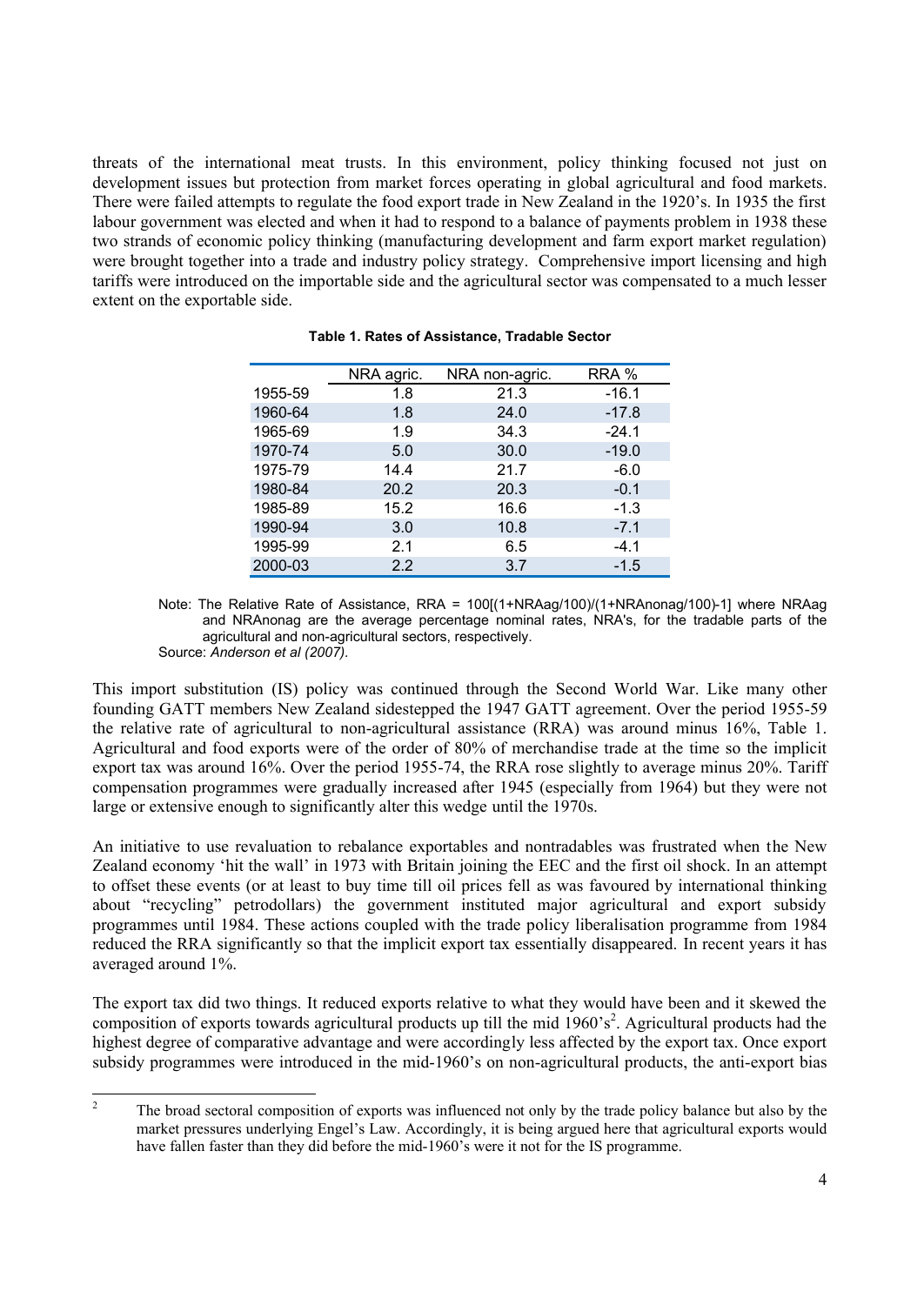was reduced and the share of agricultural products in total trade began to decline and reached a low of around 40% of merchandise trade. Not surprisingly, the proportion of agricultural exports recovered somewhat following the 1984 trade reform programme. It is currently back in the 50-60% range.

The non-food manufacturing sector did not fare well in the IS environment – generally speaking. Some industries like TCF actually began to shrink under high import protection rates in terms of both value added and employment. Productivity growth in many protected sectors was very low. However, there is anecdotal evidence that some of these industries or parts of industries were 'infants' who not only survived the trade reforms but have since flourished. We will explore the recent evidence to see if they can be identified in the export statistics.

As just mentioned, real per capita incomes in New Zealand rose above those of the UK early in the  $20<sup>th</sup>$ century. Over the anti-globalisation period to the end of the Second World War, real per capita incomes in New Zealand, the UK, US and Australia matched each other, Figure 1. Around 1950, the US began to grow faster than the rest and around 1960, Australia too, accelerated ahead of New Zealand and the UK. The UK joined the EEC in 1973 and following the difficult decade of the 1970s (for New Zealand), real per capita incomes in the UK also rose consistently above those in New Zealand. In this recent environment, economic growth and underpinning export growth have assumed a higher policy priority on the relative income test. Low growth and struggling exports were two of the factors behind decisions to radically reform trade policy from the early 1980's and they continue to be important issues in many areas of government – research and development, the Economic Transformation agenda, export development and education policy, (Skilling, 2007).

# **Literature Review**

New Zealand currently has low levels of import protection. Accordingly, the economy is intimately connected to world markets and the globalising processes impinging on them. Globalising processes may be viewed as the interaction of demand growth, technological advances, firm re-organisation (particularly for MNE's) and government policy action, Dicken (2003). This matrix of influences has been in play in the current period of globalisation since the Second World War. It was in the 1950s that the significance of intra-industry trade was recognised, and it was realised that the conventional picture of the exchange of food and raw materials for manufactures was no longer appropriate (although journalists and commentators have yet to fully catch up). Vernon (1966) was amongst the first to alert us to the rising importance of codified knowledge (via Arrow's learning by doing) and key skills as a platform for the product cycle, outsourcing, off shoring and franchising. Product cycles initially began with relatively simple products but soon progressed from sports shoes and fast-food menus to car and aircraft assembly and computer chip design. Just as important, codified knowledge together with specialised human skills have been able to make use of IT technology to transform firm and organisational systems for multi-national purposes. The importance of government policy support is particularly clear in the case of China. A very large enthusiastic workforce was made available to firms who were prepared to operate in the export zones of the Pearl River delta. MNE's were most welcome to apply. The rest is history.

The China phenomenon has focused minds on comparative advantage dynamics because the growth and diversity of tradable goods output in China has been so great that people can be forgiven for thinking that China is developing a comparative advantage in everything – from Christmas decorations to wide-bodied aircraft maintenance! The China phenomenon is an acceleration of production specialisation trends and is intensifying their impact within production processes relative to the exchange of products between economies. These off-shoring (out-sourcing, trading in tasks or product cycle) processes are guided by technological possibilities. The drivers are basically `learning by doing', either codified and embodied in manuals and menus, or embodied in experienced managers who are internationally mobile. Particular production stages can then be out-sourced or off-shored. The basic economic frameworks describing this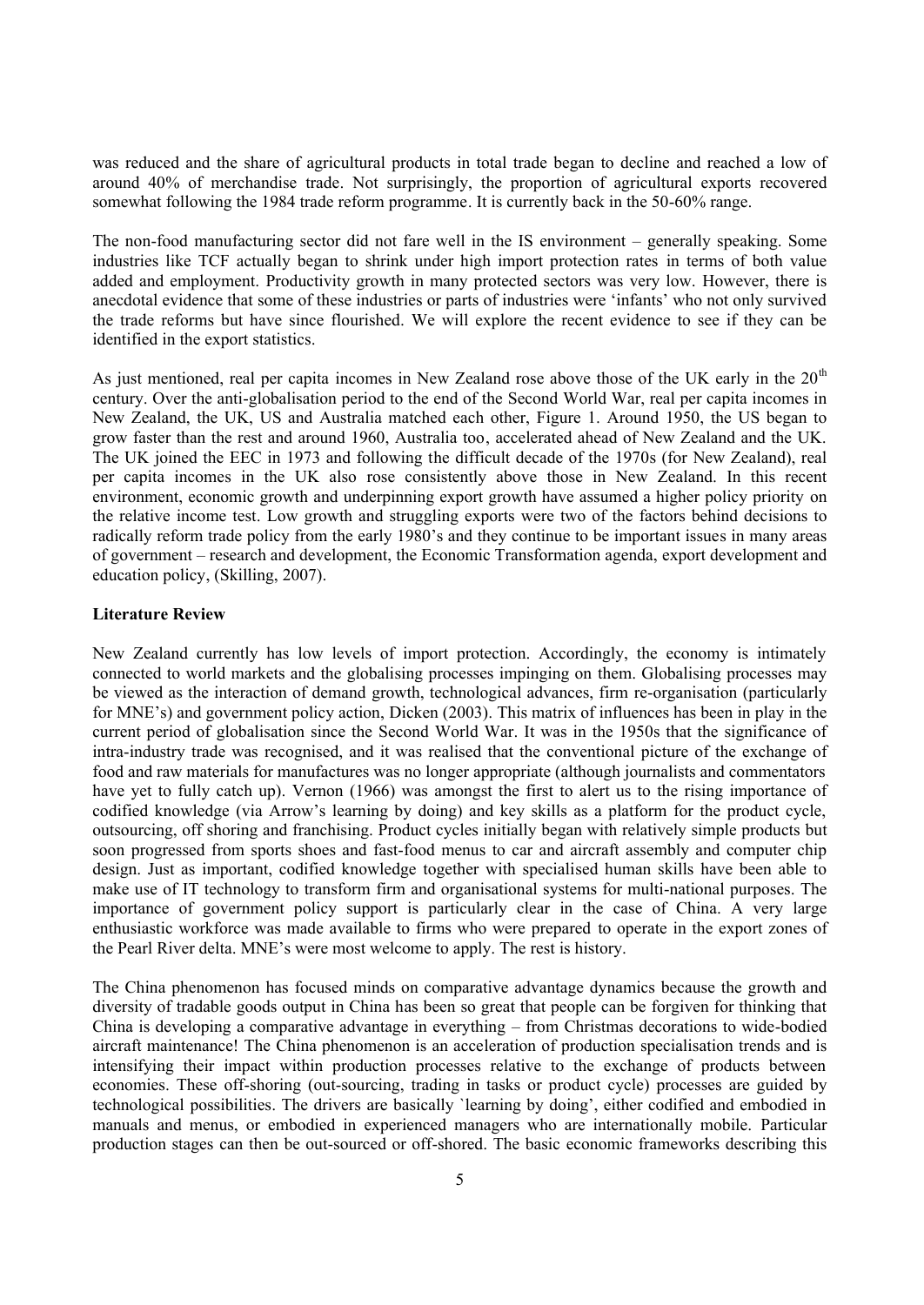dynamic are those popularised by Coase (1937), Arrow (1960) and Vernon (1966). What began by Adidas off-shoring sport shoe assembly based on German components in South Korea has, of course, become more complex in recent decades - enabled by faster, higher quality communications.

The current equivalent of the Adidas metaphor might be – Intel contracts out the design of a new computer chip to a Swedish firm of engineers and then has the chips manufactured by a subsidiary in an export zone in Malaysia. The chips are imported by a Dell subsidiary in a Pearl River delta export zone. The resulting computers are marketed globally over the internet by Dell US with after sales service provided on contract by a Mumbai call centre. All FDI is protected by unilateral (mainly) or bilateral investment and tax agreements and no tariffs are paid as a result of unilateral (usually) trade policy adjustments, regional trade agreements (RTA's) or the WTO Information Technology Agreement  $(ITA)^3$ .

# **Figure 2. Striding towards the core of the network**



Evolution of BRIICS centrality indices (1980 -2005)

Source: Reyes, Garcia and Lattimore (2008).

The question of what slices of the supply chain of product X would move internationally, how they would be financed and where they would move to can then, in principle, be predicted by factor proportions theory, first mover advantages (strategic trade theory) and policy interventions. The most important factors to consider are those associated with human capital and its drivers because this factor is the major beneficiary.

 $\overline{\mathbf{3}}$ <sup>3</sup> Thousands of bilateral investment agreements and hundreds of RTA's have been negotiated in recent decades.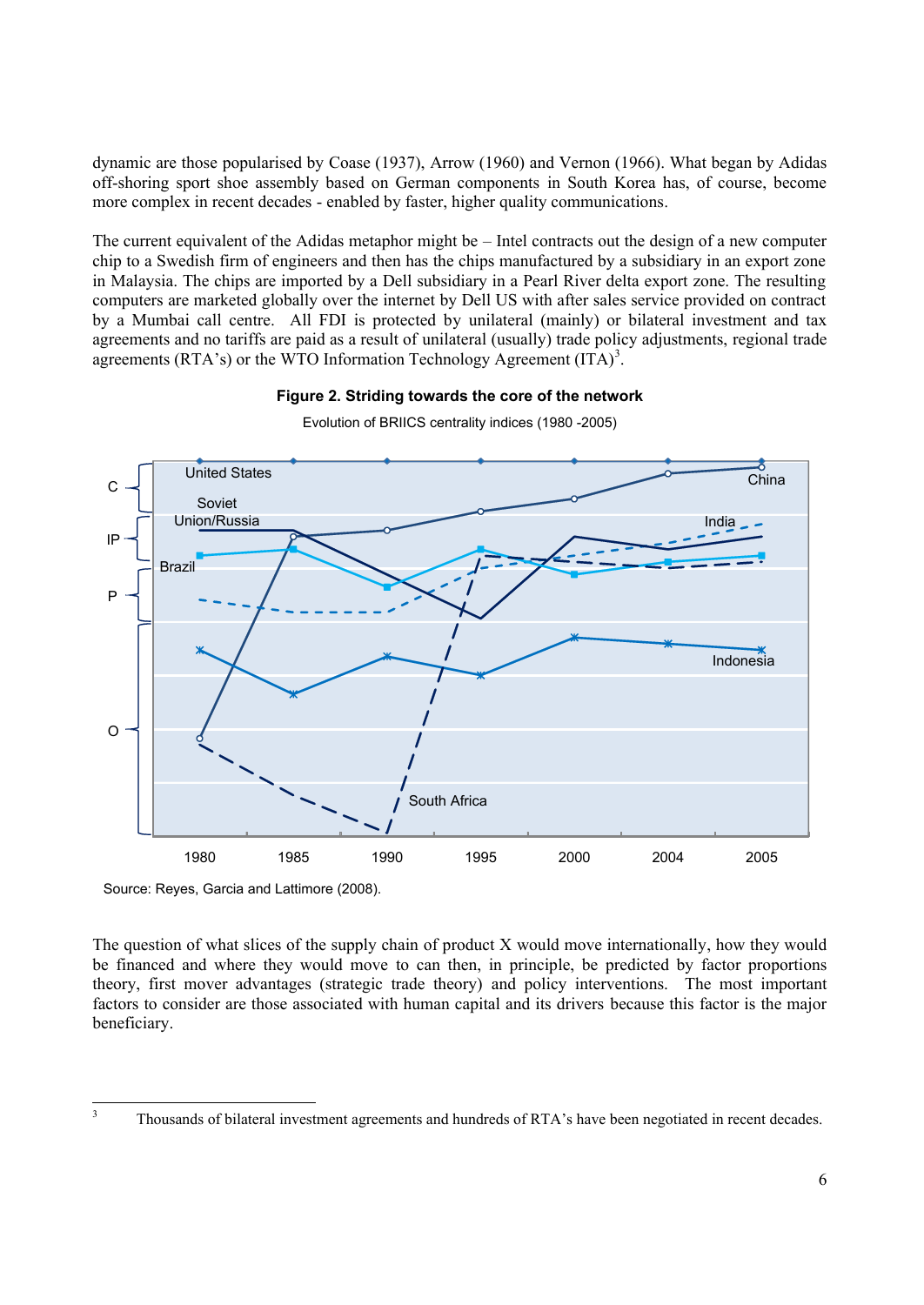Who gains and who loses from globalisation depends on what type of technology is developed<sup>4</sup>, who develops and controls the technology and who receives the residual returns. Antras (2005) and Acemoglu (2003) have produced very interesting work in this area recently. The setting analysed is usually one in which OECD countries (the North) devote more resources to R&D and accordingly develop technological advances that are biased towards the use of abundant OECD capital and skilled labour. The intellectual property is often presumed to belong to Northern firms so that the North also will capture the residual returns.

These are particularly interesting questions in a New Zealand context because for over a century the central direction of New Zealand activity – whether banking, shipping, or agriculturally-based pharmaceutical and food manufacturing, has shifted overseas in a way which resembles the international discussion of "hollowing out"<sup>5</sup>. The strong import substitution policies from 1938-84 reinforced these effects.

New Zealand has wage/rental ratios that are more or less typical of the North so the question addressed here is, how can New Zealand firms and governments plan future trade capabilities in this global environment? Firms and governments have to make hiring, education, training, enterprise selection and research plans that will affect New Zealand's factor proportions in the future. These plans need to be based on assessments of the biases embedded in current and emerging technologies. In trade terms the assessments have to be made relative to other trading partners. These are not simple matters; they involve difficult forecasts. To quote Leamer's analogy on the subject, "is a computer a forklift or a microphone<sup>6</sup>?", Leamer (2007). In this vein Hausmann, Rodrik and others at the Kennedy School of Government have some interesting ideas on identifying 'almost' firm-level comparative advantage traits using 6-digit trade data.

There is a long literature that has been concerned with the long term growth prospects of natural resource based exporters. This is related to the idea that countries with world market power may face declining terms of trade. In the extreme, immiserising growth could occur. Concerns with such possibilities have arisen in New Zealand from time to time but there is little evidence of declining terms of trade unless one happens to choose a commodity boom like 1950 as the beginning observation. Recent empirical work in this area has been conducted by Lederman and Maloney (2007). They have surveyed a number of natural resource based exporters and conclude that "natural resources are neither curse nor destiny". For example, they describe the extreme case of Finland which developed from primarily a forestry product exporter to an electronics exporter based on investment diversification by the same companies.

# **Global Trade Environment**

Over the period 1996-2006, the nominal USD value of global merchandise exports grew by 120%. China's exports grew by 540% over the same period. High rates of trade growth were shared by a range of other emerging economies and trade growth in these economies has been accompanied by both high rates of economic growth and promising rates of poverty reduction. As Leamer (2007) expressed it cogently, "The globe is not shrinking, Economic activity is dispersing."

 $\overline{4}$ Meaning, how the factor saving biases embedded in the technology suit particular economies.

<sup>&</sup>lt;sup>5</sup> Examples include the National Bank, directed from London, taking over the Bank of Otago, the Shaw Savill takeover of Union and the movement of Glaxo from Palmerston North to the UK.

<sup>&</sup>lt;sup>6</sup> He characterises a forklift as an example of a technology that tends to equalise differences between workers and a microphone as one that does not equalise people's singing abilities (at least, not in the opinion of consumers!)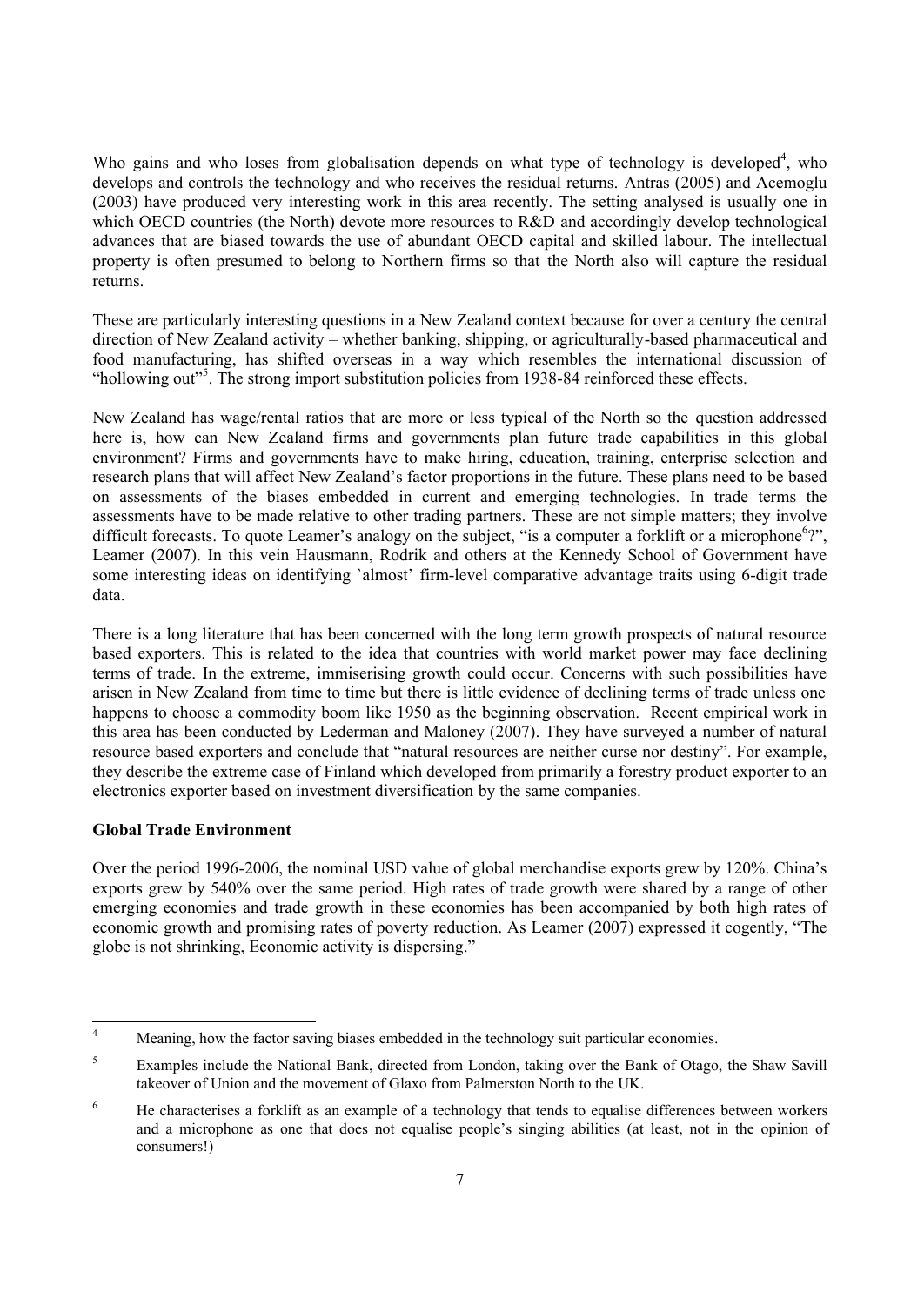The rapid insertion of larger emerging economies (India, China and South Africa, for example) into the architecture of the world trade network after 1978 is illustrated in Figure 2. The Figure presents a measure of the centrality<sup>7</sup> of some emerging economies in the world trade network for merchandise goods over the period 1980-2005. In 1980, after Deng Xiaoping took over leadership responsibilities in China, the economy was outside the periphery of the world trade network<sup>8</sup>. By 1995, China was within the 95<sup>th</sup> percentile on this index or what we call the core of the trade network – the traditional domain of the G3 economies. Similar improvements in the centrality of India and South Africa are also noticeable related to policy events.

The comparative advantage evidence for China points to a strong position in the assembly and exports of final consumer and capital goods, Athukorala (2007). China does not appear to have a comparative advantage in the design and manufacture of parts and components in its very large machinery and equipment industries. Given the size and diversity of the economy it undoubtedly has comparative advantages in a range of industries across the tradable sector that are relatively intensive in their use of unskilled labour. This will even include labour intensive agricultural products – for example, selected fruits, vegetables, fish and ornamental plants.

NZ has a moderate network ranking in the world trade architecture. It does have a *node degree*<sup>9</sup> around the middle of the OECD showing a good spread of trade especially in raw material exports. However, it is ranked generally in the 70<sup>th</sup> and 80<sup>th</sup> percentiles on *node intensity* and *clustering* (on a par with smaller OECD and middle income countries - with Finland, Greece, Slovak Republic and Iceland). However, it is ranked in the 92<sup>nd</sup> percentile on *centrality* to world trade chains in intermediate products. This ranking is at bottom of the OECD (on a par with Spain, Turkey, Canada and Switzerland but below China, Australia and the G3)

The view of world trade through selected groups of 6-digit products (HS6 of Comtrade) provides an opportunity to more closely relate changes in trade to market and firm level changes in innovation, strategy and performance, and in relation to government policy changes that are often implemented at this micro level (e.g. with trade policy settings). Hausmann and Rodrik (2003) have promoted this approach as a potentially effective predictive tool for identifying comparative advantage. This is because, at this level of disaggregation, countries with identical patterns of gross factor proportions (unskilled labour, agricultural land and capital ratios, for example) have quite different export product specialties. In part, this is due to difficulties in disaggregating factors of production finely enough, but it is also due to the impacts of past decisions by domestic and foreign firms to successfully specialise in particular products in particular global locations. Accordingly, micro trade categories might prove to be a valuable complement to factor proportions theory in understanding changes in comparative advantage.

There are approximately 6500 HS6 (6 digit) product codes. The top 25 export (import) products for individual countries are highly likely to comprise the set in which the country has a very high level of comparative advantage (disadvantage). Credence is given to this view by the fact that a surprisingly high proportion of world and country exports are encompassed by the top 25 HS6 products. It is conceivable however, that government support policy is an important driver of export supply and/or import demand.

 $\overline{7}$ <sup>7</sup> Random Walk Betweenness Centrality – a measure of the number of world trade chains that a country is associated with, Reyes, Garcia and Lattimore (2008).

<sup>&</sup>lt;sup>8</sup> Arbitrarily defined as below the  $85<sup>th</sup>$  percentile of the index where the  $100<sup>th</sup>$  percentile is defined as that of the highest ranking country (usually the US, Germany or Japan).

<sup>&</sup>lt;sup>9</sup> Node degree, node strength and clustering are alternate measures of integration in the world trade network. Respectively, they measure the relative number of trading partners, the trade value of those connections and the presence of a country in triangular trade networks (completed triplets).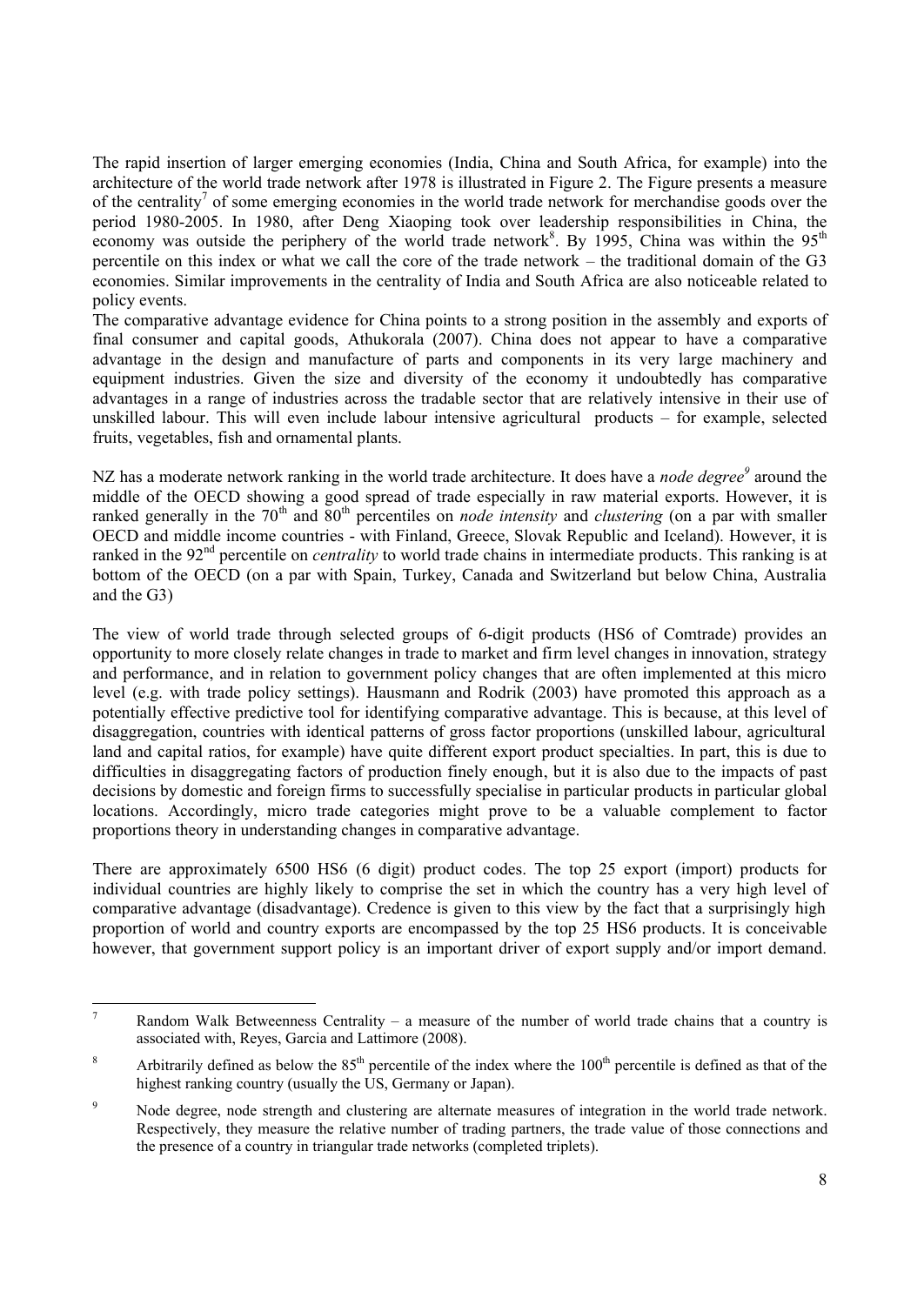Nevertheless, it is likely that given the firm structure of the tradable industries, a product in the top 25 products would exhibit a comparative advantage without government support.

|        |                                     | Value      |                | Percentage |
|--------|-------------------------------------|------------|----------------|------------|
| Code   | Product name                        | in billion | Rank           | of         |
|        |                                     | <b>USD</b> |                | trade      |
|        | <b>Total Trade</b>                  | 11042.4    |                | 100        |
| 270900 | Petroleum oils and oils obtained fr | 527.9      | 1              | 4.8        |
| 271000 | Petroleum oils, etc, (excl. crude); | 401.5      | $\overline{2}$ | 3.6        |
| 854211 | Monolithic integrated circuits, dig | 203.8      | 3              | 1.8        |
| 847330 | Parts and accessories of automatic  | 203.1      | $\overline{4}$ | 1.8        |
| 870323 | Automobiles with reciprocating pist | 200.4      | 5              | 1.8        |
| 300490 | Other medicaments of mixed or unmix | 186.2      | 6              | 1.7        |
| 852520 | Transmission apparatus, for radiote | 185.7      | $\overline{7}$ | 1.7        |
| 870324 | Automobiles with reciprocating pist | 125.4      | 8              | 1.1        |
| 271121 | Natural gas in gaseous state        | 121.6      | 9              | 1.1        |
| 852990 | Parts suitable for use solely or pr | 97.8       | 10             | 0.9        |
| 870332 | Automobiles with diesel engine disp | 97.2       | 11             | 0.9        |
| 870899 | Motor vehicle parts nes             | 95.2       | 12             | 0.9        |
| 854219 | Monolithic integrated circuits, nes | 90.0       | 13             | 0.8        |
| 880240 | Aircraft nes of an unladen weight e | 85.2       | 14             | 0.8        |
| 847120 | Digital auto data process mach cntg | 78.8       | 15             | 0.7        |
| 852810 | Television receivers including vide | 75.1       | 16             | 0.7        |
| 847192 | Input or output units, whether or n | 69.8       | 17             | 0.6        |
| 847193 | Storage units, whether or not prese | 59.9       | 18             | 0.5        |
| 870322 | Automobiles with reciprocating pist | 49.9       | 19             | 0.5        |
| 847191 | Digital process units whether or no | 46.1       | 20             | 0.4        |
| 870829 | Parts and accessories of bodies nes | 44.1       | 21             | 0.4        |
| 270112 | Bituminous coal, not agglomerated   | 43.5       | 22             | 0.4        |
| 880330 | Aircraft parts nes                  | 43.4       | 23             | 0.4        |
| 740311 | Copper cathodes and sections of cat | 41.0       | 24             | 0.4        |
| 847989 | Machines & mechanical appliances ne | 40.5       | 25             | 0.4        |
|        | Sub-Total of the 25 first products  |            |                | 29.1       |

# **Table 2. World Merchandise Exports, 2006**

Source: Authors calculations

The top 25 HS6 products traded globally in 2006 encompass only a few markets and they comprised 29% of world merchandise exports (Table 2). They included:

- energy products (oil, gas and coal), 10% of world trade,
- consumer electronics goods and their components, 11%,
- pharmaceuticals, 2%,
- cars and components,  $6\%,$
- aircraft components, 0.4%.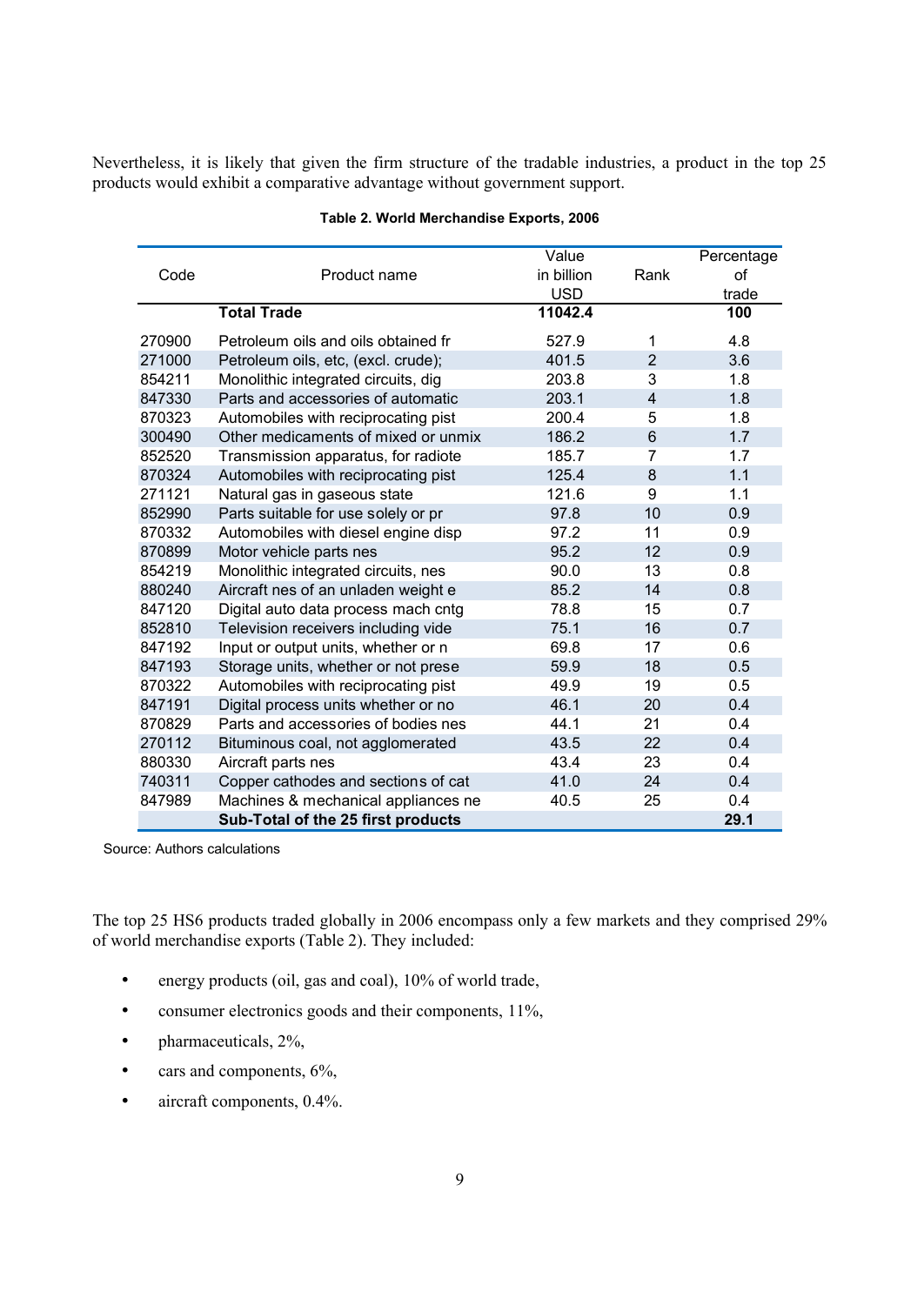If focus is shifted to the top 50 HS6 products a number of additional markets come into view. Other key groupings include other minerals (diamonds, gold and copper), jewellery products, other machinery and equipment (ships, trucks, excavators and valves), plastic products and chemicals. No agricultural or food products are currently in this top 50 grouping.

If we look at the top 25 products in terms of percentage growth over the period 1996-2006, then the composition is quite different from the top value 2006 grouping. The fastest growing list includes many specialty metals and chemicals important in new technology products. However. agriculture and food products are not included in this list either.

The composition of world exports has changed over time with products entering and exiting the markets and with the dispersion of certain types of economic activity. Consumer electronics and pharmaceuticals have had a rising share of exports over the last decade while motor vehicles have had a declining share. Petrol powered motor vehicles have lost trade shares to diesel powered vehicles. Recycled materials are rising in importance. Oil exports appear to have become more diversified with investments in oil refineries, whether the country is endowed with crude oil supplies or not.

#### **Table 3. China Value Exports 1996, Top 25 HS6**

USD Thousands

| Rank                    | Code   | <b>Product Name</b>                   | 1996  | 2006  |
|-------------------------|--------|---------------------------------------|-------|-------|
|                         |        | <b>Total Trade</b>                    | 151.0 | 968.9 |
|                         |        | Petroleum oils and oils obtained from |       |       |
| 1                       | 270900 | crude                                 | 2.8   | 2.7   |
| $\overline{2}$          | 847192 | Input or output units                 | 2.0   | 25.7  |
|                         |        | Footwear with rubber soles, leather   |       |       |
| 3                       | 640399 | uppers                                | 1.9   | 5.6   |
| $\overline{\mathbf{4}}$ | 640299 | Footwear, nes, not covering the ankle | 1.8   | 5.3   |
| 5                       | 950390 | Toys nes                              | 1.7   | 2.9   |
| 6                       | 847330 | Parts and accessories of automatic DP | 1.6   | 32.6  |
| $\overline{7}$          | 420310 | Articles of apparel of leather        | 1.4   | 1.6   |
| 8                       | 420212 | Trunks, suit-cases                    | 1.4   | 4.5   |
| 9                       | 852731 | Radio broad receivers                 | 1.3   | 1.1   |
| 10                      | 392690 | Other articles of plastics, nes       | 1.3   | 3.5   |
| 11                      | 610910 | T-shirts, singlets and other vests,   | 1.1   | 5.1   |
| 12                      | 847193 | Storage units                         | 1.1   | 11.9  |
| 13                      | 620342 | Men's or boys' trousers, breeches,    | 1.1   | 3.2   |
| 14                      | 860900 | Cargo containers                      | 1.1   | 6.0   |
| 15                      | 270112 | Bituminous coal, not agglomerated     | 0.9   | 3.3   |
|                         |        | Parts and accessories of apparatus,   |       |       |
| 16                      | 852290 | elect.                                | 0.9   | 3.9   |
| 17                      | 950341 | Stuffed toys representing animals     | 0.9   | 1.6   |
| 18                      | 890190 | Cargo vessels nes and other vessels   | 0.9   | 5.1   |
| 19                      | 851710 | Telephone sets                        | 0.9   | 2.3   |
| 20                      | 240220 | Cigarettes containing tobacco         | 0.8   | 0.2   |
| 21                      | 841451 | Fans: table, roof etc with a self-co  | 0.8   | 2.2   |
| 22                      | 852990 | Parts suitable for television sets    | 0.8   | 24.0  |
| 23                      | 640419 | Other footwear, with rubber or plast  | 0.8   | 1.9   |
| 24                      | 620193 | Men's or boys' anoraks, wind-cheate   | 0.8   | 2.1   |
| 25                      | 711319 | Art. of jewellery and pts thereof     | 0.8   | 1.8   |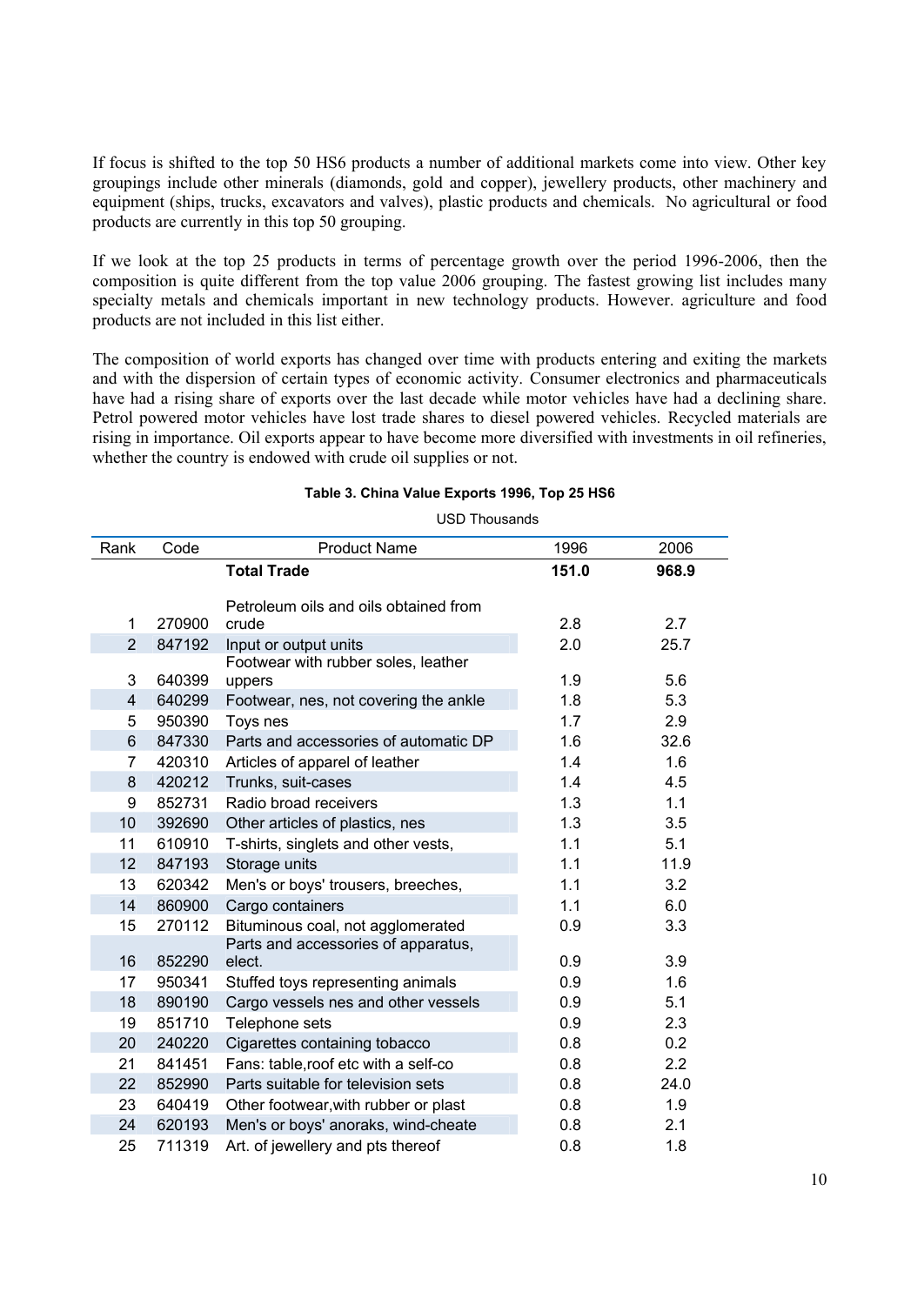| Share of total exports (%) |  |  |
|----------------------------|--|--|
|----------------------------|--|--|

#### Source: Authors calculations

The changing composition of trade is well illustrated by the China case. China's merchandise exports have grown at nearly five times the world average over the last ten years and now represent 9% of world exports. As previously mentioned, this has been achieved through very large increases in imports of parts and components and the increased availability of workers to the export sector.

China's top 25 HS6 exports comprised only 20% of its total exports in 1996, Table 3. This low figure points to high diversification of export products at the time (and more diversified than Germany's, for example). Only 8 products are associated with consumer electronics goods. There are a number of toys, textiles, clothing and footwear products (TCF) in the list, as well as cigarettes, ships, cargo containers and jewellery. China's export success from 1996 is illustrated by the change in the value of exports of particular items over the period to 2006. Exports of "parts and accessories of automatic data processing machines" rose from USD 1.6 billion to USD 32.6 billion ten years later. Exports of cigarettes fell from USD 832 million to USD 244 million in 2006.

|                |        | ווטווווט שטט                            |       |       |
|----------------|--------|-----------------------------------------|-------|-------|
| Rank           | Code   | <b>Product Name</b>                     | 1996  | 2006  |
|                | Total  | <b>Total Trade</b>                      | 151.0 | 968.9 |
| 1              | 847120 | Digital auto data process mach cntg     | 0.1   | 43.4  |
|                |        | Transmission apparatus, for             |       |       |
| $\overline{2}$ | 852520 | radiotelephones                         | 0.5   | 35.8  |
| 3              | 847330 | Parts and accessories of automatic      | 1.6   | 32.6  |
| 4              | 847192 | Input or output units                   | 2.0   | 25.7  |
| 5              | 852990 | Parts suitable for televisions          | 0.8   | 24.0  |
| 6              | 854211 | Monolithic integrated circuits, digital | 0.1   | 18.4  |
| 7              | 901380 | Optical devices, appliances             | 0.2   | 13.2  |
| 8              | 852810 | Television receivers including videos   | 0.6   | 12.8  |
| 9              | 847193 | Storage units                           | 1.1   | 11.9  |
| 10             | 852190 | Video recording or reproducing          | 0.1   | 7.7   |
| 11             | 853400 | <b>Printed circuits</b>                 | 0.5   | 7.6   |
| 12             | 271000 | Petroleum oils, etc, (excl. crude)      | 0.0   | 7.0   |
| 13             | 852110 | Video recording or reproducing          | 0.3   | 7.0   |
| 14             | 847191 | Digital process units                   | 0.3   | 6.9   |
| 15             | 850440 | Static converters, nes                  | 0.6   | 6.9   |
| 16             | 611030 | Jerseys, pullovers, etc, of man-mad     | 0.7   | 6.0   |
| 17             | 860900 | Cargo containers                        | 1.1   | 6.0   |
| 18             | 851999 | Sound reproducing apparatus             | 0.4   | 5.9   |
| 19             | 640399 | Footwear with rubber                    | 1.9   | 5.6   |
| 20             | 851740 | Apparatus, for carrier-current line     | 0.0   | 5.4   |
| 21             | 640299 | Footwear, nes, not covering the ankle   | 1.8   | 5.3   |
| 22             | 610910 | T-shirts, singlets and other vests,     | 1.1   | 5.1   |
| 23             | 847199 | Automatic data processing machines      | 0.1   | 5.1   |
| 24             | 950410 | Video games                             | 0.2   | 5.1   |

#### **Table 4. China, Top 25 Export Products, 2006** USD billion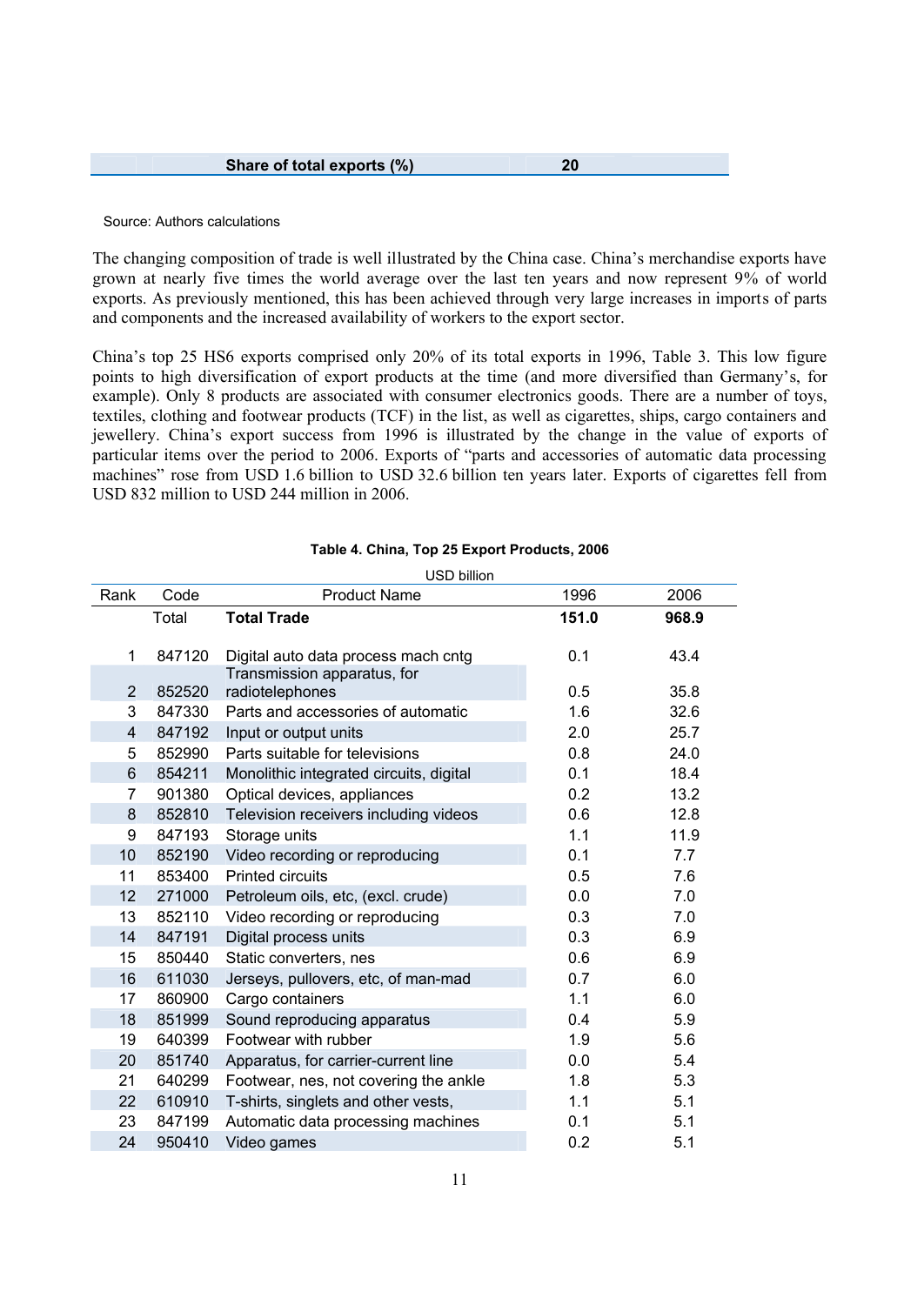|  | 25 890190 Cargo vessels nes and other vessels | 0.9 | 5.1 |  |
|--|-----------------------------------------------|-----|-----|--|
|  | Share of total exports (%)                    |     |     |  |
|  | Source: Authors calculations                  |     |     |  |

The composition of China's exports in 2006 shows much change, Table 4. Eighteen of the top 25 are now consumer electronics products including 14 or the top 15 products. Ships and containers remain in the list but TCF products are reduced to 3. As before, the rate of value change of particular export products is very impressive. The top export product in 2006 (847120) earned USD 43 billion but only USD 137 million in 1996. "Apparatus for carrier current line" (851740) increased in export value from USD 11 million in 1996 to USD 5 billion in 2006. These changes in export composition also led to increased export concentration. In 2006, the top 25 products represented 33% of China's total merchandise exports (from 20% in 1996).

The top 25 import products in 2006 (not shown) also contain many parts and components associated with consumer electronics products. They represent nearly 50% of total Chinese merchandise imports. These patterns point to China in the classic "product cycle" role outlined by Vernon (1966).

| HS4  | Product                           | Export share<br>% M.<br>Exports | Imports/exports<br>% |
|------|-----------------------------------|---------------------------------|----------------------|
| 8525 | television cameras                | 4.6                             | 14                   |
| 8529 | television parts                  | 2.6                             | 78                   |
| 8528 | television receivers              | 1.3                             |                      |
| 8534 | printed circuits                  | 0.8                             | 114                  |
| 8544 | insulated wire                    | 0.7                             | 48                   |
| 8541 | diodes, transistors               | 0.6                             | 214                  |
| 8519 | turntables                        | 0.6                             | 2                    |
| 8539 | filament lamps                    | 0.3                             | 52                   |
| 8543 | electrical mach. & appliances     | 0.2                             | 119                  |
| 8523 | tapes                             | 0.2                             | 133                  |
| 8531 | bells, siren, alarms              | 0.2                             | 31                   |
| 8526 | radar apparatus                   | 0.1                             | 26                   |
| 8502 | electric generators               | 0.1                             | 77                   |
| 8537 | boards and panels                 | 0.1                             | 241                  |
| 8503 | parts, electrical equipment       | 0.1                             | 137                  |
| 8520 | mag tape recorders                | 0.1                             | 16                   |
| 8515 | laser/photon/plasma arc soldering | 0.0                             | 277                  |
| 8514 | ind/lab furnaces                  | 0.0                             | 759                  |
| 8530 | electric signalling equip.        | 0.0                             | 517                  |

#### **Table 5. China's Star Performers in Electrical and Electronic Equipment, 2006**

*Source*: International Trade Centre, Geneva.

It is highly likely that China currently has a very strong comparative advantage in electrical and electronic goods, HS chapter 85. In 2006, there were 19 HS4 sectors in China that were star performers, according to the International Trade Centre. Star performers are defined as an export product where world market growth is above average and the country's world market share is increasing. These 19 sectors then are very likely to represent the pinnacle of China's comparative adavantage set. They are listed in Table 5 together with the ratio of imports to exports in these parts, components and final products. China is not selfsufficient in nearly half of these 4 digit sectors – imports are greater than exports. This is further evidence in support of Athukorala (2007) that China is intimately coupled with global trade through importing raw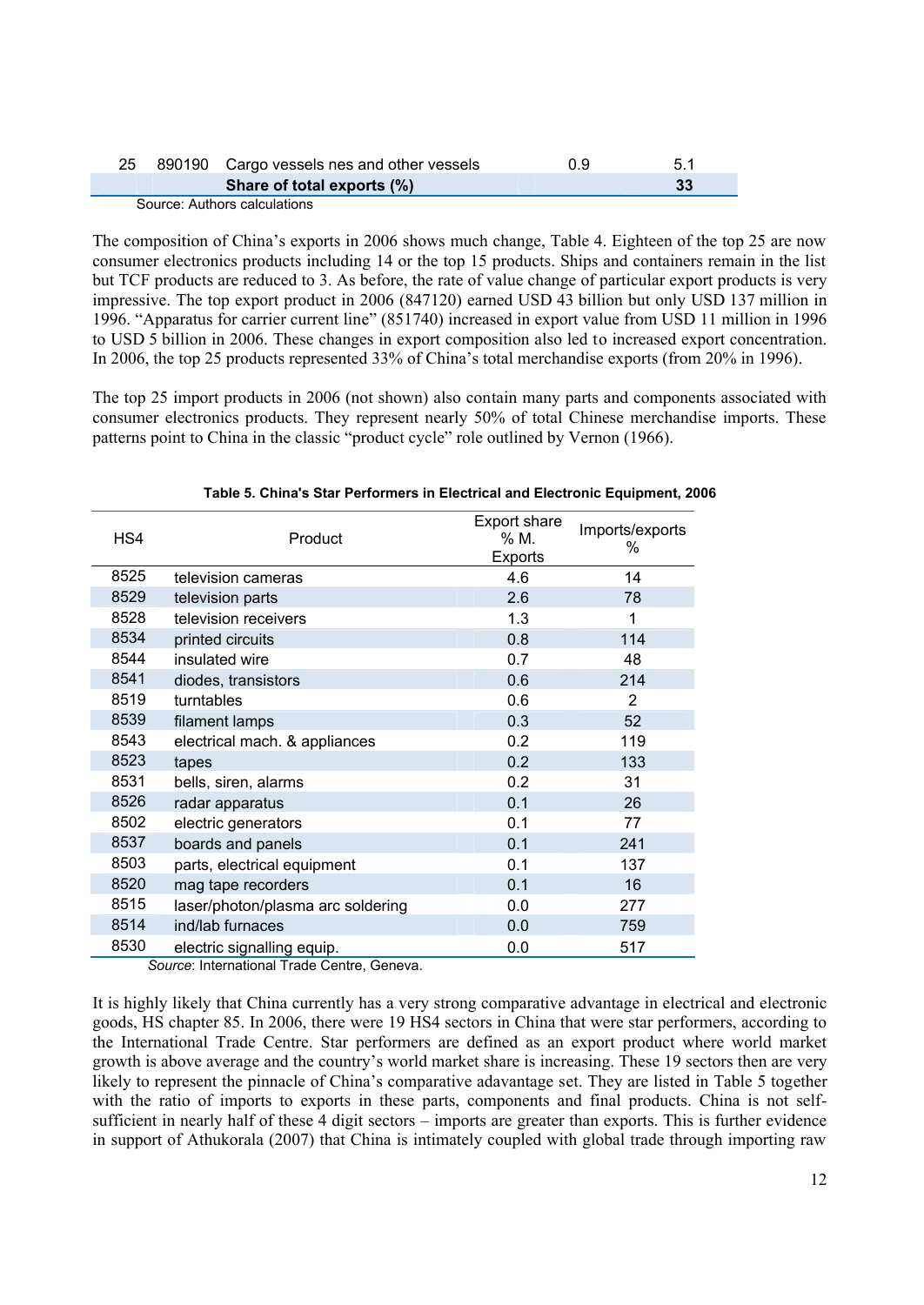materials and components from OECD and non-OECD countries and exporting final goods everywhere but particularly to OECD countries. Furthermore, China appears to be self-sufficent (import/export ratio less than 100) in final products like televisions and television cameras and less than self-sufficient in parts and components like transistors and printed circuits. Furthermore, China tends to be less than selfsufficient in what appear to be the higher technology products – the last three items in Table 5 plus circuits and transistors. This coupled trade pattern was designed in this fashion by virtue of FDI. The Chinese Government reports that the EU alone has invested USD 54 billion in China and has subsidiaries of 27,000 EU firms active in China, Deming (2008).

#### **Changing New Zealand Export Patterns**

Now for something completely different in terms of scale – New Zealand's export performance.

#### *The Distance Factor*

Trade distance is a very important determinant of economic prosperity in terms of real per capita incomes. The distance elasticity in international trade is of the order of -0.9 (doubling the distance reduces trade by 90%), Leamer (2007). This effect, in turn, means that there is a clear negative effect of distance from world markets on GDP per capita. New Zealand is an outlier to this rule. Over a long period of time, New Zealand (and Australia) has counteracted the "tyranny of distance" to some degree. They sit visibly above Leamer's regression line. In recent years they have been joined by Singapore and China, Taipei, Leamer (2007). These are the only four countries where the rule does not seem to apply.

In New Zealand's case this is largely due to the influence of technology (refrigeration) in enabling the development of markets in meat and dairy products in the United Kingdom from 1882. Some other primary products contributed to this success including wool, but up till the 1960's the export mix was very narrowly based on these farm and food products. The agricultural export mix has broadened out both in terms of markets, products and degree of processing since that time but agricultural and food products remain around 50% of merchandise exports. The distance travelled is impressive. The major markets for New Zealand food and agricultural products are at least 8000km away in Asia and up to 18,000km away in NAFTA and the EU. Compare these distances with Leamer's contention that countries that are more than 5000km away from the global centre of economic activity are unlikely to have a 'decent' per capita GDP, Leamer (2007).

However, bucking the distance trend line has come at a cost. The OECD thinks that distance still matters to New Zealand in terms of lower GDP growth and lower labour productivity. They estimate that New Zealand's remoteness lowers its GDP by 10%, OECD (2008).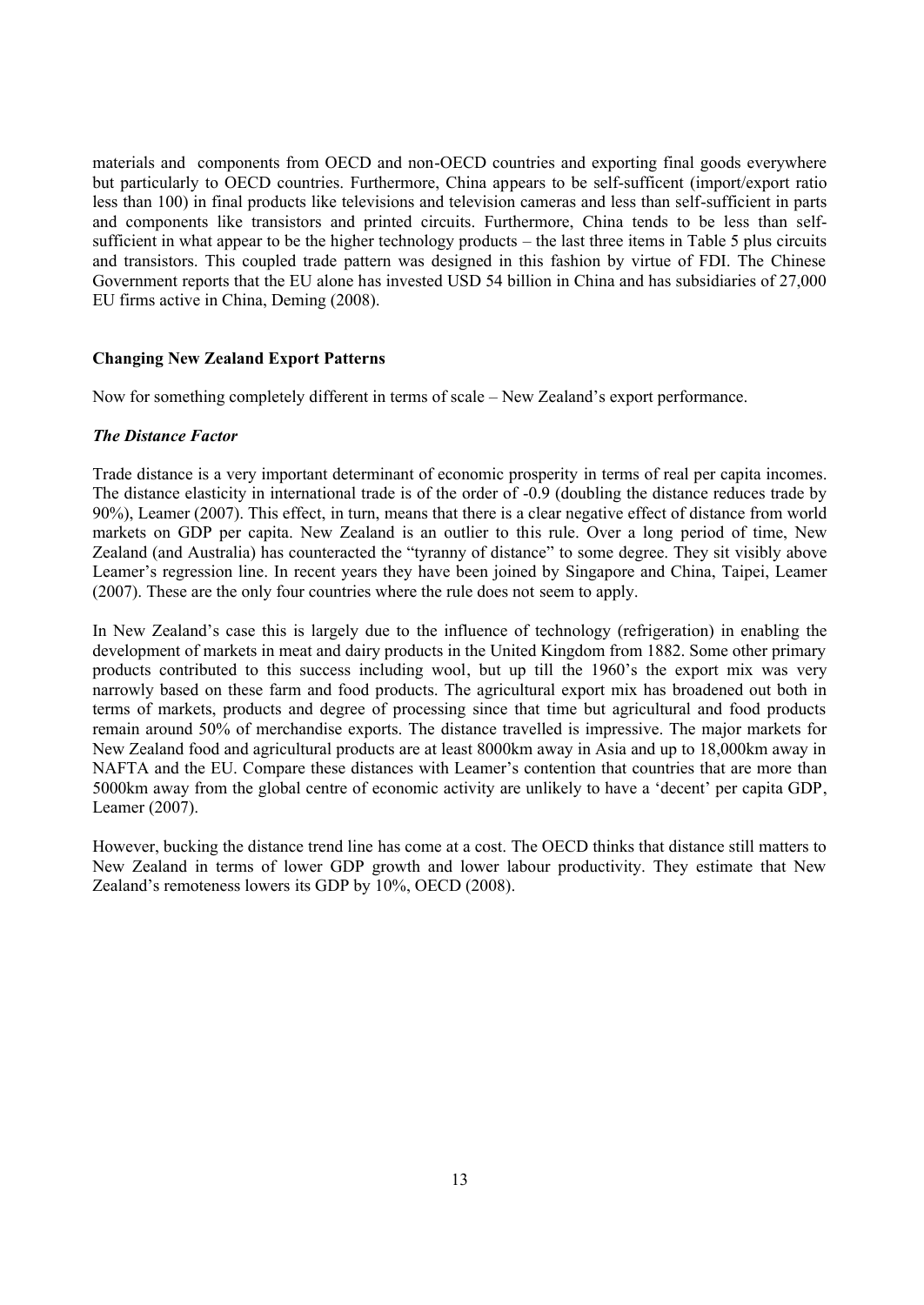



Source: Authors calculations



**Figure 4. Time Varying Fixed Effects of BRIICS as Exporters**

Source: Authors calculations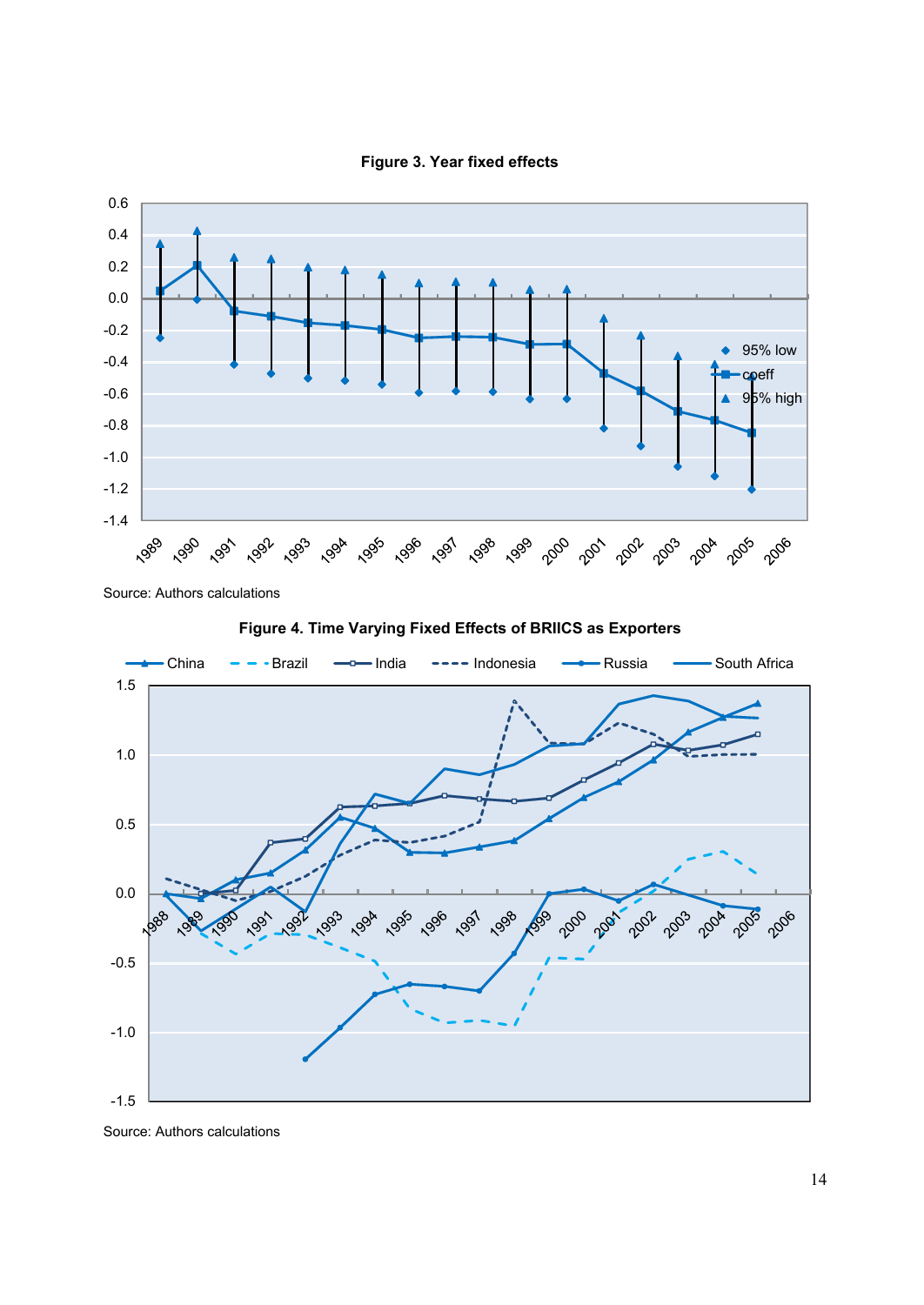

# **Figure 5. Country time-varying fixed effects for New Zealand as an exporter**

#### *Gravity Model Results*

A gravity model has been developed to decompose New Zealand's bilateral and directional trade trends using a fixed effects model<sup>10</sup>. The analysis of the model here focuses on New Zealand's trade performance in relation to the other OECD countries, some emerging economies (the BRIICS, Brazil, Russia, India, Indonesia, China and South Africa) and a group of countries that trade intensively with the BRIICS $^{11}$ . The 46 country dataset generally encompasses the period 1985-2006. The model is estimated for total merchandise exports and imports and for capital goods, consumption goods, raw materials and intermediate goods as defined in the World Integrated Trade Solution (WITS) database.

We start from the version of the gravity model developed by Anderson & Van Wincoop (2003, 2004).

$$
(1) \ \log(X_{ij}) = \log(Y_j) + \log(Y_i) - \log(Y) + (1 - s) \log(t_{ij}) - (1 - s) \log(P_j) - (1 - s) \log(\Pi_i) + e_{ij}
$$

where time subscripts are excluded for the time being to save on notation and:

 $X_{ii}$  = exports from country i to country j

 $Y_i$  = GDP of country i

 $Y_j$  = GDP of country j

 $Y =$  aggregate (world) GDP

 $\sigma$  = elasticity of substitution

 $t_{ii}$  = trade costs facing exports from country i to country j

 $10$ The full derivation of the model is described in Kowalski (2008).

<sup>11</sup> Chile, China- Hong Kong, Singapore, Thailand, China-Taipei, Malaysia, Phillipines, Venezuela, Israel, Columbia and Argentina.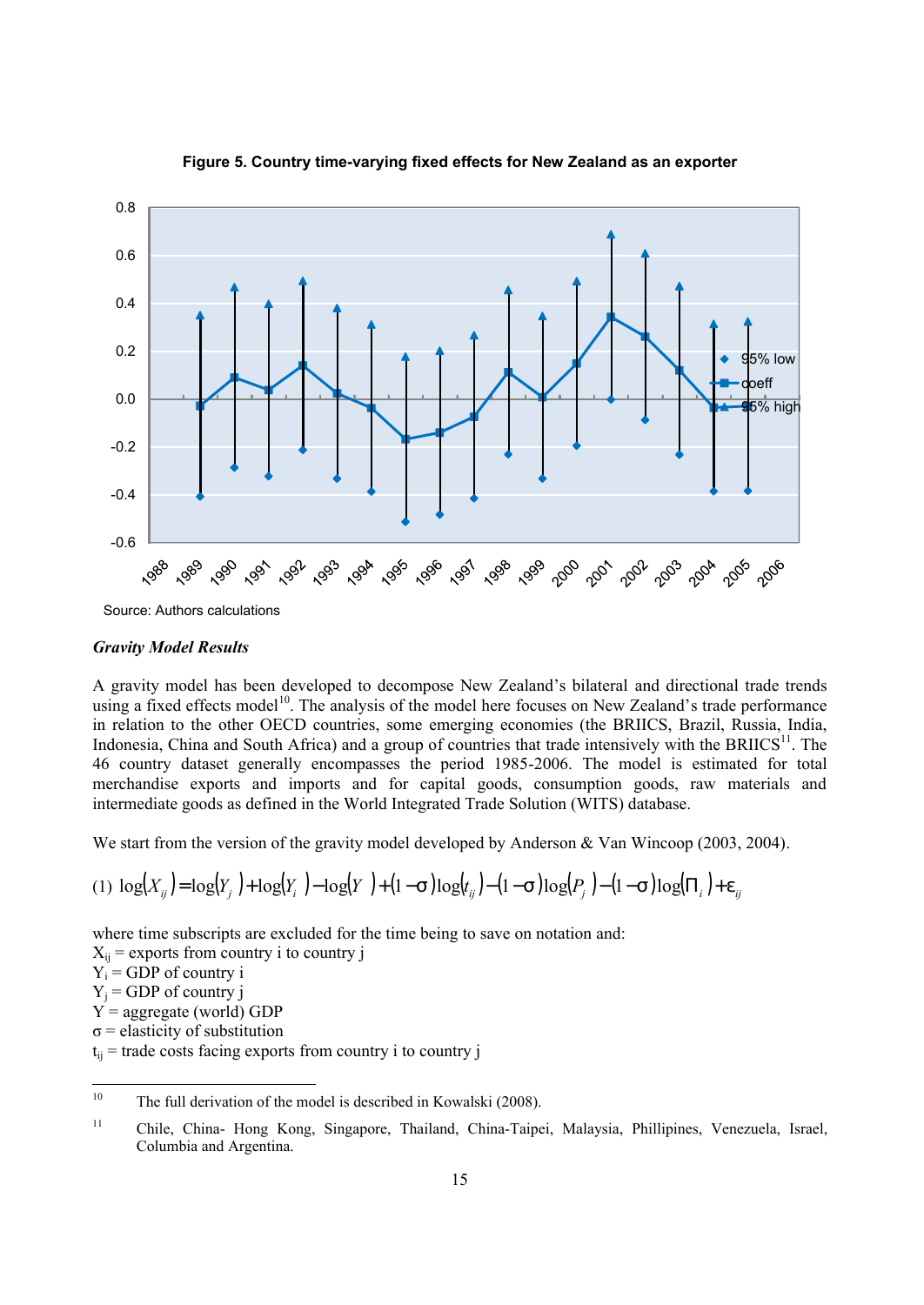$$
P_j^{1-s} = \sum_{i=1}^{N} \Pi_i^{s-l} W_i t_{ij}^{1-s}
$$

$$
\Pi_i^{1-s} = \sum_{j=1}^{N} P_j^{s-l} W_j t_{ij}^{1-s}
$$

 $\omega_i$  = country i's expenditure share

 $\varepsilon_{ii}$  = random error term

While in principle it is possible to estimate  $(4)$  directly using non-linear methods (Anderson & Van Wincoop, 2003), it is far simpler to use exporter and importer fixed effects. Such an approach still produces consistent and unbiased estimates and this is the approach taken here, leading to equation (5) (with the deltas indicating fixed effects):

$$
(2) \ \log \left( \frac{X_{ijt}}{Y_{it} Y_{jt}} \right) = \mathsf{m} + \sum_{t=1}^{T} \mathsf{I}_{t} + \sum_{i=1}^{N} \mathsf{d}_{i} + \sum_{j=N+1}^{2N} \mathsf{d}_{j} + \sum_{p=1}^{(N^{2}-N)/2} \mathsf{d}_{ij} + \sum_{i=1}^{N} \mathsf{d}_{it} + \sum_{j=N+1}^{2N} \mathsf{d}_{jt} + \mathsf{e}_{ijt}
$$

Specified in this way, the model allows one to distinguish between various types of factors underlying trade.  $\sum_{t=1}^{T}$ *t l*<sub>t</sub> terms isolate the time effects that are common to all trading country pairs. One example might 1 be the worldwide dip in trading intensity observed after 9/11 or inventions on a global scale that affect trade such as for example the development of the internet.

 $\sum_{i=1}^N$ *i i*  $\sum_{i=1}^{n} d_i$  and  $\sum_{j=N+1}^{2N} d_j$ *j N j* 2 1 *d* pick up time-invariant fixed effects for exporting and importing countries, respectively.  $(N^2 - N)$  $N^2 - N$ 

 $\sum^{l^2-l}$ = 1 *p*  $d_{ij}$  are country pair-specific time-invariant fixed effects that account for factors such as the time-

invariant bilateral trading costs (i.e. those associated with bilateral distance) or long-standing cultural or political ties.

 $\sum_{i=1}^N$ *i it*  $\sum_{i=1}^{n}$ **d**<sub>it</sub> and  $\sum_{j=N+1}^{2N}$ *j N jt* 2 1  $d_{it}$  are the time-variant importer and exporter-specific fixed effects that pick up the GDP

and country-specific price effects along with time-varying factors specific to an exporting or importing country such as opening up to trade on an MFN basis or country-specific reforms and policies. These types of fixed effects tell us how the propensity of a country to export or import has been evolving over time. Additionally, their magnitude relative to the magnitude of other time-invariant fixed effects may be indicative of the permanent and evolving factors underlying trading relations.

 $e_{ijt}$  is the error term which picks up all trade unexplained by the previously mentioned factors, including bilateral and time-varying trade policies and random factors affecting trade. In particular, none of the above specified fixed effects captures bilateral effects that vary over time.

Ordinary least squares with Huber/White heteroskedasticity adjusted standard errors are used to estimate (2) for total trade and a similar specification for the disaggregated commodities. The estimated fixed effect models explain over 90% of the variation in trade flows in adjusted terms.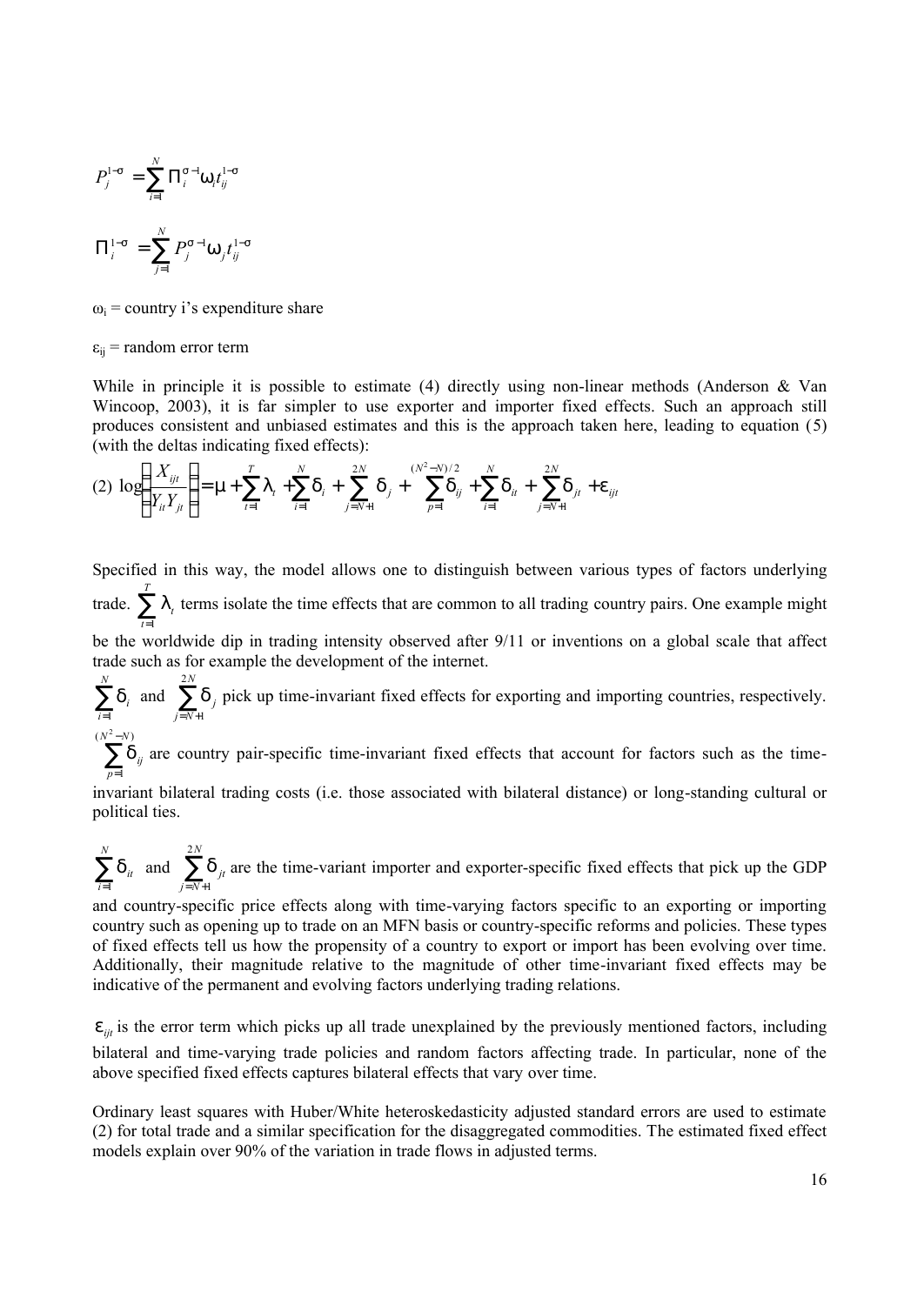The estimated fixed effects here are coefficients on binary variables. To take the example of exporter fixed effects - one out of forty six effects needs to be dropped. One of the years also needs to be dropped. We choose to drop a binary variable for the first year in the database (1988) and chose the United States to be the reference exporter and importer for fixed effects that are constant in time and for exporter and importer fixed effects that vary in time. This implies that the values of estimated fixed effects capture differences in the intercept relevative to the country that is dropped, that is the US. Because of the common benchmark, the results can be compared across all the non-reference countries in the sample.

Estimation results for terms that isolate the specific increases in US total trade  $\int_t^t$  are presented graphically

in Figure 3, including the range of the estimated 95% confidence intervals. In all figures that follow the scale of the vertical axis measures the logarithm of relative trade value. Missing fixed effects should be interpreted as those dropped from the estimation because of missing observations. The estimated US fixed effects in Figure 3 suggests that, despite the gently negative trend in point estimates, on average US's trade with its trading partners was not significantly different between 1988 and 2001. In 2001 a significant and gradually falling trend most likely reflecting the slowdown in US commerce following  $11^{\text{th}}$  September 2001 events.

As noted earlier  $\hat{d}^{E}_{it}$  is the time-varying fixed effects for exporting countries that picks up the relative price effects along with time-varying factors specific to an exporting country such as the opening up to trade on an MFN basis or trade effects of country-specific reforms and policies (e.g. product and factor market reforms). Because differences in these fixed effects with respect to time are indicators of average change in relative exports or imports of a given country across all trading partners (net of the equivalent change for the US) they can be compared across countries as a measure of export *performance over time*. However, if we want to say something about the state of trade integration (relative to the US) this fixed

effects has to be taken into account together with the time-invariant fixed effect  $\hat{d}^{E_i}$  discussed above.

Figure 4 shows that some of the BRIICS have been expanding their total exports much faster than the US. More surprisingly, while China's estimated strong performance is in line with newspaper headlines concerning its increasing `domination' of world markets, countries like India, South Africa, Indonesia and Russia have been performing equally as well or even better.

|                    | <b>New</b><br>Zealand | China | Brazil | India | Indonesia | Russia | South<br>Africa |
|--------------------|-----------------------|-------|--------|-------|-----------|--------|-----------------|
| <b>Exporter</b>    |                       |       |        |       |           |        |                 |
| <b>Total trade</b> | 0                     | 8     | 3      | 7     | 7         | 11     | 6               |
| Consumption goods  | 8                     | 6     | 2      | 9     | 6         | 11     | 12              |
| Raw materials      | 3                     | 0     | 8      | 7     | 7         | 9      | 8               |
| Capital goods      | 5                     | 22    | 7      | 13    | 28        | 3      | 11              |
| Intermediate goods | 3                     | 5     |        | 6     | 7         | 12     | 9               |
| Importer           |                       |       |        |       |           |        |                 |
| <b>Total trade</b> | -1                    |       | 6      | 3     | $-7$      |        | 4               |
| Consumption goods  | $-1$                  | 3     | 12     | 4     | $-2$      | $-2$   |                 |
| Raw materials      | 3                     | 6     | 2      | 5     | $\Omega$  | -4     |                 |
| Capital goods      |                       | 9     | 9      | 7     | -9        | 2      | 5               |
| Intermediate goods |                       | Ξ.    | 6      | 5     | -6        | 8      |                 |

**Table 6. Summary of average annual change in exporter and importer fixed effects**

Note: based on point estimates of fixed effects.

*Source*: Authors calculations based on estimation results.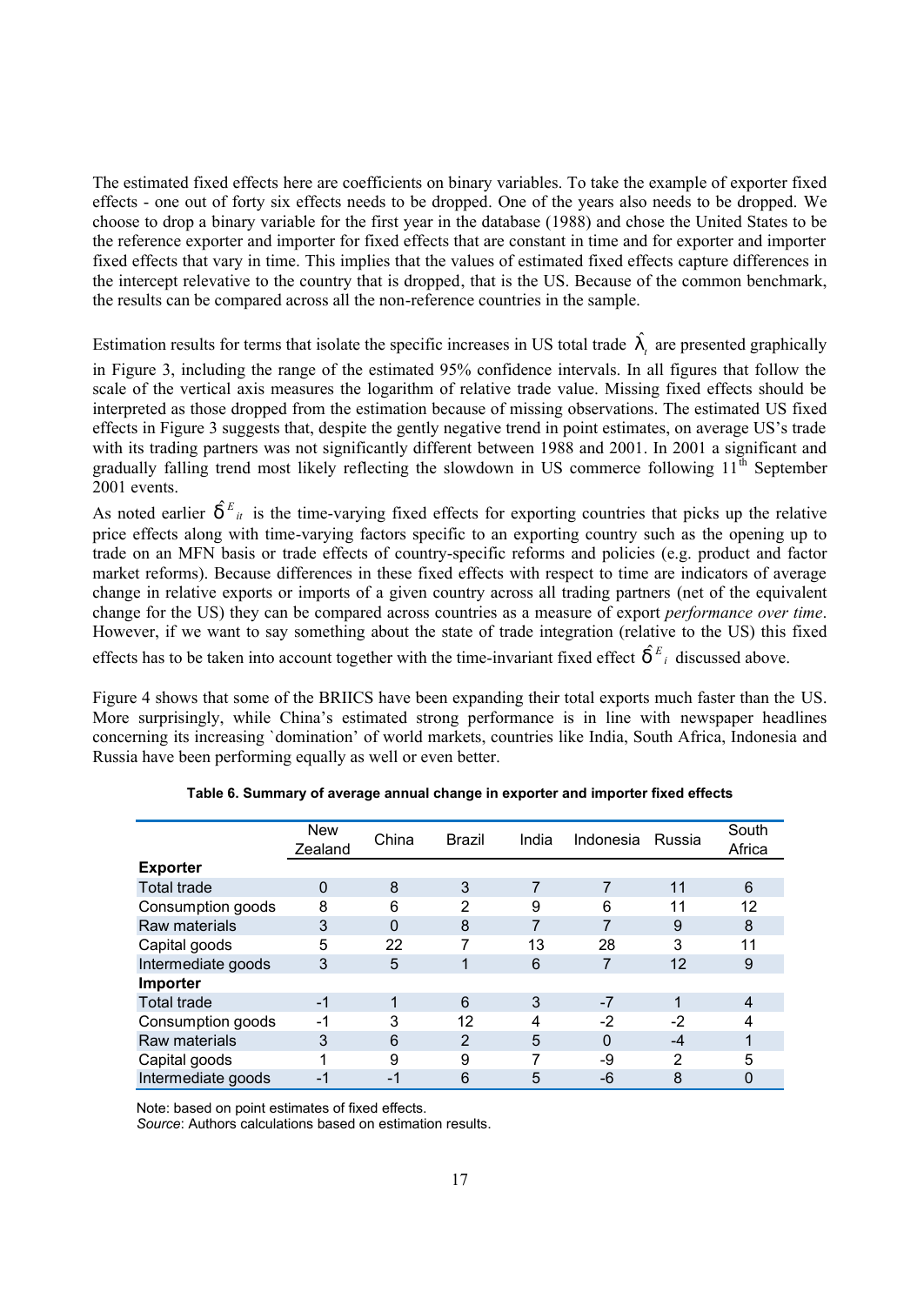New Zealand's performance as an exporter (total goods) is shown graphically in Figure 5. All the New Zealand results are given in numerical form in Table 6. These include the results as an exporter and as an importer for total trade and the four disaggregated sets of products. These latter results are expressed as the average percentage changes in fixed effects, relative to the US, over the period 1985-2006. The results for New Zealand are summarised as follows:

- It is important to view New Zealand's trade performance within the context of the OECD as a whole. Over the accelerated globalisation period of the last two decades, trade in goods and services relative to world GDP has grown from 39% in 1992 to 52% in 2005. Over the same period the OECD share of world trade in goods and services has fallen from 73% to 64%. However, the trade shares almost certainly do not reflect value added shares. The patterns of innovation ownership (IPR), product design, component and final goods manufacture probably favour OECD countries.
- For total trade, fixed effects for New Zealand as an exporter that vary over time are not significantly different from zero over the whole period. In other words, New Zealand has performed on a par with the US. There is also some evidence of a declining trend after 2001 that may be related to the current account position. New Zealand is not in the same league as the emerging economies shown in Figure 4 on this measure – but then almost nobody else is either!
- New Zealand's export performance with consumer goods shows an 8% growth rate in fixed effects. This is the country's best performing niche and it is on a par with India and China, Table 6.
- The second best niche for exporter performance is in capital goods which averaged 5% growth in fixed effects over the period. Export performance in raw materials and intermediate products is lower at 3 percentage points above the US reference level.
- New Zealand's performance as an importer overall is slightly lower than the US. This is a good result because the US was a very strong importer over the period. Unsurprisingly, the strongest import performance is in raw materials where New Zealand has important shortfalls in factor endowments.
- Overall then, New Zealand trade performance mirrors that of the US somewhat stronger performance in exporting and slightly weaker in importing. The US performance is a reasonable standard here relative to the  $G3$  – the US performance is on a par with Germany and better than Japan. New Zealand is also performing on a par with Australia. However, none of the OECD countries can compare with the best of the emerging economies on this measure.

# *Exposure to Globalisation Pressures*

In a recent paper, Rae and Sollie (2008) produce a range of indicators based on an international dataset of over 1000 product categories and 11 services. They ask the question, which OECD countries are most exposed to globalisation pressures? On this question they measure the rank correlation of revealed comparative advantage indices (RCA) between New Zealand and two groups of countries – 'Dynamic Asia<sup>-12</sup> and the BRIC countries<sup>13</sup>. In both cases the coefficients are around zero – New Zealand is more exposed than the US, Canada, Germany, France, Australia, Finland and the UK but less exposed than Japan, Italy, Korea and new accession countries to the EU. New Zealand is more exposed to globalisation in the sense than New Zealand has an export mix in which its RCA indices are not correlated with the growth rate of the 500 most trade international products. On the other side, New Zealand is amongst the

 $12$ <sup>12</sup> Comprising China, India, Chinese Taipei, Hong Kong, Indonesia, Malaysia, the Philippines, Singapore and Thailand.

<sup>&</sup>lt;sup>13</sup> Brazil, Russia, India and China.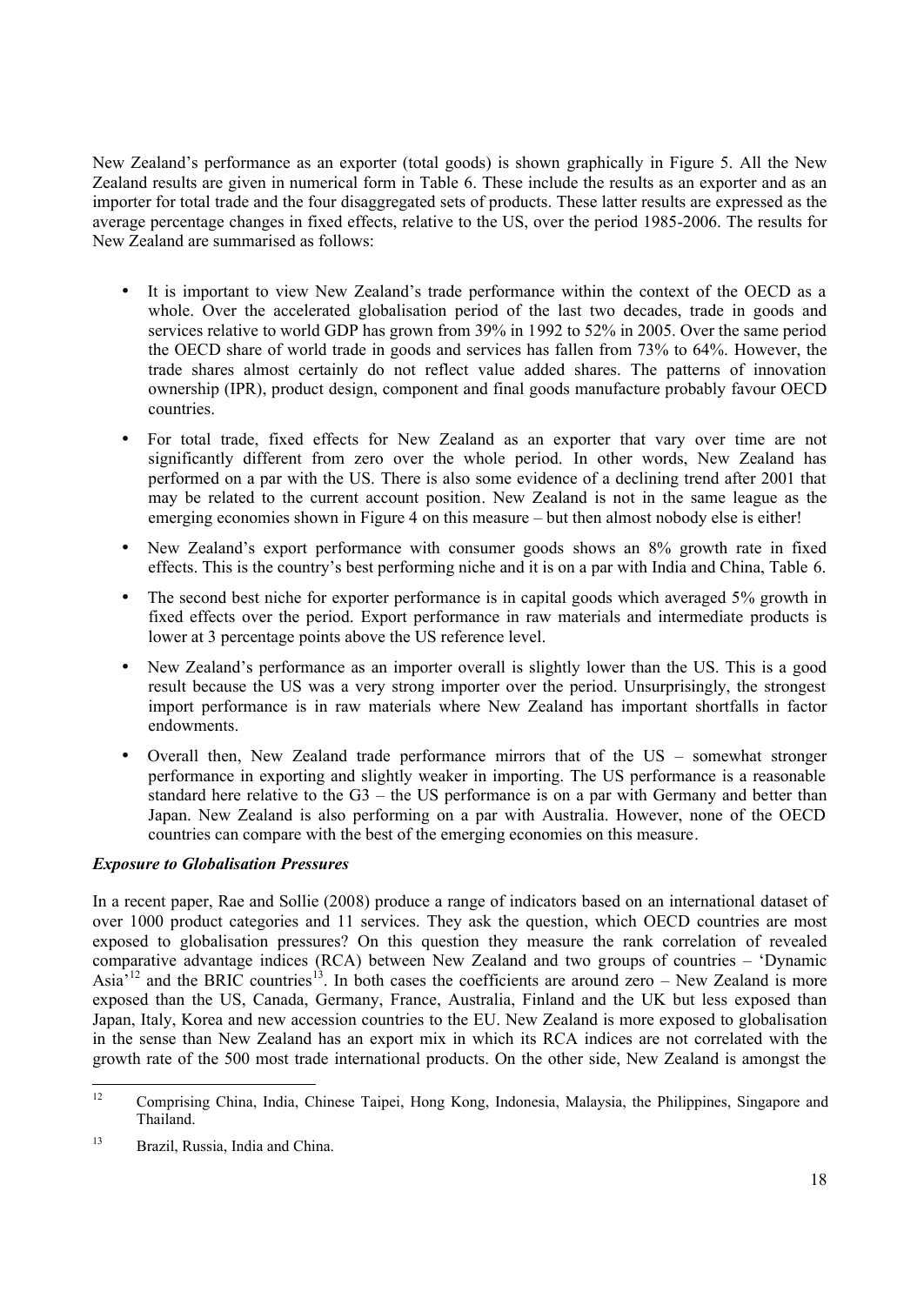top group of countries where the RCA index is correlated with global product profit margins. New Zealand's performance is due to its heavy reliance on exports of natural resource based products and a relatively small proportion of high growth products and services like engineering and pharmaceutical products and services.

Rae and Sollie (2008) then compute indices to address the question, which countries are best equipped to cope with globalisation challenges? New Zealand scores reasonably well. Its overall score places it between Japan and the UK – not as high as Sweden, the US and Finland but higher than Germany, Korea, France, Ireland and the Southern and Eastern European countries. The strengths that give rise to this placing are educational attainment, flexible product markets, high labour mobility and low housing transactions costs. The biggest New Zealand weakness on the coping front is relatively low innovation activity.

#### *New Zealand Big Winner from Chindia Growth*

In the recent book "Dancing with Giants", Dimaranan, Ianchovichina and Martin (2007) project the welfare gains associated with forecast world economic growth over the period 2005-2020. China and India are forecast to grow at 6.6% and 5.5% per annum respectively. New Zealand (and Australia) is expected to benefit from this expansion of China and India relative to other high income countries – with welfare gains of 70% over the period relative to 48% for all high income countries. This is unsurprising given relative factor endowments in New Zealand vis a vis China. They also predict that China and India expansions in the near term will tend to strengthen New Zealand's comparative advantage in agricultural, forestry products and coal but their results are mixed for the non-food manufacturing industries. In other words, will the dispersion of global economic activity create market pressures that conflict with New Zealand's economic development objectives?

#### *Mighty oaks, from little acorns, might grow*

New Zealand's top 25 HS6 export products in 2006 are given in Table 7. Again this approach follows the logic of Haussman and Rodrik (2003). Most of the products are derived from primary sector ingredients and eighteen are processed agricultural and food products. The exception to the primary sector origin rule is large second hand aircraft. The top 25 products represent nearly 50% of the value of merchandise trade. This high concentration of exports for New Zealand compares with 29% for the world as a whole and 33% for China, in 2006.

Trade in agricultural and food products comprises less than 10% of global merchandise trade and it has grown more slowly over the last twenty years than merchandise trade as a whole, Liapis (2007). This is consistent with New Zealand total export growth of 59% over the period 1996-2006, only half the growth in world merchandise trade. Liapis estimates that the fastest growing category of world agricultural exports is in processed products as compared to bulk, horticultural and semi-processed products. All of the agricultural and food products in the New Zealand top 25 are processed products. One of the dampening factors affecting trade in agricultural and food products is that they attract much higher tariffs than nonagricultural products with tariffs on processed agricultural products the highest of all.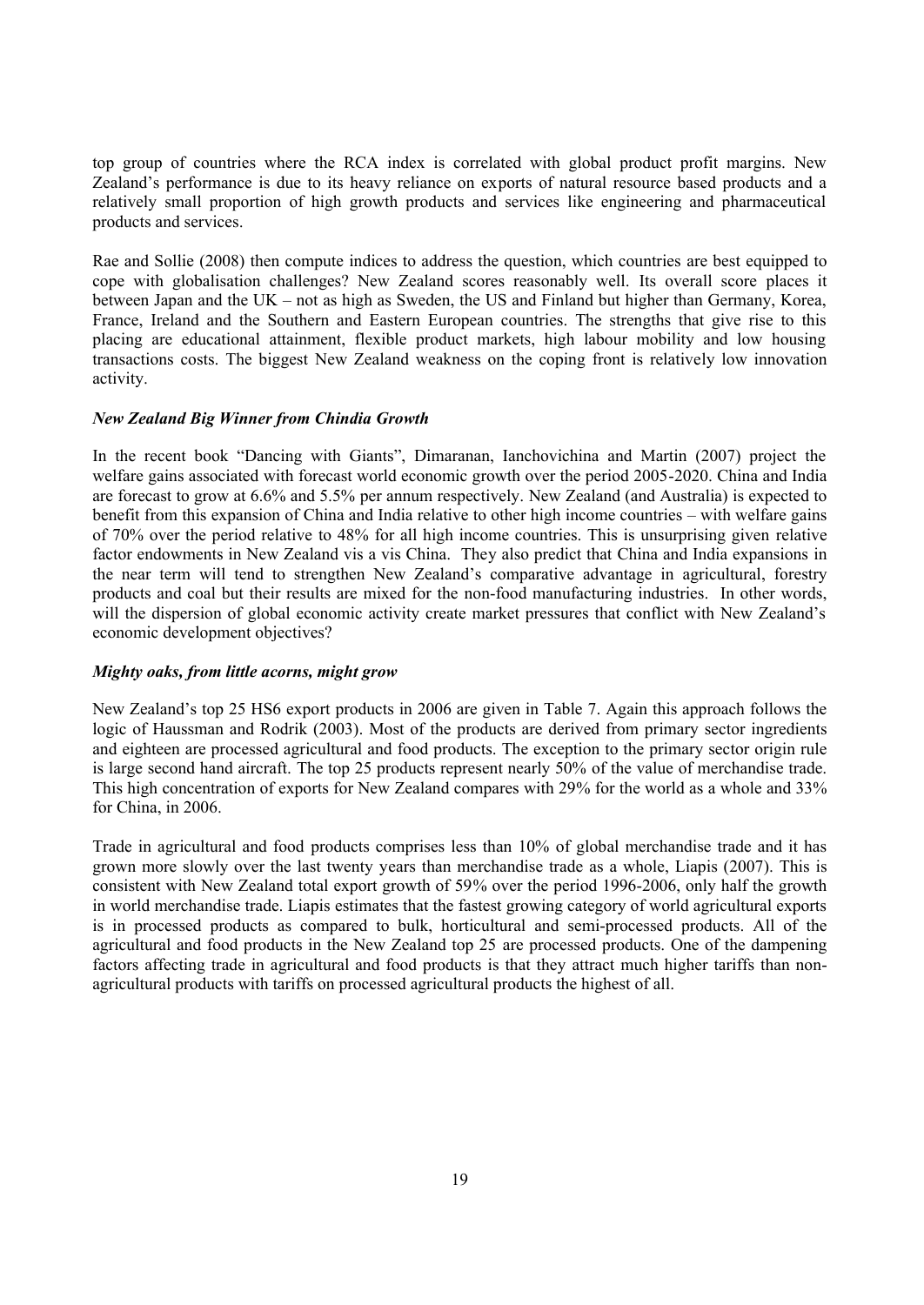| Rank           | Code   | Product                                               | Export value<br>in million USD | Growth<br>1996-2006 |
|----------------|--------|-------------------------------------------------------|--------------------------------|---------------------|
|                |        | <b>Total Merchandise Trade</b>                        | 22,409                         | 59                  |
| 1              | 040221 | Milk and cream in solid forms of >15% fat             | 1,395                          | 93                  |
| $\overline{2}$ | 020230 | Frozen boneless bovine meat                           | 935                            | 75                  |
| 3              | 020442 | Frozen unboned meat of sheep                          | 791                            | 82                  |
| 4              | 760110 | Aluminium unwrought, not alloyed                      | 724                            | 54                  |
| 5              | 040500 | Butter and other fats and oils derived from milk      | 699                            | 9                   |
| 6              | 040210 | Milk and cream in solid forms of $=< 15\%$ fat        | 657                            | 64                  |
| $\overline{7}$ | 040690 | Cheese, nes                                           | 572                            | 24                  |
| 8              | 440710 | Coniferous wood, sawn or chipped                      | 522                            | 90                  |
| 9              | 081090 | Other fruit, fresh, nes                               | 498                            | 98                  |
| 10             | 220421 | Wine (not sparkling)                                  | 378                            | 526                 |
| 11             | 440320 | Untreated coniferous wood in the round                | 356                            | $-14$               |
| 12             | 210690 | Other food preparations, nes                          | 314                            | 812                 |
| 13             | 270900 | Petroleum oils and oils obtained from crude           | 314                            | 39                  |
| 14             | 880240 | Aircraft nes of an unladen weight, over 15t           | 313                            | 409                 |
| 15             | 040490 | Products consisting of natural milk                   | 304                            | 2,166               |
| 16             | 510121 | Degreased shorn wool                                  | 302                            | $-21$               |
| 17             | 020422 | Fresh or chilled unboned meat of sheep                | 297                            | 176                 |
| 18             | 020443 | Frozen boned meat of sheep                            | 292                            | 60                  |
| 19             | 350110 | Casein                                                | 287                            | 20                  |
| 20             | 080810 | Apples, fresh                                         | 209                            | 20                  |
| 21             | 350190 | Caseinates and other casein derivatives               | 198                            | 18                  |
| 22             | 470321 | Semi-bleached or bleached coniferous                  | 196                            | 135                 |
| 23             | 190190 | Other food preparations of flour, malt, starch or mil | 191                            | 759                 |
| 24             | 710812 | Gold in unwrought forms non-monetary                  | 185                            | 67                  |
| 25             | 020890 | Other fresh, chilled or frozen meat and edible offal  | 171                            | 64                  |
|                |        | <b>Share Total Merchandise Exports %</b>              | 50                             |                     |

#### **Table 7. New Zealand, Highest Valued HS6 Exports, 2006**

Source: Authors calculations

Given the relatively slow rate of New Zealand export growth, it is natural to focus on the faster growing items. Four products stand out in the last column of Table 7 – wine, other food preparations n.e.s., natural milk products and other food preparations of flour, malt and starch. Exports of these products have grown at least ten times as fast as exports overall. In addition, there are a number of other agricultural and forestry products where exports have grow by around 100%.

The export mix represented by the top 25 HS6 products in terms of total export value in 2006 basically illustrates past export `winners' for New Zealand. The major industries producing these exports have achieved production scale and they have developed beach-heads to capture global marketing scale. It is the export market performance of these firms that gives New Zealand its relatively high centrality index in the architecture of world merchandise trade. These industries are also moving with market changes. The natural milk product group includes a set of dairy products with very high income elasticities of demand even in high income country markets. Some industries are gaining export prominence by developing a niche – the rapid growth of New Zealand wine exports is an example. Wine is not a rapidly growing world export product but New Zealand has been able to carve out a significant market share. New Zealand Sauvignon Blanc has a distinctive flavour that has leveraged off wine consumers demand for variety - with spectacular results. Like the livestock products market breakthrough in the 1880's, South-Eastern England was the original target market. There was no great technological breakthrough like refrigeration involved.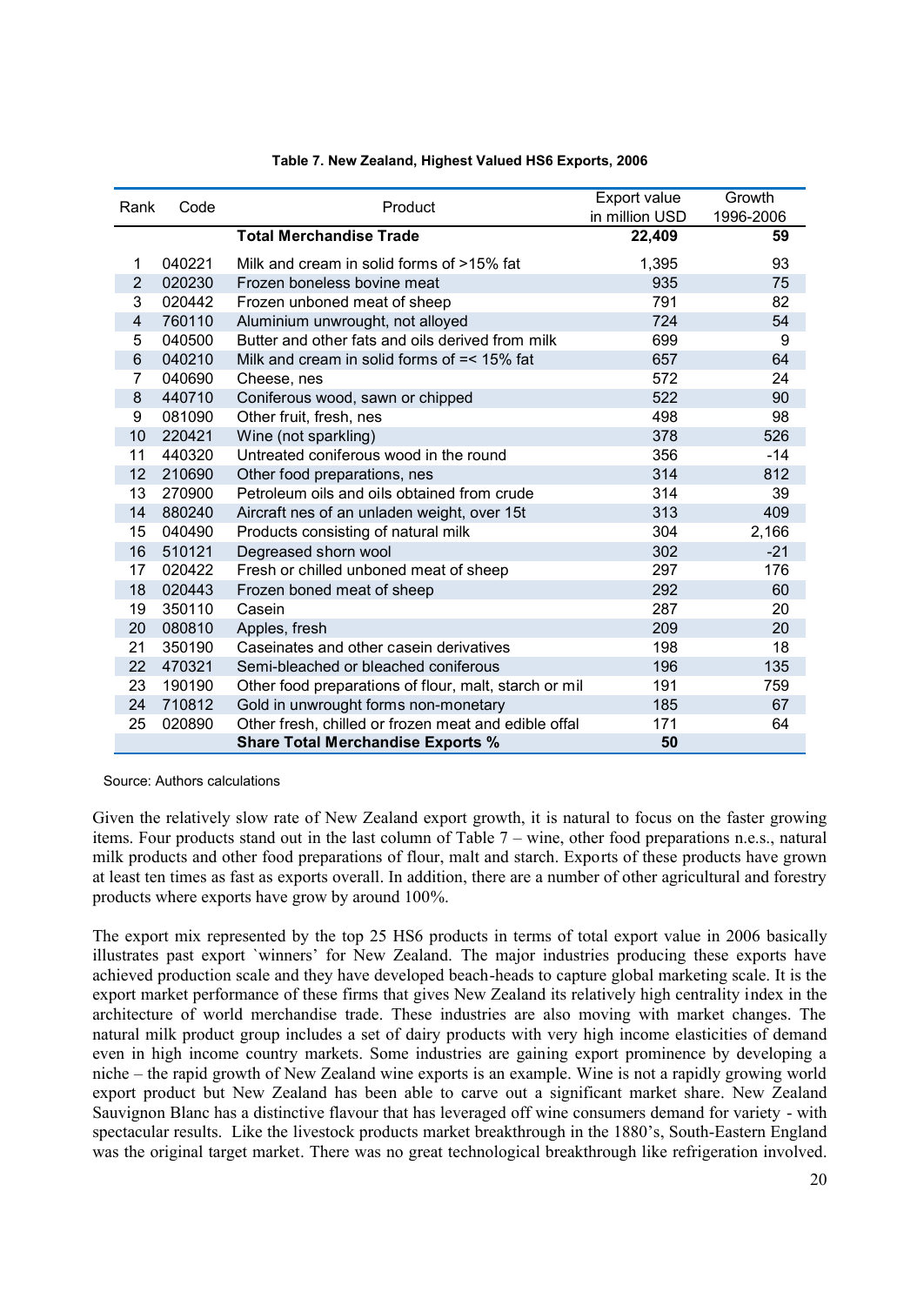The breakthrough for recent wine market growth did, however, need Ernie Hunter to invest in a marketing trip to London to show off the distinctive wines he and his wife had developed in Marlborough to his friends and contacts in the City in the 1980's.

Two of the 4 fastest growing larger exports in Table 7 are food preparations. There will be a number of products in these two groupings and they leverage off the large agricultural, horticultural, fishing and allied processing sectors of the economy. They are part of the fast growing (by agricultural standards) processed food group identified by Liapis (2007). These products do not have the benefit of a fast growing world market by non-food market standards, but they have demonstrated the capacity to grow through niches, in the same way that wine has succeeded. [As an aside, it may be worth noting that Haussman and Klinger (2006) have developed an approach to try to forecast what export products might be developed from specific existing capacity by measuring, what might be called, the network distance between tradable industries. In the New Zealand case such an approach would clearly indicate that the existence of the relatively large primary agricultural and processing sector has a high probability of stimulating new export industries in both services and products allied to agriculture, fishing, forestry, aluminium and steel.]

The remainder of the paper focuses on marginal export products – products that are not a large proportion of the total but are increasing in importance in one way or another. There are a number of ways of getting at the marginal products. Three approaches are adopted here.

#### *Candidates for Export Awards I*

The first marginal approach focuses on growth in the value of exports. A slightly different list of growth export products is obtained by looking at the top 25 value growth export products over the period 1996- 2006, Table 8. Five products appear that were not in Table 7, fresh or chilled beef and sheepmeat, dishwashers, infant preparations and semi-chemical wood pulp. They are all towards the bottom of the list. Aside from the agricultural and food products, the other export products that make up Table 7 and 8 are aluminium, gold and forestry products.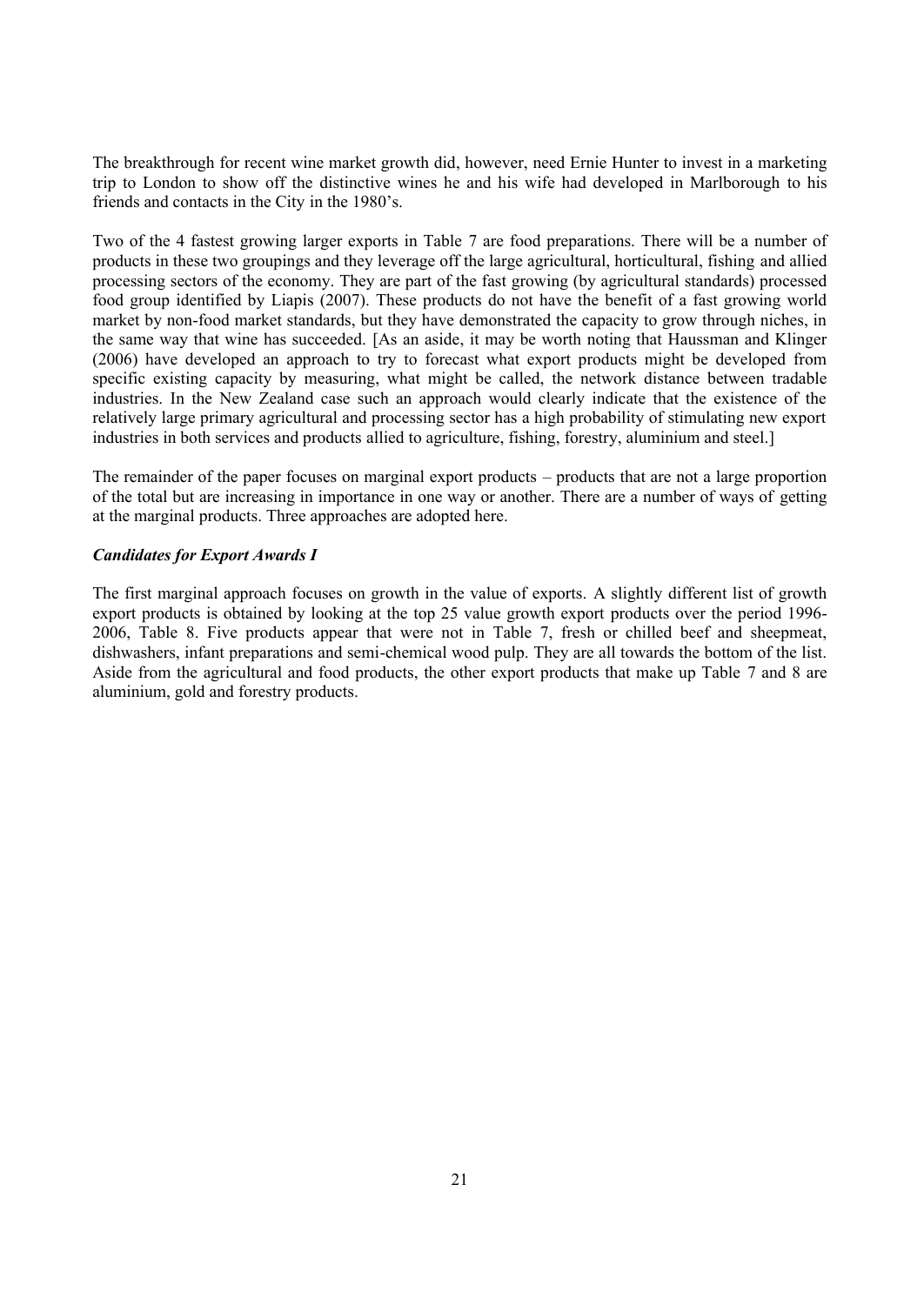| Rank | Code          | Product name                                       |
|------|---------------|----------------------------------------------------|
| 1    |               | 40221 Milk and cream in solid forms, without sugar |
| 2    |               | 760110 Aluminium unwrought, not alloyed            |
| 3    |               | 20230 Frozen boneless bovine meat                  |
| 4    |               | 220421 Wine (not sparkling)                        |
| 5    |               | 20442 Frozen unboned meat of sheep                 |
| 6    |               | 40490 Products consisting of natural milk          |
| 7    |               | 40210 Milk and cream in solid forms of =<15% fat   |
| 8    |               | 210690 Other food preparations, nes                |
| 9    |               | 880240 Aircraft nes of an unladen weight >15t      |
| 10   |               | 440710 Coniferous wood sawn or chipped             |
| 11   |               | 81090 Other fruit, fresh, nes                      |
| 12   |               | 20422 Fresh or chilled unboned meat of sheep       |
| 13   |               | 190190 Other food preparations of flour            |
| 14   |               | 40690 Cheese, nes                                  |
| 15   |               | 470321 Semi-bleached or bleached coniferous        |
| 16   |               | 20443 Frozen boned meat of sheep                   |
| 17   |               | 270900 Petroleum oils and oils obtained fr         |
| 18   |               | 20130 Fresh or chilled boneless beef               |
| 19   |               | 20423 Fresh or chilled boneless sheepmeat          |
| 20   |               | 40500 Butter and other fats and oils               |
| 21   | 350110 Casein |                                                    |
| 22   |               | 20890 Fresh, chilled or frozen meat, edible offal  |
| 23   |               | 842211 Dish washing machines of the HH type        |
| 24   |               | 190110 Preparations for infant use                 |
| 25   |               | 470500 Semi-chemical wood pulp                     |

**Table 8. New Zealand: Top 25 Dollar Growth Exports, 1996-2006**

Source: Authors calculations

Dishwashers can be considered a former infants who has grown up. The dishwashers are produced by the whiteware industry that was heavily protected from imports until just after 1984. The aluminium smelter project was a classic public-private partnership project from an earlier age than the Think Big era. The gold and wine industries are amongst the oldest industries in New Zealand. Both have experienced resurgence in recent decades without major government support.

The dishwasher (product 842211, Table 8) success is associated with the established home appliance manufacturer, Fisher and Paykel. The firm has a research and development arm that is comprised of around 50 engineers in Dunedin. This group developed the two drawer household dishwasher that found an important niche in kosher kitchens. [It had other energy saving attributes as well.] This is a significant achievement for Fisher and Paykel given the size of other industries whose products appear in Table 8. In April this year, Fisher and Paykel announced that dishwasher assembly would be moved offshore to a lower cost environment. This move is consistent with product cycle behaviour once the process technology has been codified to the point that manufacture is transportable. The next step for a firm is to then find new research projects to build on the accumulated expertise and build another product cycle. In the meantime, we would normally expect to see final good exports from New Zealand replaced by exports of some parts and components and repatriated wages, profits or fees.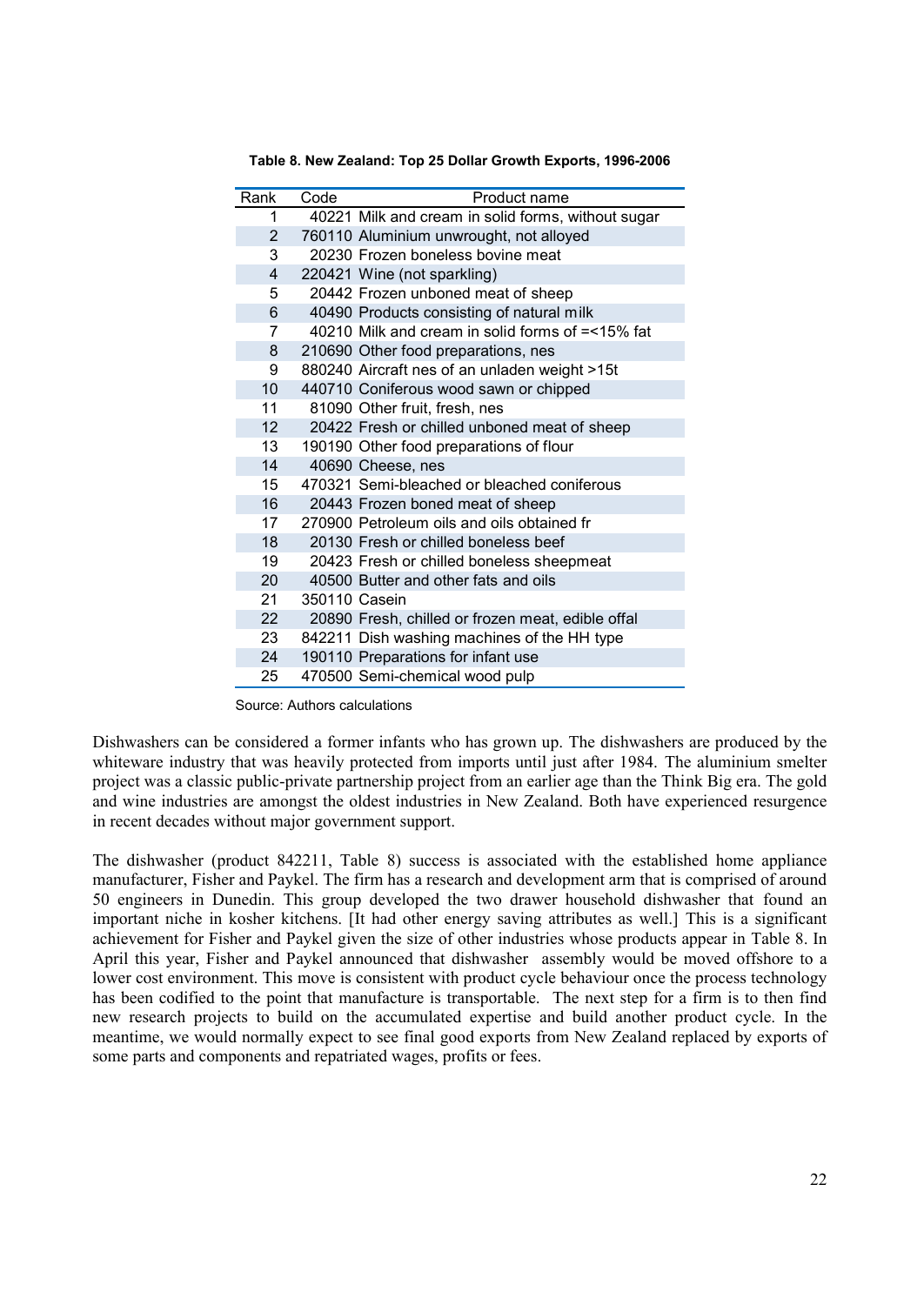| Rank            | Code | <b>Product Name</b>                             |
|-----------------|------|-------------------------------------------------|
| 1               |      | 470311 Unbleached coniferous chemical wood      |
| 2               |      | 40229 Milk and cream in solid forms             |
| 3               |      | 410520 Sheep or lamb skin leather, prepare      |
| 4               |      | 870870 Wheels including parts and accessories   |
| 5               |      | 10410 Live sheep                                |
| 6               |      | 410121 Whole hides and skins of cattle          |
| $\overline{7}$  |      | 510111 Greasy shorn wool, not carded            |
| 8               |      | 50790 Tortoise-shell, whalebone and whale       |
| 9               |      | 760429 Bars, rods and other profiles, aluminium |
| 10              |      | 430219 Tanned or dressed whole furskins         |
| 11              |      | 510129 Degreased wool (excl. shorn)             |
| 12 <sup>2</sup> |      | 410439 Bovine and equine leather, prepared      |
| 13              |      | 151610 Animal fats and oils and fractions       |
| 14              |      | 470100 Mechanical wood pulp                     |
| 15              |      | 710813 Gold in oth semi-manufactured forms      |
| 16              |      | 50690 Bones and horn-cores (excl. ossein.       |
| 17              |      | 80810 Apples, fresh                             |
| 18              |      | 270112 Bituminous coal, not agglomerated        |
| 19              |      | 30420 Frozen fish fillets                       |
| 20 <sub>2</sub> |      | 440320 Untreated coniferous logs                |
| 21              |      | 20430 Frozen lamb carcasses and half carc       |
| 22 <sub>2</sub> |      | 410221 Pickled skins of sheep or lambs          |
| 23              |      | 480100 Newsprint, in rolls or sheets            |
| 24              |      | 510121 Degreased shorn wool, not carbonise      |
| 25              |      | 290511 Methanol (methyl alcohol)                |

**Table 9. Largest decreases in value of New Zealand exports, 1996-2006**

Source: Authors calculations

The products representing the largest decreases in the value of exports are also useful in identifying change, Table 9. The largest reduction in export revenue over the period 1996-2006 was in methanol. This resulted from the moth-balling of the Taranaki plant (another think big project) after natural gas prices rose relative to export prices of methanol. However, it has recently been announced that the plant will be reopened after the recent rise in methanol prices.

Most of the products in Table 9 are agricultural and horticultural products. Many of these products represent a change in form of the export goods. For example, frozen lamb carcases in this list have been replaced in the faster growing lists by higher value-added products like chilled cuts. Frozen fish fillets may be in the same category. Some other products may represent a down-grading of domestic value added – other semi-manufactured gold and prepared bovine hides may fall into this category. Other entries in the list represent a simple change of form including non- agglomerated coal and untreated logs. Newsprint and (motor vehicle) wheels and wheel accessories are more likely to represent products that have suffered a significant loss in world market share.

#### *Candidates for Export Awards II*

The second marginal approach focuses on percentage growth. The fastest percentage growth will occur with products that were typically hardly exported at all in the base period but then sustain at least 100% growth rates for three years to get on the list. Products are selected on this criteria with a minimum dollar growth in exports over the period to exclude products that are tiny contributors to total exports. This analysis is conducted in two stages. First, the Top 25 fastest percentage growth products are selected over 4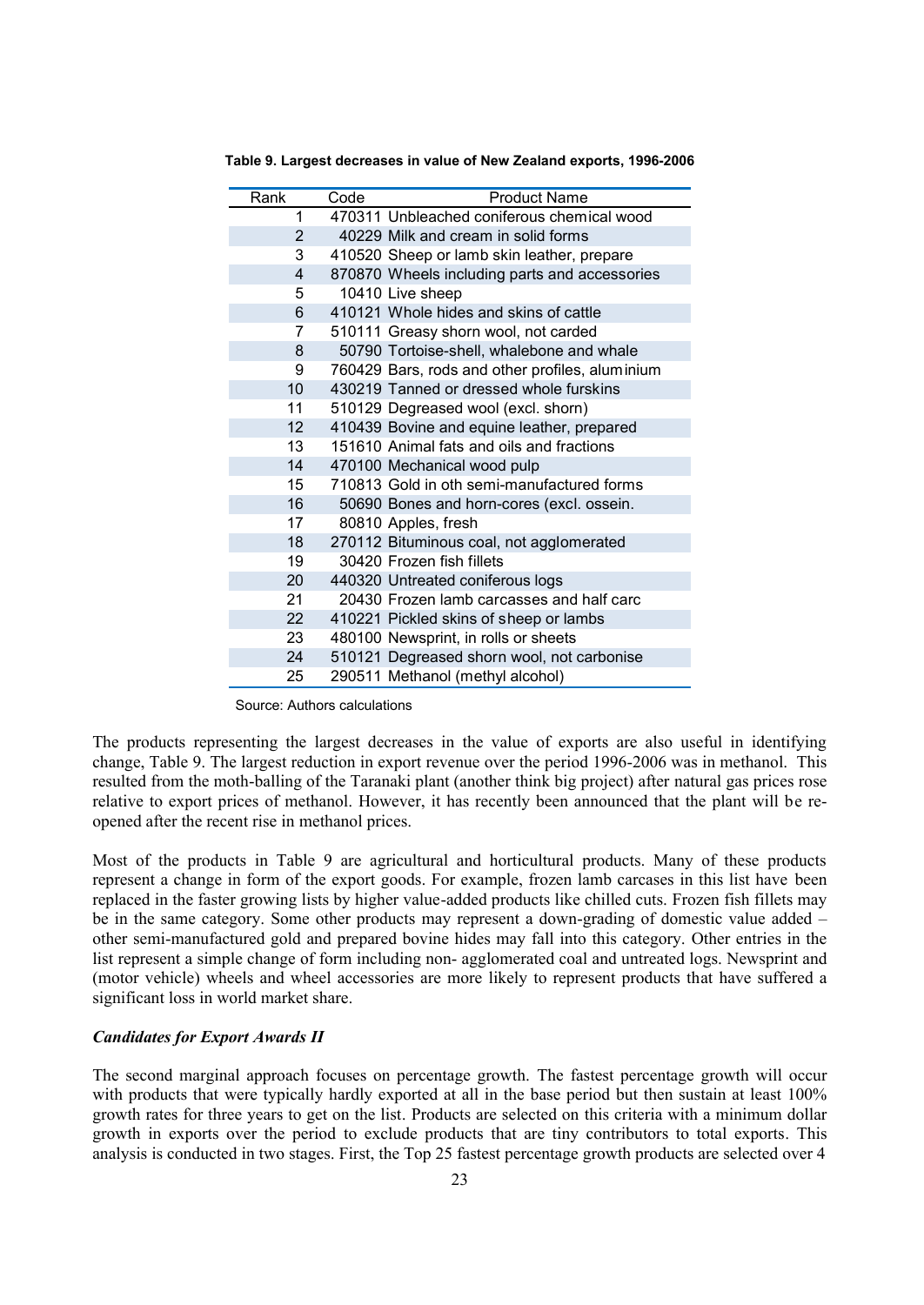year intervals from 1996 to 2006 subject to the 6 digit product growing by at least USD 5 million over the period. The Top 25 products are then classified into 15 product groups at the 2 digit level. The results are presented in Table 10 and the lists of 6 digit products are given in Annex Table 1.

#### **Table 10. Top 25 Fast (%) Growth 6 digit Products, number**

| Products             | <b>HS</b><br>chapters |   |   | 2000/1996 2001/1997 2002/1998 2003/1999 2004/2000 |   |   | 2005/2001 | 2006/2002 |
|----------------------|-----------------------|---|---|---------------------------------------------------|---|---|-----------|-----------|
|                      |                       |   |   |                                                   |   |   |           |           |
| Livestock products   | $01 - 05$             |   |   | O                                                 | 2 | 4 | 3         | 3         |
| Vegetable products   | $06-15$               | 0 | 0 | 0                                                 |   |   |           |           |
| Foodstuffs           | 16-24                 | 2 | 6 | 6                                                 |   |   |           |           |
| Mineral products     | $25 - 27$             |   | 0 |                                                   |   |   |           |           |
| Chemicals & allied   | 28-38                 |   |   |                                                   |   | າ |           |           |
| <b>Plastics</b>      | $39 - 40$             |   |   |                                                   |   |   |           |           |
| Hides, leather       | 41-43                 |   |   |                                                   |   |   |           |           |
| Forest products      | 44-49                 | 2 | 2 | 4                                                 | 3 | 2 |           |           |
| Textiles/clothing    | 50-63                 |   |   |                                                   |   | っ |           |           |
| Footwear             | 64-67                 | 0 | 0 | 0                                                 | 0 | 0 | 0         |           |
| Stone/glass          | 68-71                 |   |   |                                                   |   |   |           |           |
| <b>Metals</b>        | 72-83                 | 5 | 3 |                                                   | 0 | 2 |           |           |
| Machinery/electrical | 84-85                 |   | 6 | 5                                                 | 3 | 6 | 5         |           |
| Transport            | 86-89                 | 5 | 3 |                                                   | 4 |   |           |           |
| Miscellaneous        | 90-97                 | 0 | 0 |                                                   |   |   |           |           |

*where the growth in value exceeded USD 5 million/period*

Source: Authors calculations

The Top 25 percentage products represent a significant proportion of export growth over the 4 year periods. Over the period 1998-2002, the Top 25 products constituted around 17% of the total value of export growth. Over the period 2002-2006, the figure was around 8%.

The traditional exports products in Table 8 are livestock products and forestry products. Livestock products are conspicuous in these fastest percentage growth lists over the period 2003/1999 to 2006/2002 while hides and forestry products appear frequently throughout the whole period. The traditional exporting industries are accordingly adapting to changing market conditions on a regular basis. However, the 6 digit products that most frequently appear in these lists are not from these traditional exports sectors (77%). Foodstuffs, metals, machinery and electrical equipment and transport equipment have a higher incidence throughout the period 1996 to 2006. For selected periods, mineral products, chemicals, clothing and miscellaneous products (bedroom furniture, parts for direction finders, navigational instruments, breathing apparatus) also have more than one product in a Top 25 list. These traditional and non-traditional sectors probably define the range of comparative advantages in broad terms. The remaining sectors, vegetable products, plastics, footwear and stone and glass products probably encompass many areas of comparative disadvantage.

At the 6 digit level, the items that enter the Top 25 lists usually enter and exit the lists in one period. In other words, most of the 175 products in these lists represent `start-ups' that expand more modestly after an initial 4 year export spurt or they fade. The exceptions, though, represent a wide variety of products. Petroleum oils (except crude) were in 4 consecutive lists from 2002 to 2005, babies garments were there in 2003 and 2004, circular saw blades in 2000 and 2001, navigational instrument in three years (2002-2004), breathing apparatus in 2005 and 2006, and fishing vessels in 2004 and 2005, to mention a few.

Sustained growth over the whole 1996-2006 period is shown by the Top 25 products in Table 11. This list is restricted to the fastest percentage growth products where the export value in 2006 exceeded USD 10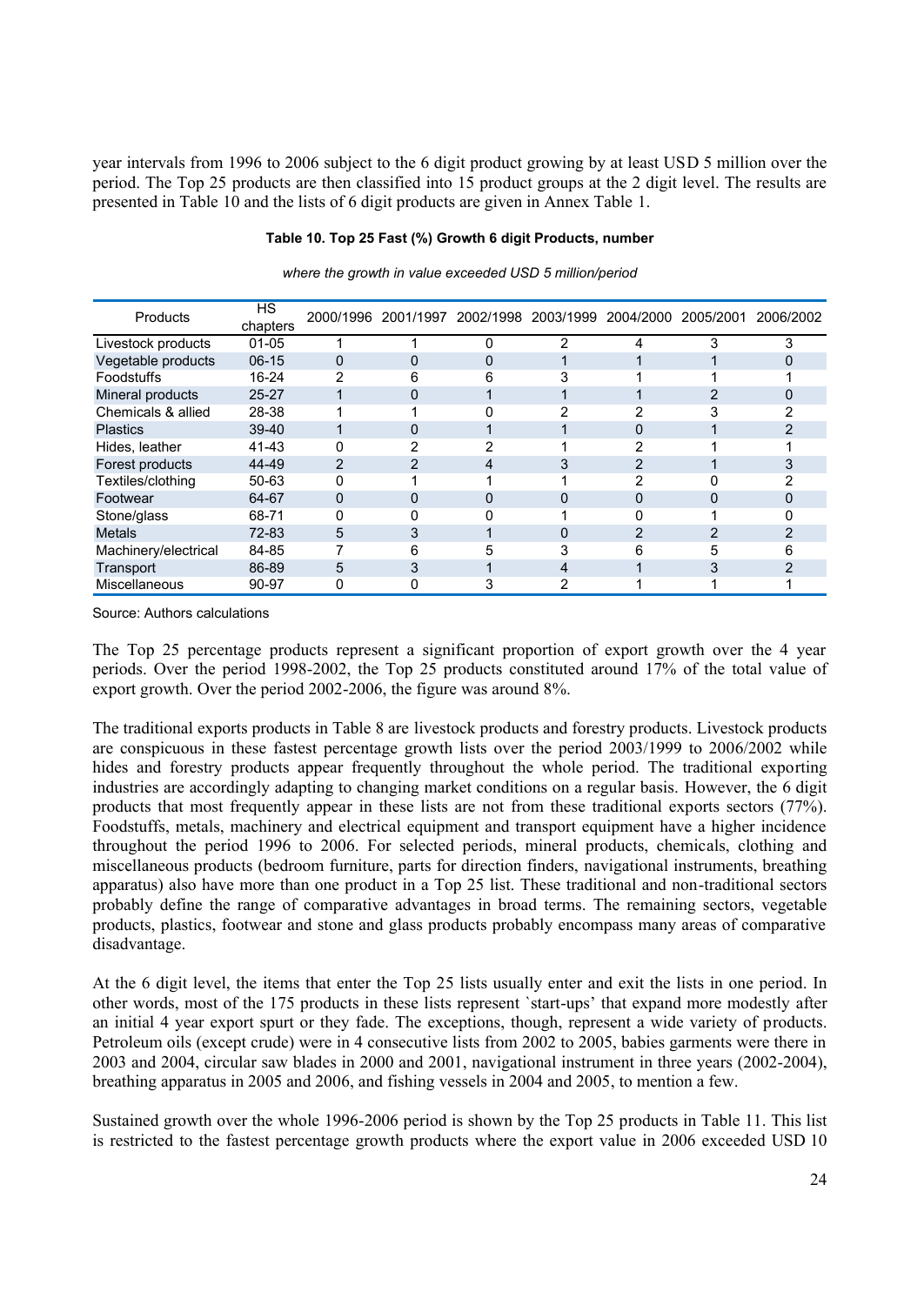million. The slowest rate of growth in this list was 1600% over the ten year period so many of these products were insignificant export items in 1996. The 25 items contributed just over 4% of merchandise exports in 2006. Like Table 10, this list is significantly different from the 2006 export shares and the Top 25 value growth products shown in Table 7 and Table 8.

Fifteen products are outside the traditional livestock, fish and forest products grouping. They encompass one beverage (water), two clothing products and eight elaborated manufactures from chapters 8 and 9 of the HS code. The latter group includes electronic products and machinery and equipment items of a diverse nature. Finally, there is one industrial chemical and a number of steel and aluminium products.

#### **Table 11. Top 25 Percentage Growth Exports, 1996-2006**

| Rank           |      | Product Name                                     | Export | % Total |
|----------------|------|--------------------------------------------------|--------|---------|
|                | Code |                                                  | Value  | exports |
| 1              |      | 30619 Frozen crustaceans, nes                    | 10.7   | 0.05    |
| $\mathbf{2}$   |      | 721039 Flat rolled prod, plated                  | 20.2   | 0.09    |
| 3              |      | 850450 Inductors, electric                       | 11.6   | 0.05    |
| 4              |      | 470500 Semi-chemical wood pulp                   | 61.8   | 0.28    |
| 5              |      | 480419 Kraftliner, uncoated                      | 11.3   | 0.05    |
| 6              |      | 902000 Breathing appliances and gas masks        | 15.8   | 0.07    |
| $\overline{7}$ |      | 890790 Buoys, beacons, coffer-dams, pontoons     | 38.6   | 0.17    |
| 8              |      | 611120 Babies' garments, of cotton               | 13.4   | 0.06    |
| 9              |      | 230110 Flours, meals and pellets, of meat        | 49.8   | 0.22    |
| 10             |      | 721310 Concrete reinforcing bars                 | 14.9   | 0.07    |
| 11             |      | 901480 Navigational instruments                  | 43.5   | 0.19    |
| 12             |      | 760410 Bars, rods and profiles, aluminium,       | 20.0   | 0.09    |
| 13             |      | 620920 Babies' garments and clothing accessories | 10.4   | 0.05    |
| 14             |      | 291819 Carboxylic acids with alcohol function    | 16.3   | 0.07    |
| 15             |      | 845090 Washing machine parts                     | 21.4   | 0.10    |
| 16             |      | 720449 Ferrous waste and scrap, iron or steel    | 47.1   | 0.21    |
| 17             |      | 843680 Other agricultural machinery              | 39.9   | 0.18    |
| 18             |      | 40490 Products consisting of natural milk        | 304.4  | 1.36    |
| 19             |      | 410431 Othe bovine hides                         | 29.4   | 0.13    |
| 20             |      | 731029 Cans, iron or steel, capacity <50 I       | 11.1   | 0.05    |
| 21             |      | 890392 Motorboats, other than outboards          | 45.9   | 0.20    |
| 22             |      | 220210 Waters (incl. mineral and aerated),       | 47.0   | 0.21    |
| 23             |      | 10210 Live pure-bred breeding bovine animals     | 29.4   | 0.13    |
| 24             |      | 852691 Radio navigational aid apparatus          | 10.6   | 0.05    |
| 25             |      | 480510 Semi-chemical corrugated paper            | 29.6   | 0.13    |
|                |      | Sub-Total %                                      |        | 4.26    |

*Highest percentage growth products where exports exceeded USD 10 million in 2006*

Source: Authors calculations

#### *Star Performers - Candidates for Export Awards III*

The third marginal approach is more global in orientation. It is the idea of star performers. These are defined as New Zealand export products who meet two criteria - New Zealand's world market share is increasing and the world market growth of the product is above average. This is a fairly stringent criterion as it requires that a product has a comparative advantage in a rapidly growing global market. Star performers have been computed at various times in the past. The most recent New Zealand study is Ballingall (2004) which examines the period 1990-2001.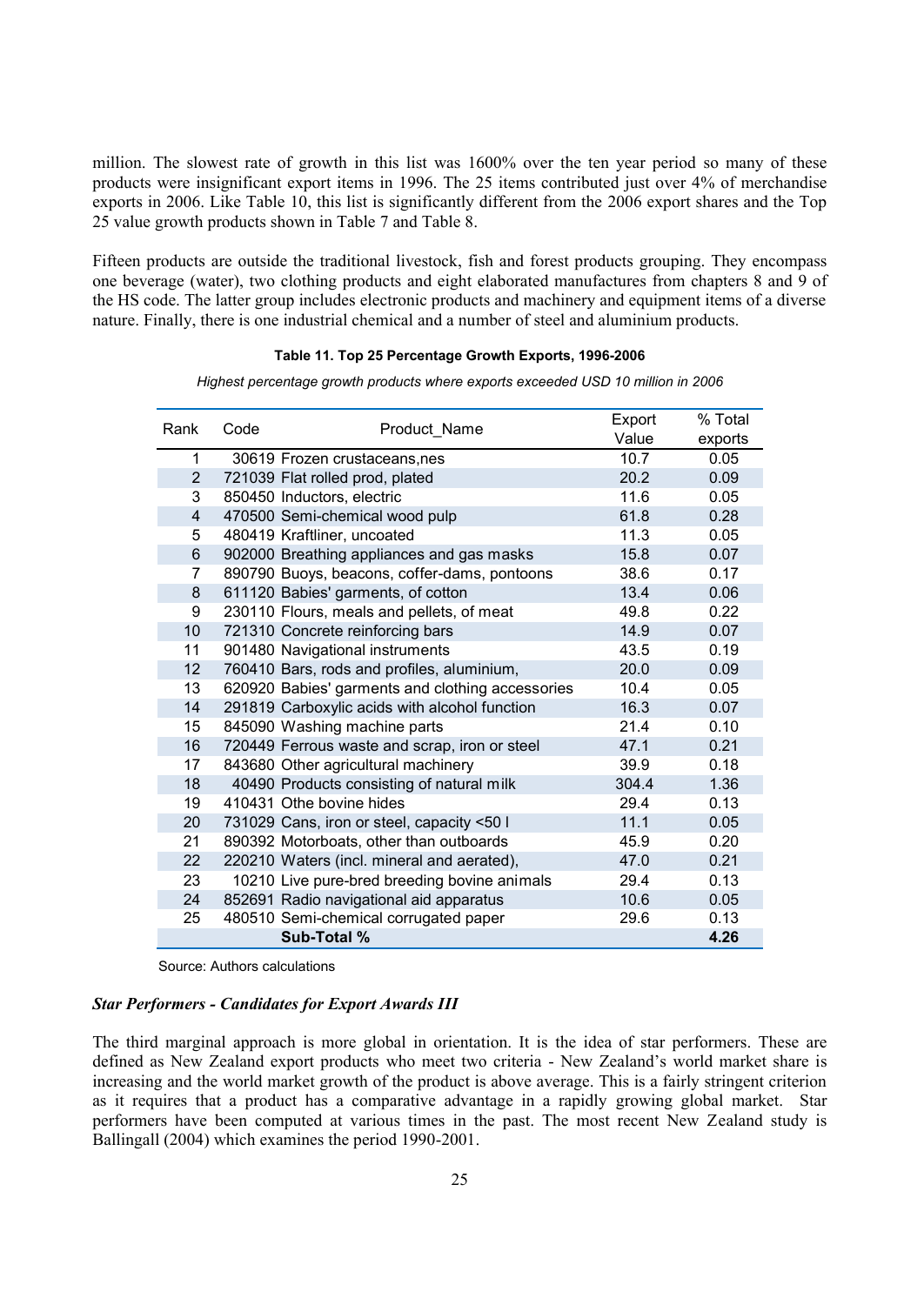The International Trade Centre (ITC) has identified 116 HS4 New Zealand star performers over the period 2001-2006 in 40 HS2 sectors, Table 12. They represent nearly 6% of gross exports in 2006. The star performer list is somewhat volatile and products can enter and exit the list from one year to the next with some frequency. New Zealand is a net importer of many star performer export products, as is China.

#### **Table 12. New Zealand Star Export Performers, 2002-2006**

*International Trade Centre, UNCTAD/WTO*

| Code | Product                                        | No. 4 digit Star<br>perfomers |
|------|------------------------------------------------|-------------------------------|
| 4    | dairy products                                 | 1                             |
| 84   | boilers, machinery                             | 13                            |
| 76   | aluminium prods                                | 2                             |
| 8    | edible fruit                                   | $\overline{2}$                |
| 85   | electrical equipment                           | 9                             |
| 47   | paper and pulp                                 | $\overline{1}$                |
| 72   | iron and steel                                 | 11                            |
| 39   | plastics                                       | 4                             |
| 90   | optical, photo, medical app.                   | 2                             |
| 71   | pearls, precious stones                        | $\overline{2}$                |
| 73   | art iron and steel                             | 7                             |
| 87   | vehicles                                       | $\overline{2}$                |
| 30   | pharmaceuticals                                | 1                             |
| 20   | vegetables, fruit and nuts                     | $\overline{1}$                |
| 38   | misc chemical prods                            | 2                             |
| 74   | copper and art.                                | 6                             |
| 40   | rubber and art.                                | 1                             |
| 15   | animal, vegetable oils                         | $\overline{2}$                |
| 61   | apparel                                        | 2                             |
| 34   | soaps, lubricants                              | $\overline{1}$                |
| 29   | organic chemicals                              | 1                             |
| 83   | misc art base metals                           | $\overline{2}$                |
| 64   | footwear                                       | 1                             |
| 26   | ores, slag and ash                             | $\overline{1}$                |
| 97   | works of art                                   | 2                             |
| 56   | wadding, felt, yarns etc                       | 1                             |
| 25   | non-metallic minerals                          | 2                             |
| 68   | art cellulose fibre                            | $\overline{2}$                |
| 70   | glass and glassware                            | 3                             |
| 28   | inorganic chemicals                            | $\overline{1}$                |
| 78   | lead and art.                                  | 4                             |
| 42   | art leather                                    | $\mathbf{1}$                  |
| 86   | metal equipment                                | 4                             |
| 96   | misc manu arts.                                | $\overline{2}$                |
| 80   | tin and arts.                                  | 1                             |
| 79   | zinc prods                                     | 6                             |
| 11   | milling prod.                                  | 2                             |
| 58   | woven and tufted fabric                        | $\overline{1}$                |
| 81   | other base metals                              | 6                             |
| 9    | tea, coffee etc<br>% Total Merchandise Exports | $\overline{1}$<br>5.97%       |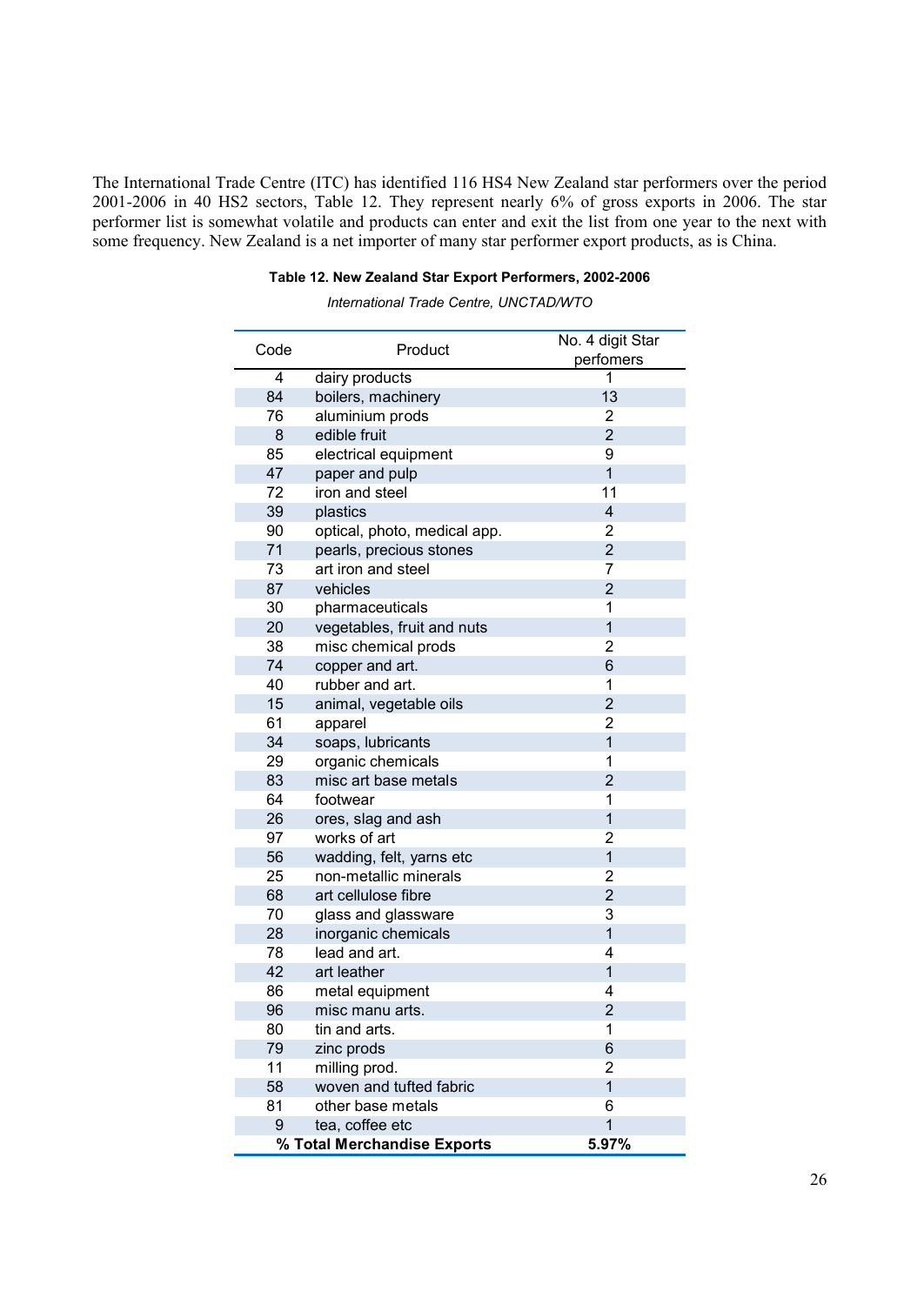#### Source: Authors calculations

The most impressive aspect of the full list of star performers in Annex Table 2 is the breadth of its coverage of non-food manufactured products. Many of the traditional fast growing, high technology sectors are included – machinery, pharmaceuticals, fashion clothing (and maybe footwear), recycling products and works of art. Most of these star performers are very small, however.

The star performers have a high frequency in the metal, machinery and equipment sectors – thirteen in chapter 84, eleven in chapter 72 and nine in chapter 85. These are all large global markets but they are relatively small groupings of New Zealand exports. There are a number of recycling products in the star performer list, especially metals like copper, zinc, tin and titanium waste that have been in increasing demand in recent years. New Zealand doesn't have a full range of reprocessing facilities so this trend is not surprising. Having said that, it does reveal that New Zealand has the recycling businesses to facilitate the trade. Traditional agricultural, forestry and food export products are noticeably absent from the complete list of 116 star performers given in Annex Table 2. Natural milk products (for example, yoghurts and soft cheeses) are there and of course, they are the largest star performer. (Chilled beef and sheep meat were in the 2005 list but have dropped out this period.)

There is no evidence in the star performer list that traditional New Zealand export firms are diversifying into unrelated but high growth manufactures in the Finnish tradition described by Lederman and Maloney (2007). Nor is there evidence that New Zealand's terms of trade have trended downwards since trade reform and the expansion of the primary export share. Natural resource based exporting firms and firms allied to such industries have diversified along the lines suggested by Haussman and Klinger (2006). Many years ago the precursor of Fonterra became the largest exporter of European dairy products (marketing services); Fonterra owns a number of foreign dairy subsidiaries (MNE activity) and Gallager's electric fencing has diversified in security systems. New Zealand farm expertise has increasingly been exported in the form of mode 4 natural persons in consulting, management activities and farm ownership in classical Vernon product cycle tradition (except that it often moves to OECD countries rather than LDC's).

#### **Summary and Conclusions**

The dispersion of economic and trade activity in recent years has caused a relative fall in the importance of trade by OECD countries. Comparative trade performance using a gravity model that includes China and other emerging economies can accordingly create an impression that OECD countries are not doing well in trade terms. However, New Zealand's merchandise trade performance over the last twenty years compares quite favourably against OECD comparators. It is especially meritorious in the light of the current account position in recent years.

Resource based exports (processed and unprocessed) are still the largest export earners for New Zealand. Their recent growth in exports has been boosted by rising resource product prices over the last year or two but they have not been treated so kindly over the last decade. There have been some significant adaptations amongst the traditional export industries to cater for changing markets.

The star performer list, however, demonstrates how a wide range of non-traditional exporters have been able to respond to the faster growing world markets. Most are very small at this stage but at least New Zealand appears to have had a "foot in the door" of the fastest growing world markets in the last decade. This indicates that the tradable sector is receiving, and responding to, world market price signals and the relatively liberal trade policy stance can take some of the credit.

The evidence is that many new export products are being developed continuously in New Zealand each year. Furthermore, the numbers suggest that domestic firms are not having difficulties initiating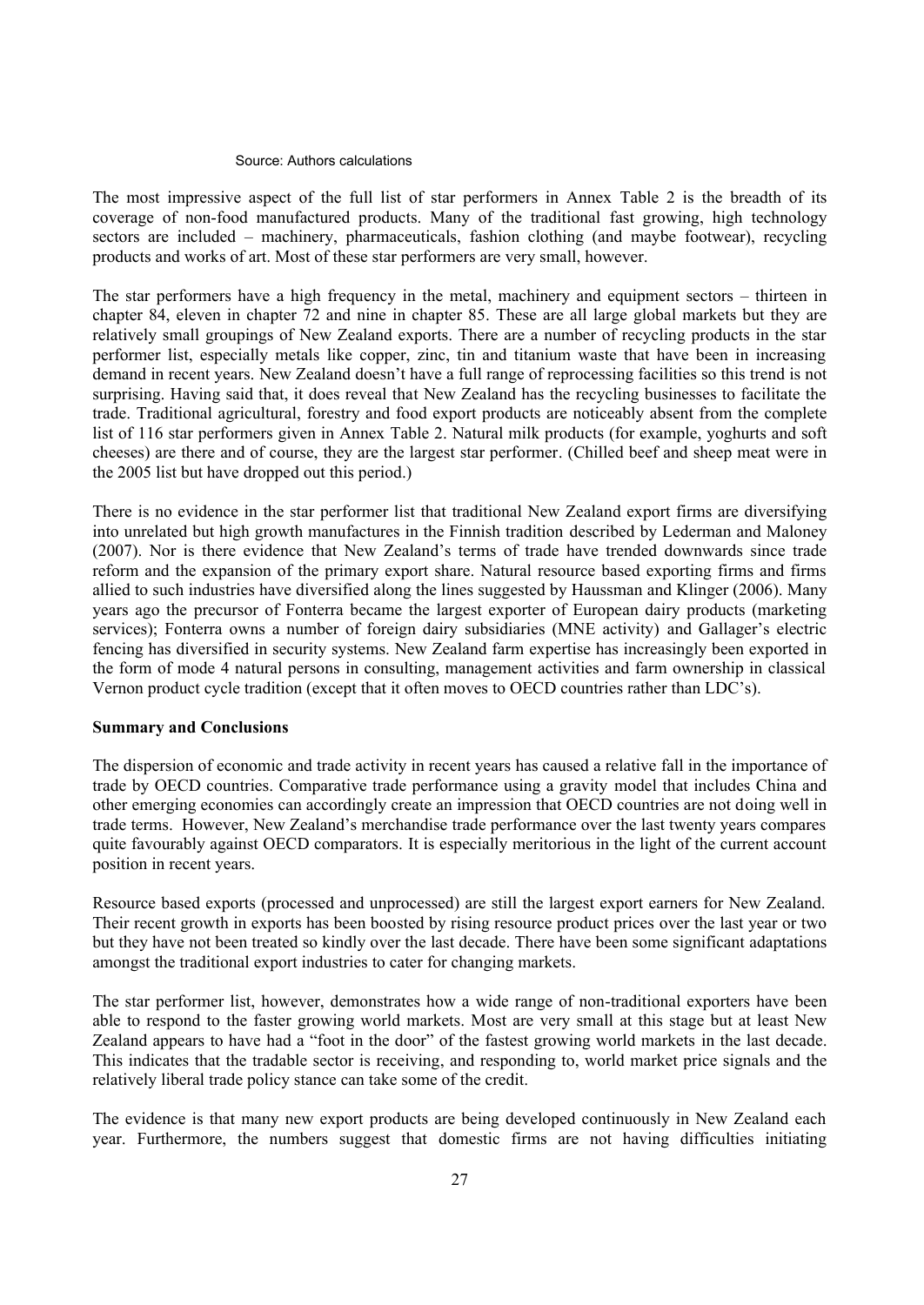manufacture in New Zealand and launching these new products on the world market. In many instances the manufacturing processes associated with new star performers can be expected to move offshore if the systems can be codified to suit. This can take the form of franchises or the establishment of subsidiaries in less developed countries. Most of the value added will still likely accrue to New Zealand via returns to the innovation, design, marketing and management. This includes high wage returns to workers employed in successful ventures. However, this product cycle approach does not involve continuous employment in particular firms unless companies can produce ongoing cycles of innovative products. In this sense there is an incentive for innovative firms to expand to be able to retain skilled workers from one innovation to the next.

Most of the industries producing the wide range of star export performers were directly or indirectly protected through the long IS programme or were the result of more specific industry subsidies in the "think big" projects. In this sense, there appear to be many "grown infants". Two conclusions suggest themselves. First, the non-traditional export manufacturing sector is well oriented to global market developments following trade liberalisation. Second, the diversity of the star performers points to the efficacy of generic export policies in the form of infrastructural support and other measures that do not favour one set of firms at the expense of others.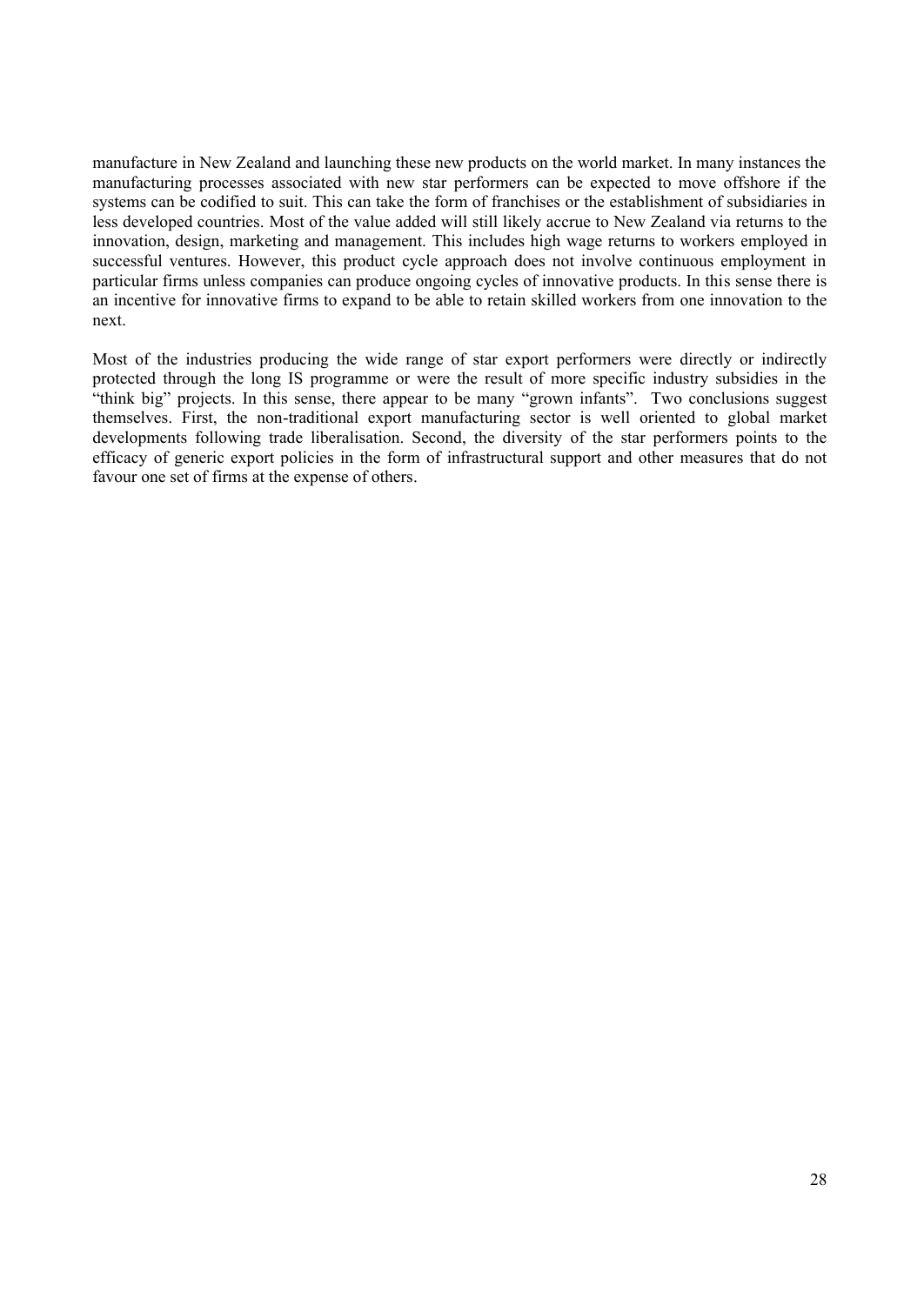#### **REFERENCES**

Acemoglu, Daron (2003), "Patterns of Skill Premia" Rev. Econ. Stud. 70(2), 199-230.

- Anderson, J. E., Van Wincoop, E. (2003), 'Gravity with Gravitas: A Solution to the Border Puzzle', *The American Economic Review*, 93:1, pp. 170-192.
- Anderson, J. E., Van Wincoop, E. (2004),'Trade Costs', Journal of Economic Literature, Vol. XLL, September 2004, pp. 691-751.
- Anderson, Kym, Ralph Lattimore, Peter Lloyd and Donald MacLaren (2007), *Distortions to Agricultural Incentives in Australia and New Zealand.* Working paper xx, The World Bank, Washington D.C.
- Antràs, Pol (2005a), "Property Rights and the International Organisation of Production", Amer. Econ. Rev. 95(2), 25-32.
- Antràs, Pol (2005b), "Incomplete Contracts and the Product Cycle", Amer. Econ. Rev. 95(4), 1054-1073.
- Arrow, Kenneth J. (1962). "The economic implications of learning by doing." Review of Economic Studies 29, 155-73.
- Athukorala, Prema-chandra (2007), "The Rise of China and East Asian Export Performance: Is Crowdingout Fear Warranted?" working paper 2007/10, Division of Economics, Australian National University, Canberra.
- Baldwin, R.E. (2005), 'The Euro's Trade Effects', Working Paper, Graduate Institute of International Studies, available at: http://hei.unige.ch/%7Ebaldwin/RoseEffect/Euros\_Trade\_Effect\_Baldwin\_31May05.pdf
- Ballingall, John (2004). "Monitoring New Zealand's Star Performers". Working paper 2004/01, NZIER, Wellington.
- Baltagi, B., H., Egger, P., Pfaffermayr, M. (2003),'A generalised design for bilateral trade flow models', *Economics Letters,* 80 (2003) 391-397.
- Bottelier, Pieter (2007), "What can India Learn from China and Vica Versa?" China & World Economy 15 (3) 52-69.
- Coase, R.H. (1937). "The nature of the firm". Economica NS4, 386-405.
- Deming, Chen (2008), "Trust is crucial to China's trade with Europe". Financial Times p.13, 24 April.
- Dimaranan, Betina, Elena Ianchovichina and Will Martin (2007). "Competing with giants: who wins, who loses?". In "Dancing with Giants: China, India and the World Economy", Winters, L. Alan and Shahid Yusuf eds. Washington D.C.: World Bank.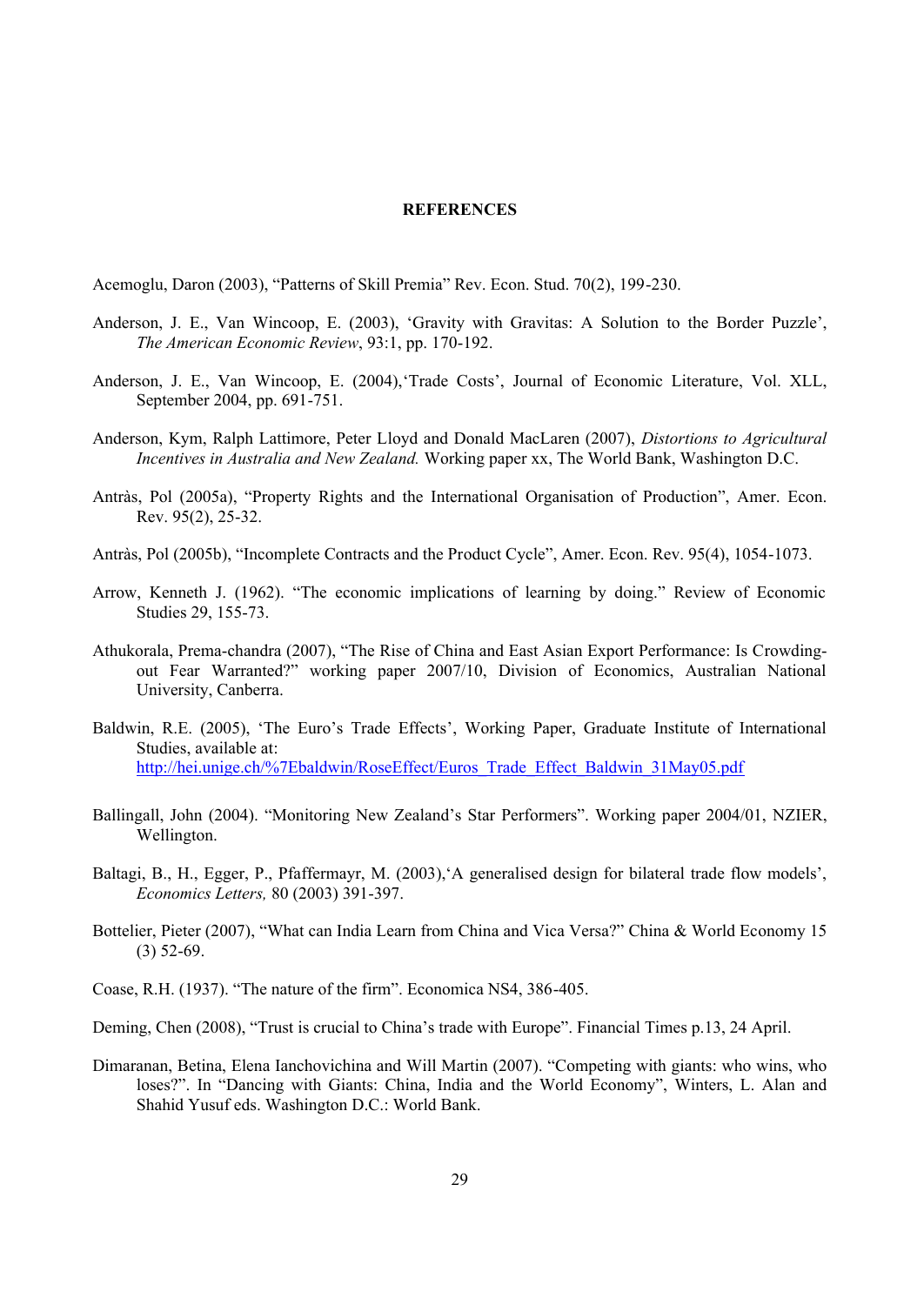- Dicken, Peter (2003). "Global shift: reshaping the global economic map in the 21st century". London: Sage.
- Hausmann, Ricardo and Dani Rodrik (2003), "Economic Development as Self-discovery". J. Development Economics 72 pp. 603-633.
- Hausmann, Ricardo and Bailey Klinger (2006). "Structural Transformation and Patterns of Comparative Advantage in the Product Space". Faculty Research Working Paper RWP06-041, Kennedy School of Government, Harvard University.
- Gary Hawke & Ralph Lattimore (1999) "Visionaries, farmers and markets". Discussion paper No.1, Trade Consortium, NZ Institute of Economic Research.
- Kennedy, P. (1998), *A Guide to Econometrics*, Fourth Edition, Blackwell Publishers.
- Kowalski, P. (2008), Understanding BRIICS' Trade Performance: An Analysis of Unobserved heterogeneity in a gravity model of international trade, *OECD Trade Policy Working Paper*, Organisation for Economic Co-operation and Development, Paris.
- Lederman, Daniel and William F. Maloney (2007), "Natural Resources: Neither Curse nor Destiny". Washington D.C. The World Bank and Stanford University Press.
- Leamer, Edward E. (2007). "A Flat World, a Level Playing Field, a Small World After All, or None of the Above? A Review of Thomas L. Friedman's The World is Flat". J. Econ. Lit. March 83-126.
- Liapis, Pete (2007). "Patterns in Agriculture and Food Trade 1985-2004". COM/AGR/TD/WP(2006)58/REV1, Paris: OECD.
- Maddison, Angus (2003). "The world economy: historical statistics". Paris: OECD.
- OECD (2008). "Economic policy reforms: going for growth". Paris.
- Rae, David and Marte Sollie (2008). "Globalisation and the Eu*r*opean Union: which countries are best placed to cope?". Economics department working paper No. 586, OECD, Paris.
- Reyes, Javier, Martina Garcia and Ralph Lattimore (2008). "Accession, Enhanced Engagement and Changes in Global Trade Architecture: A Network Analysis". Working paper TAD/TD, OECD, Paris.
- Rodrik, Dani (2006). "Understanding South Africa's Economic Puzzles". CID Working paper 130, Harvard University.
- Skilling, David (2007). "Creating a Weightless Economy: Positioning New Zealand to Compete in the Global Economy". New Zealand Institute, Auckland, September.
- Stevens, Wayne (2007). "The Risks and Opportunities from Globalisation". Working paper 07/05, New Zealand Treasury, Wellington.
- Vernon, Raymond (1966), "International Investment and International Trade in the Product Cycle", Quarterly Journal of Economics 80(2), 190-207.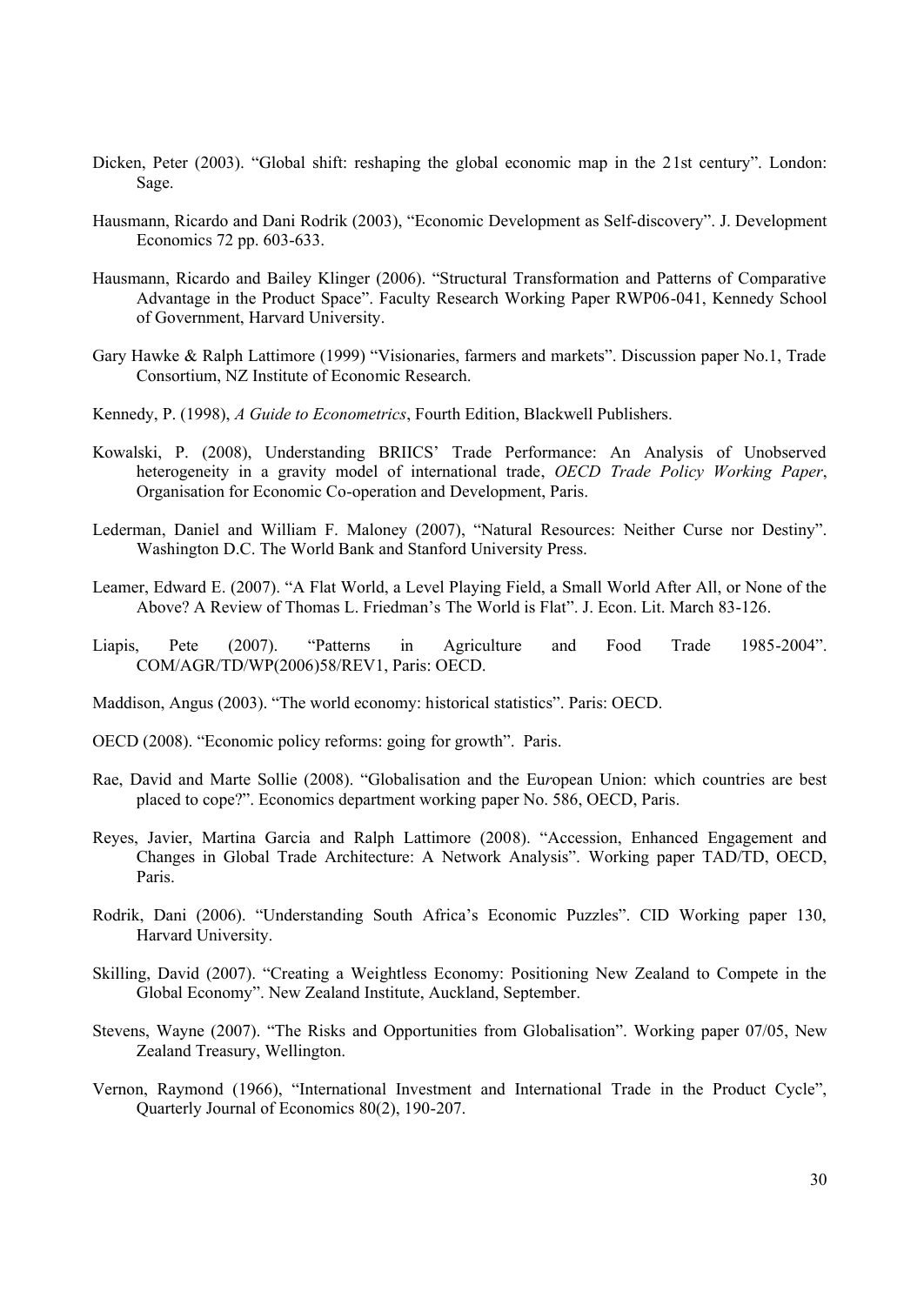# **Annex 1. Tables and Figures**

# **Annex Table 1. Top 25 Percentage Growth Products, 6 digit**

# where the growth in export value exceeds USD 5 million

|      | 2000/1996                                          | 2001/1997                                  |
|------|----------------------------------------------------|--------------------------------------------|
| Rank | <b>Product Name</b><br>Code                        | <b>Product Name</b><br>Code                |
|      | 845730 Multi-station transfer mach., working metal | 570231 Pile floor coverings of wool, wo    |
| 2    | 270799 Other oils and oil products, nes            | 850230 Electric generating sets, nes       |
| 3    | 721039 Flat rolled prod, i/nas, electro pl         | 720449 Ferrous waste and scrap, iron or st |
| 4    | 870333 Automobiles with diesel engine disp         | 731029 Cans, iron or steel, capacity <50 l |
| 5    | 230110 Flours, meats and pellets, of meat          | 854140 Photosensitive semiconductor device |
| 6    | 350400 Peptones/protein substances and der         | 880520 Flight simulators and parts thereof |
| 7    | 842840 Escalators and moving walkways              | 481820 Handkerchiefs and cleansing or faci |
| 8    | 731029 Cans, iron or steel, capacity <50 l         | 180632 Chocolate, etc, containing cocoa in |
| 9    | 220210 Waters (incl. mineral and aerated),         | 870323 Automobiles with reciprocating pist |
| 10   | 392042 Plates, of polymers of vinyl chl            | 820231 Circular saw blades with working pa |
| 11   | 852910 Aerials and aerial reflectors of all        | 200551 Shelled beans, preserved other than |
| 12   | 732111 Cooking appliances&plate warmers fo         | 210410 Soups and broths and preparations t |
| 13   | 890392 Motorboats, other than outboard mot         | 890392 Motorboats, other than outboard mot |
| 14   | 870323 Automobiles with reciprocating pist         | 190230 Other pasta, nes                    |
| 15   | 480510 Semi-chemical fluting paper (corrug         | 230910 Dog or cat food, put up for retail  |
| 16   | 720449 Ferrous waste and scrap, iron or st         | 430390 Articles of furskin, nes            |
| 17   | 481820 Handkerchiefs and cleansing or faci         | 210390 Sauces and sauce preparations; mixe |
| 18   | 890391 Sailboats, with or without auxiliar         | 842211 Dish washing machines of the HH typ |
| 19   | 880220 Aircraft nes of an unladen weight n         | 851790 Parts of electrical apparatus for I |
| 20   | 843680 Agri/hortic/forestry bee-keeping ma         | 480510 Semi-chemical fluting paper (corrug |
| 21   | 820231 Circular saw blades with working pa         | 20621 Frozen bovine tongues                |
| 22   | 841821 Refrigerators, household type, comp         | 847990 Parts of machines & mechanical appl |
| 23   | 846221 Bending folding stgting or flatteni         | 410512 Sheep, lamb skin leather, non-veg.  |
| 24   | 40620 Grated or powdered cheese                    | 300310 Medicaments of penicillins or st    |
| 25   | 854459 Electric conductors, for a voltage          | 847199 Automatic data processing machines  |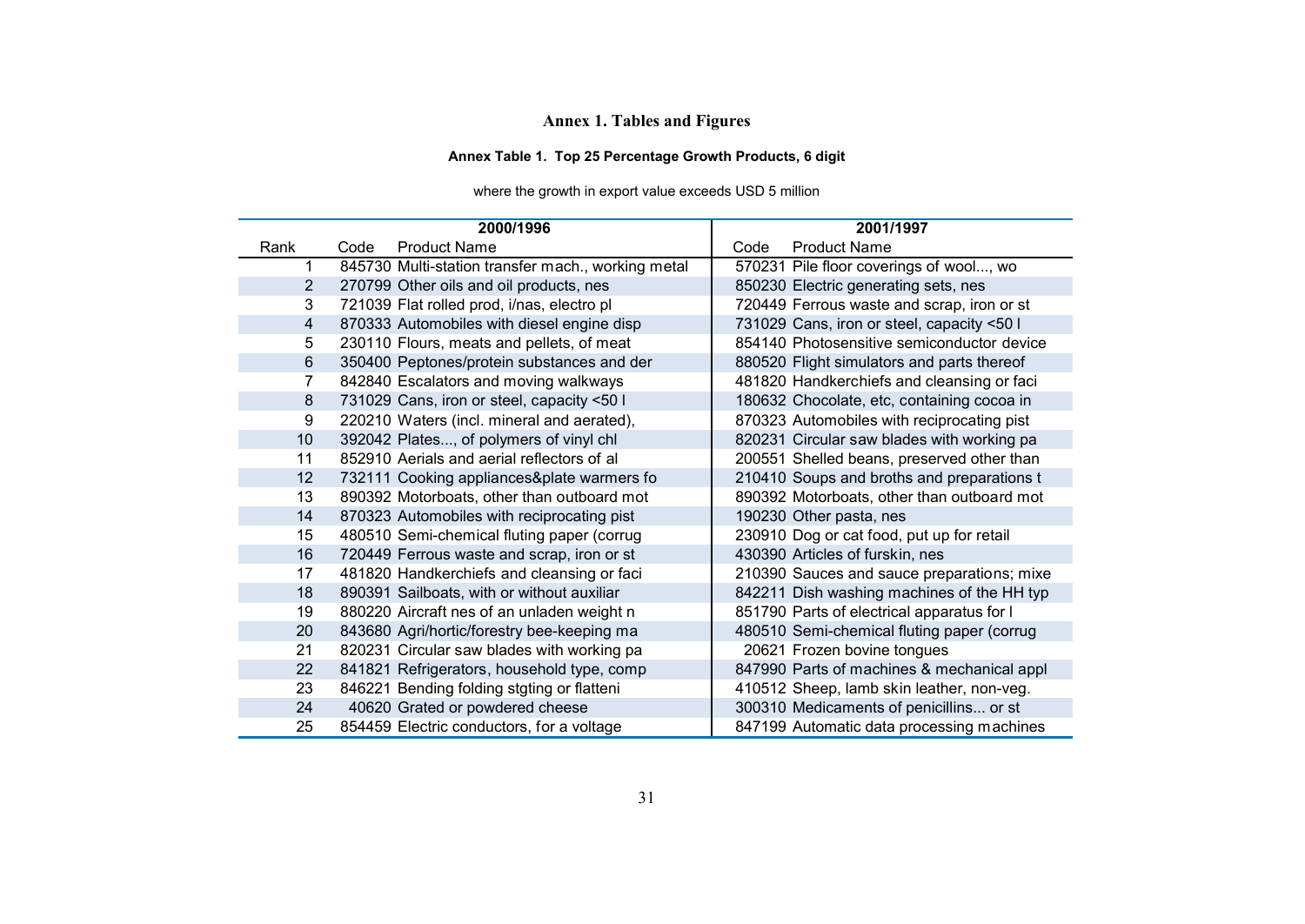#### **Annex Table 1 continued**

|      |      | 2002/1998                                  |      | 2003/1999                                  |
|------|------|--------------------------------------------|------|--------------------------------------------|
| Rank | Code | <b>Product Name</b>                        | Code | <b>Product Name</b>                        |
|      |      | 271000 Petroleum oils, etc, (excl. crude); |      | 271000 Petroleum oils, etc, (excl. crude); |
| 2    |      | 480419 Kraftliner, uncoated (excl. unbleac |      | 441221 Plywood >6mm non-coniferous oute    |
| 3    |      | 481099 Paper and paperboard, coated with k |      | 890110 Cruise ships, excursion boats etc p |
| 4    |      | 611120 Babies' garments, etc, of cotton, k |      | 230110 Flours, meats and pellets, of meat  |
| 5    |      | 840690 Parts of steam and vapour turbines  |      | 21020 Meat of bovine animals, salted o     |
| 6    |      | 820299 Stone cutting saw blades, friction  |      | 390190 Other polymers of ethylene, in prim |
| 7    |      | 852691 Radio navigational aid apparatus    |      | 150590 Fatty substances of crude wool grea |
| 8    |      | 410431 Full-grains, splits of bovine and e |      | 681510 Non-electrical articles of graphite |
| 9    |      | 220210 Waters (incl. mineral and aerated), |      | 850619 Primary cells and primary batteries |
| 10   |      | 481820 Handkerchiefs and cleansing or faci |      | 890392 Motorboats, other than outboard mot |
| 11   |      | 390120 Polyethylene having a specific grav |      | 410431 Full-grains, splits of bovine and e |
| 12   |      | 841311 Pumps with or w/o a meas device for |      | 611120 Babies' garments, etc, of cotton, k |
| 13   |      | 440810 Coniferous veneer sheets and sheets |      | 854449 Electric conductors, for a voltage  |
| 14   |      | 854140 Photosensitive semiconductor device |      | 901490 Parts & access for direction findin |
| 15   |      | 870323 Automobiles with reciprocating pist |      | 440810 Coniferous veneer sheets and sheets |
| 16   |      | 230910 Dog or cat food, put up for retail  |      | 901480 Navigational instruments and applia |
| 17   |      | 210410 Soups and broths and preparations t |      | 300420 Medicaments of other antibiotics, f |
| 18   |      | 230110 Flours, meats and pellets, of meat  |      | 845090 Parts of household or laundry-type  |
| 19   |      | 940350 Bedroom furniture, wooden, nes      |      | 350400 Peptones/protein substances and der |
| 20   |      | 210390 Sauces and sauce preparations; mixe |      | 442190 Articles of wood, nes               |
| 21   |      | 847990 Parts of machines & mechanical appl |      | 870892 Mufflers and exhaust pipes for moto |
| 22   |      | 180632 Chocolate, etc, containing cocoa in |      | 210390 Sauces and sauce preparations; mixe |
| 23   |      | 430390 Articles of furskin, nes            |      | 880330 Aircraft parts nes                  |
| 24   |      | 901480 Navigational instruments and applia |      | 10210 Live pure-bred breeding bovine anim  |
| 25   |      | 890391 Sailboats, with or without auxiliar |      | 200410 Potatoes, preserved other than by v |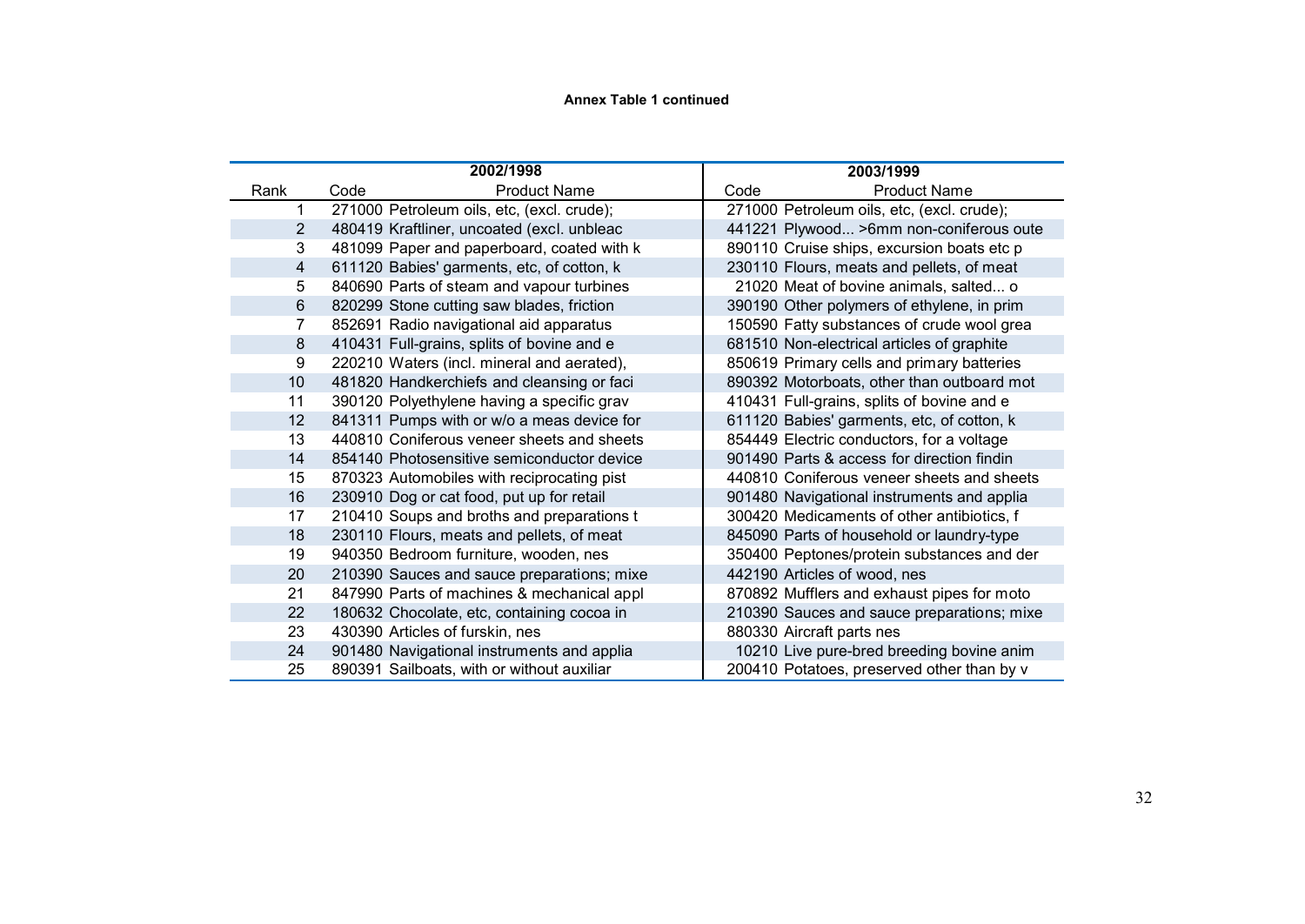#### **Annex Table 1 continued**

|      |      | 2004/2000                                   |      | 2005/2001                                     |
|------|------|---------------------------------------------|------|-----------------------------------------------|
| Rank | Code | <b>Product Name</b>                         | Code | <b>Product Name</b>                           |
|      |      | 271000 Petroleum oils, etc, (excl. crude);  |      | 271000 Petroleum oils, etc, (excl. crude);    |
| 2    |      | 760410 Bars, rods and profiles, aluminium,  |      | 291816 Gluconic acid, its salts and esters    |
| 3    |      | 480419 Kraftliner, uncoated (excl. unbleac  |      | 760410 Bars, rods and profiles, aluminium,    |
| 4    |      | 10210 Live pure-bred breeding bovine anim   |      | 283526 Phosphates of calcium, nes             |
| 5    |      | 21020 Meat of bovine animals, salted o      |      | 902000 Breathing appliances and gas masks,    |
| 6    |      | 620920 Babies' garments and clothing acces  |      | 410129 Hides and skins of bovine animals,     |
| 7    |      | 130213 Hop extract                          |      | 10210 Live pure-bred breeding bovine anim     |
| 8    |      | 611120 Babies' garments, etc, of cotton, k  |      | 850450 Inductors, electric                    |
| 9    |      | 851521 Electric mach/app for resistance we  |      | 846299 Presses nes for working metal          |
| 10   |      | 851690 Parts of electro-thermic apparatus   |      | 401199 New pneumatic tyres, of rubber, nes    |
| 11   |      | 293792 Oestrogens and progestogens          |      | 842833 Cont-action elevators/conveyors for    |
| 12   |      | 850619 Primary cells and primary batteries  |      | 440920 Non-coniferous wood, continuously s    |
| 13   |      | 320890 Paints and varnishes, in a non-aque  |      | 843360 Machines for cleaning, sorting or g    |
| 14   |      | 890200 Fishing vessels and factory ships    |      | 880230 Aircraft nes of an unladen weight >    |
| 15   |      | 240310 Smoking tobacco with or without tob  |      | 261900 Slag, dross, etc, from the manufact    |
| 16   |      | 853400 Printed circuits                     |      | 890200 Fishing vessels and factory ships      |
| 17   |      | 410431 Full-grains, splits of bovine and e  |      | 880240 Aircraft nes of an unladen weight e    |
| 18   |      | 440810 Coniferous veneer sheets and sheets  |      | 40490 Products consisting of natural milk     |
| 19   |      | 410210 Raw skins of sheep or lambs, with w  |      | 220429 Wine (not sparkling); grape must wi    |
| 20   |      | 721310 Bars & rods, i/nas, hr, in irreg wou |      | 70200 Tomatoes, fresh or chilled              |
| 21   |      | 901480 Navigational instruments and applia  |      | 50690 Bones and horn-cores (excl. ossein.     |
| 22   |      | 40490 Products consisting of natural milk   |      | 710239 Diamonds non-industrial nes excludi    |
| 23   |      | 842833 Cont-action elevators/conveyors for  |      | 830990 Stoppers, caps, lids, seals and oth pa |
| 24   |      | 841311 Pumps with or w/o a meas device for  |      | 851220 Lighting or visual signalling equip    |
| 25   |      | 50690 Bones and horn-cores (excl. ossein.   |      | 320890 Paints and varnishes, in a non-aque    |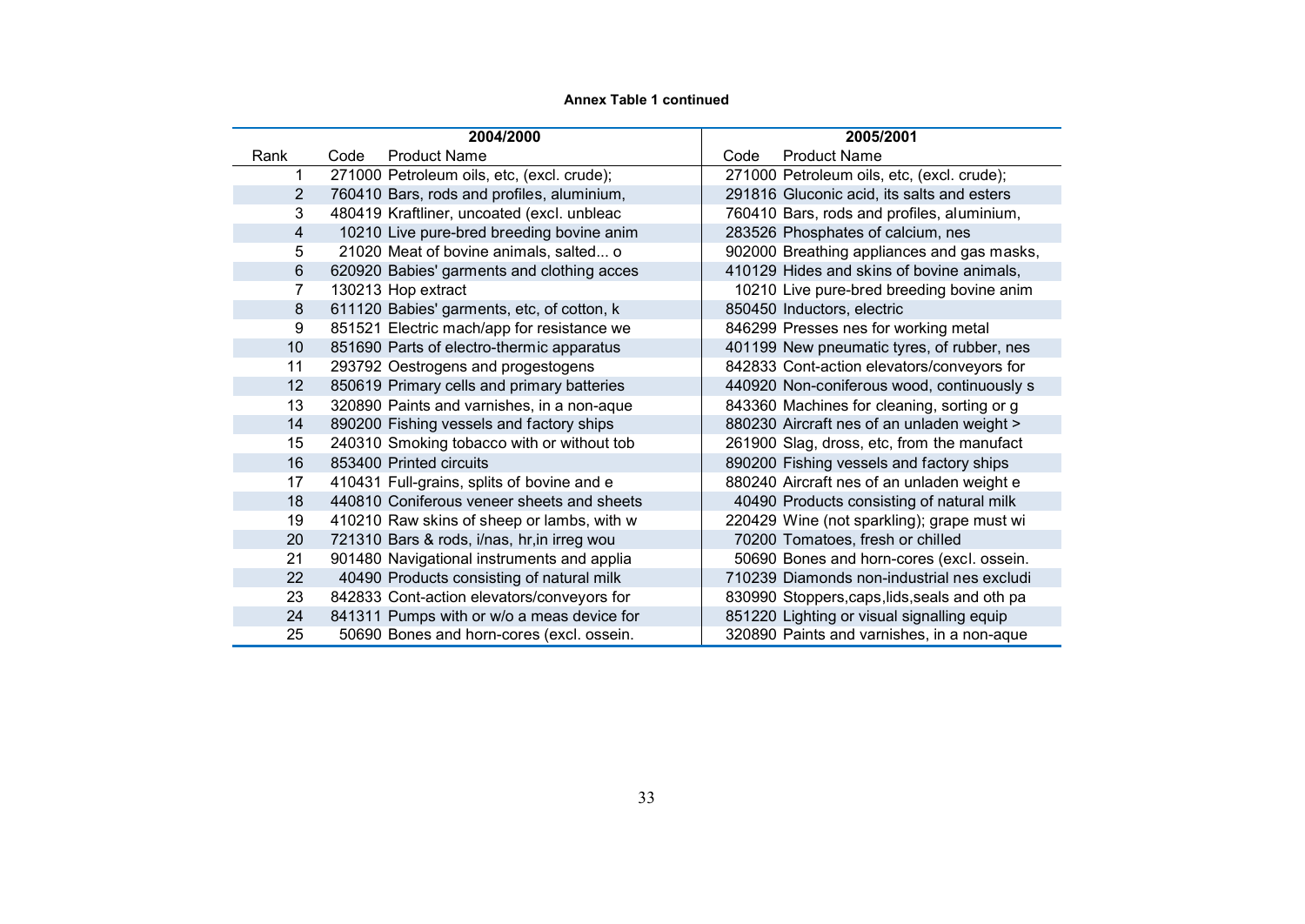#### **Annex Table 1 continued**

|                 |      | 2006/2002                                          |
|-----------------|------|----------------------------------------------------|
| Rank            | Code | <b>Product Name</b>                                |
| 1               |      | 470500 Semi-chemical wood pulp                     |
| $\overline{2}$  |      | 845730 Multi-station transfer mach., working metal |
| 3               |      | 441840 Shuttering for concrete construction        |
| 4               |      | 30619 Frozen crustaceans, nes                      |
| 5               |      | 740322 Copper-tin base alloys, unwrought           |
| 6               |      | 294000 Sugars, pure (excl. glucose, etc);          |
| 7               |      | 283526 Phosphates of calcium, nes                  |
| 8               |      | 10210 Live pure-bred breeding bovine anim          |
| 9               |      | 760410 Bars, rods and profiles, aluminium,         |
| 10              |      | 902000 Breathing appliances and gas masks,         |
| 11              |      | 890790 Buoys, beacons, coffer-dams, pontoons       |
| 12 <sup>2</sup> |      | 390110 Polyethylene                                |
| 13              |      | 410129 Hides and skins of bovine animals,          |
| 14              |      | 190110 Preparations for infant use, for re         |
| 15              |      | 590700 Textile fabrics otherwise impregnat         |
| 16              |      | 851430 Industrial & laboratory electric furnaces   |
| 17              |      | 40490 Products consisting of natural milk          |
| 18              |      | 845190 Pts of washing/cleaning/drying/iron         |
| 19              |      | 481830 Tablecloths and serviettes of paper         |
| 20              |      | 401199 New pneumatic tyres, of rubber, nes         |
| 21              |      | 842952 Shovels and excavators with a 360 radius    |
| 22              |      | 854459 Electric conductors, for a voltage          |
| 23              |      | 851690 Parts of electro-thermic apparatus          |
| 24              |      | 510620 Yarn of carded wool, not put up for         |
| 25              |      | 870332 Automobiles with diesel engine disp         |

Source: authors calculations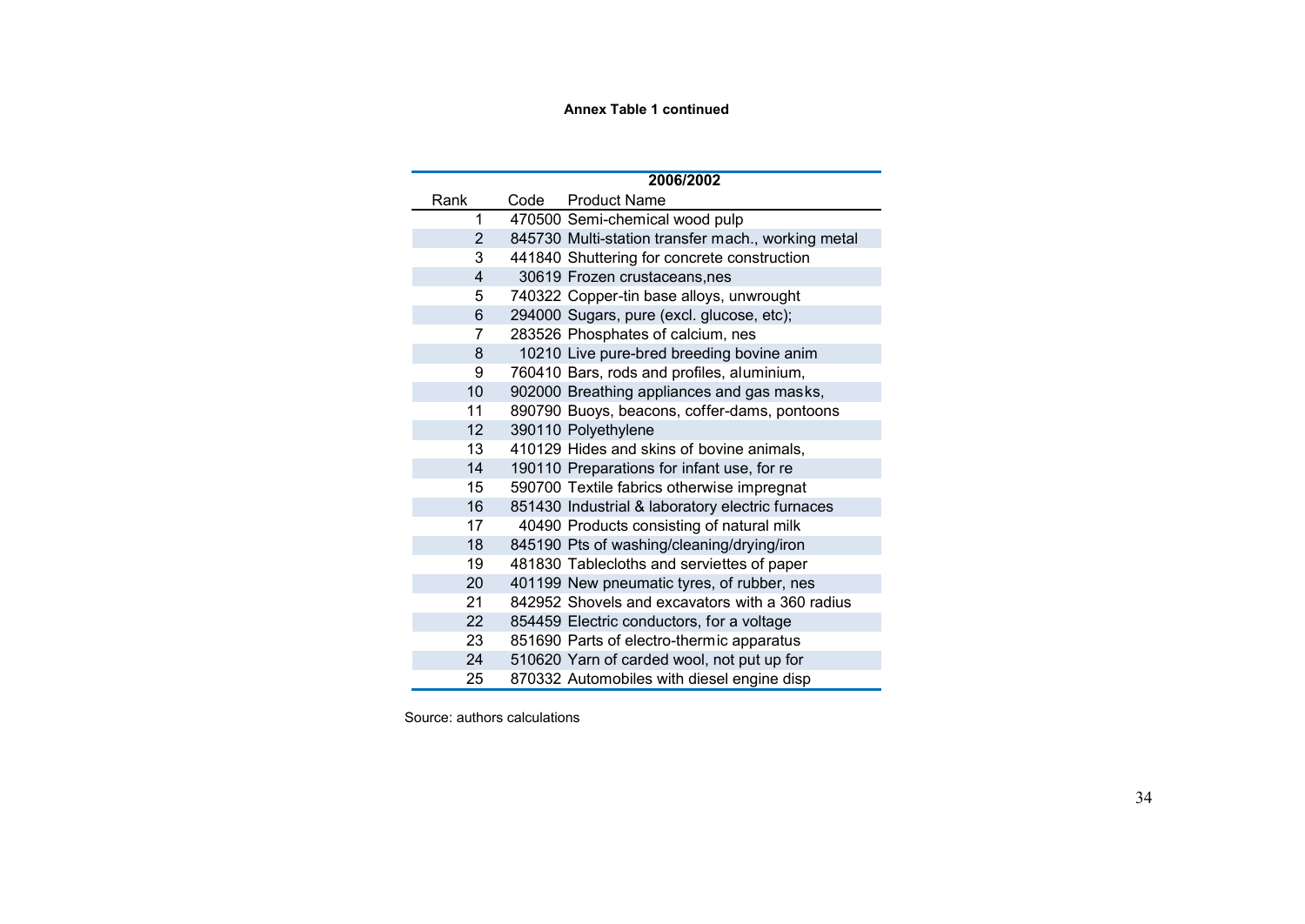

**Annex Figure 1. Time Varying Fixed Effects for New Zealand as an Exporter of Capital Goods**

Source: Authors calculations

**Annex Figure 2. Time Varying Fixed Effects for New Zealand as an Exporter of Consumption Goods**



Source: Authors calculations